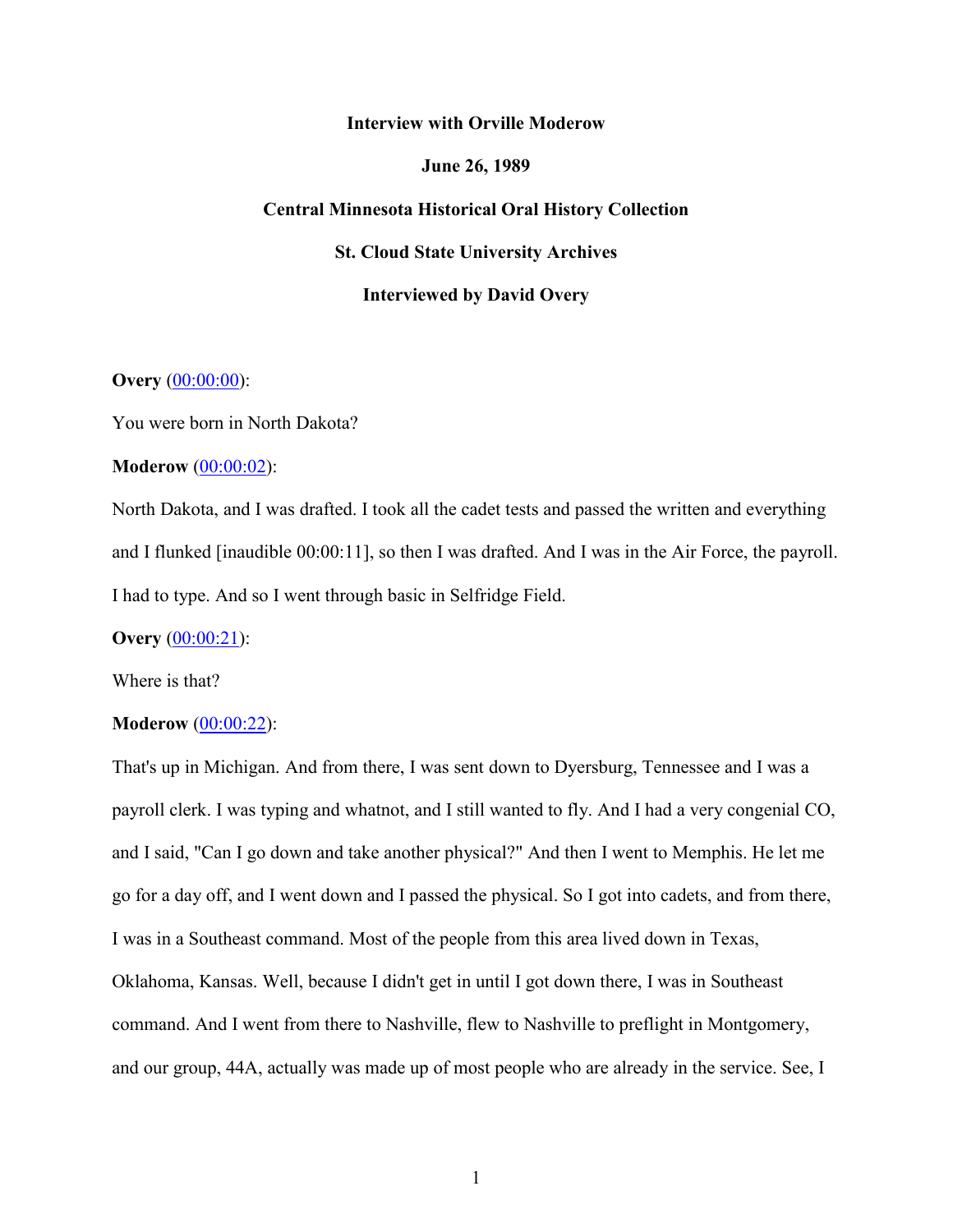had already six, eight months in the service and many of [inaudible 00:01:21] come back from overseas. But we were the old brunch, if you want to call it. We were not just out of college, and so many of them are held in college to wait til they have room for them. Well, we didn't have that. So then in Nashville, we went through pre-flight, and from preflight, I went down to Georgia. Douglas, Georgia, and flew to primary train with a BT13, and from there, I went to Macon, Georgia, and I flew the BT-- [inaudible 00:01:50] The PT17. And that was at Macon, we flew the BT, which is a Basic Trainer 13, and then from there, we went over to [inaudible 00:02:02] Georgia and flew the AT6, which is the Advanced Trainer. And then from there, we spent a few hours down in Tifton, Georgia. There, they had some more road weary P40s and we flew those. We all thanked the heaven or the good Lord that we got down each time, because they were just very, very bad condition, but that's the situation. And from there, I was sent all the way to Richmond, Virginia to RTU, as we call it. We got into P47s. That is one of the planes they were flying during the war that wasn't obsolete.

## **Overy** [\(00:02:45\)](https://www.rev.com/transcript-editor/Edit?token=9utWWBnUs4pZ_ZwoqsjVgvry86IPOx5ifE6V49YT5Mv7_ERDqeMZ2cY8jvbjtp1k-bgqgCBgjGUoZ09geygosRs68wY&loadFrom=DocumentDeeplink&ts=165.62):

Tell me a little bit about what your training was like.

## **Moderow** [\(00:02:48\)](https://www.rev.com/transcript-editor/Edit?token=TanuScTnW1RWbxTG0gHMBxJ43us2VeweZU8T8lkhJnTNXE1DvZbD-8zFwZD6emtjCi3asVYXSooXcZ0GFFsQC6prABM&loadFrom=DocumentDeeplink&ts=168.47):

Well, let me put it this way. As far as the pilot training, it was strict. And everybody in it, first thing they wanted to fly or they wouldn't be there. And they kept a heavy cloud over your head, and if you didn't act up and study and do this and this and this, you'd be washed out. And a good amount of them were washed out. Either, and many times, not their fault, they couldn't get flight, they'd get sick, or didn't have the grades in school or whatever. In other words, they were washed out, and this is the worst thing that could happen to a cadet, I mean to be washed out. Well, anyway, but in training, I had no complaints. They were strict, we marched and you were in good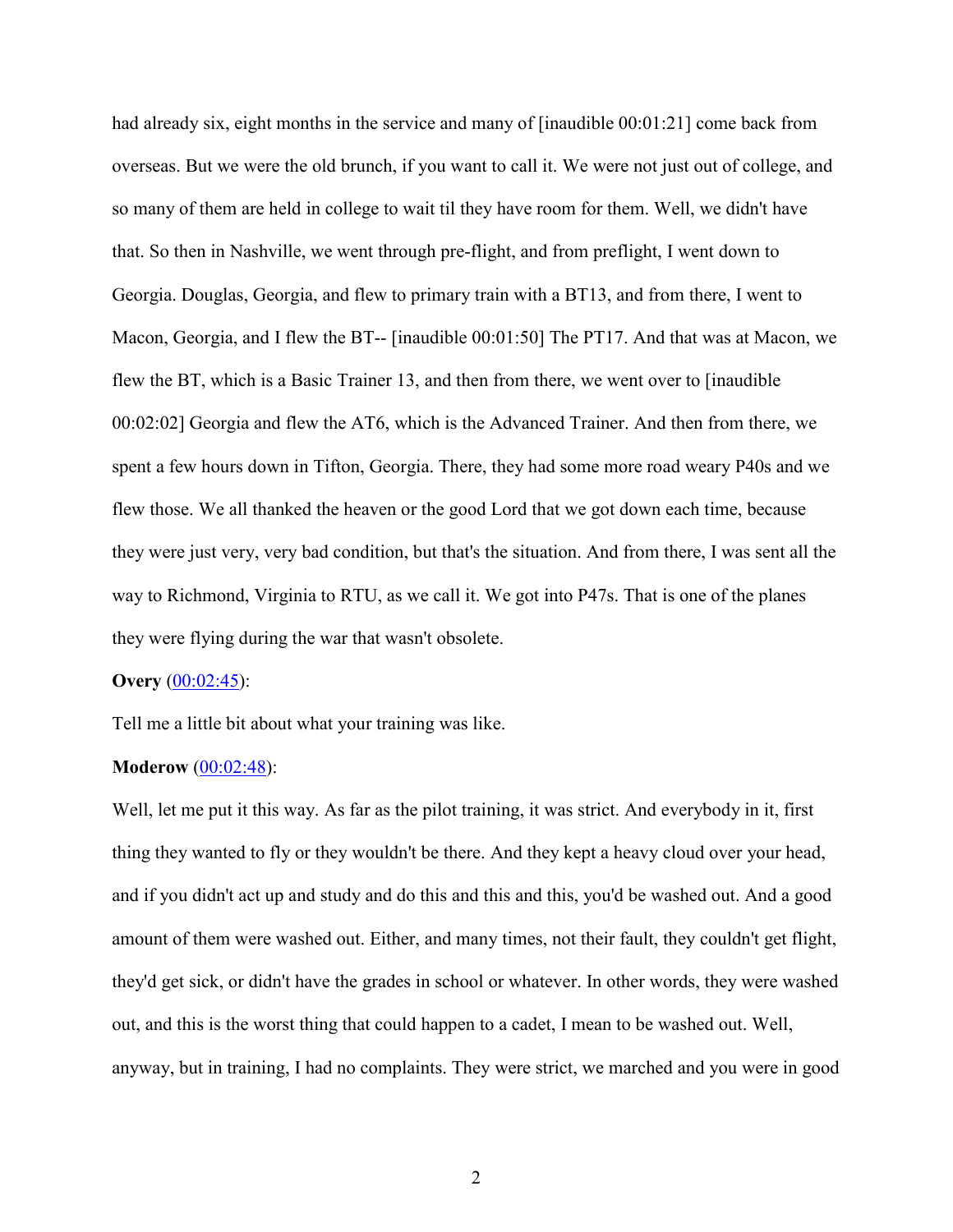physical condition and I might mention this, and this is a sideline, I read General Jaeger's book, and it makes me very unhappy when you read a book like that, where all they were doing is partying and this kind of thing. This is not the way it was in the normal. Now, he may have done that. I'm not saying that, but what made everyone else look bad is the way he acted up, and I think he should be admonished for it, but anyway. But all through training, we had good food, good training. We had rules and you abided by them, if you didn't, you paid the price. I had no fight with that at all on my end. Like I say, when you were getting ready to go overseas, when we were in Richmond, we went down to Norfolk. We had gunnery practice over the ocean. In other words, you would follow a target and you'd have to pull a target now and then and get shot at, but nevertheless, that is the training down there.

# **Overy** [\(00:04:51\)](https://www.rev.com/transcript-editor/Edit?token=gB_jbtBbY0nf6LQHEyHvCRYF_F0bNhcOjC5uaYwiHBDkkfdtdJxbeVjn-Uz5LTK4c2f_3ZIqYb1Hmt-Wvx41WdX0TjE&loadFrom=DocumentDeeplink&ts=291.12):

Were there quite a few accidents in training?

### **Moderow** [\(00:04:53\)](https://www.rev.com/transcript-editor/Edit?token=S6VYV9Yj4J4GINi4x08ZQaflk1D_y5d9IfqA8LHKXWGFiexbvsuP4w7xpX9Zj8jxQbX3c6McpSsXVuZQzQ0k5vT35dU&loadFrom=DocumentDeeplink&ts=293.49):

Let me put it this way, yes. Now, in the training up until you graduated and became an officer, they were minor accidents. I can remember my first flight in a P47, we had a single engine, but we were catching up to the runway, and here comes one in with a dead stick, and clipping off the pine trees, and of course, this was a big airplane, let me tell you. A big one for a fighter. He just cut the pine trees right off and he just went on skidding and it really made you think a little bit. Here you're taking off for the first time. In fact, they did ground them for a little while because we had a problem with gasoline. In fact, we had a number of accidents, not fatalities, but accidents, where they'd get up there and flying around, all of a sudden the engine would cut out. And so they grounded them. They found out they were using too low a octane gas rate. They were using, I'm going to say 87, it should have been 94 or whatever, but anyway, I think the map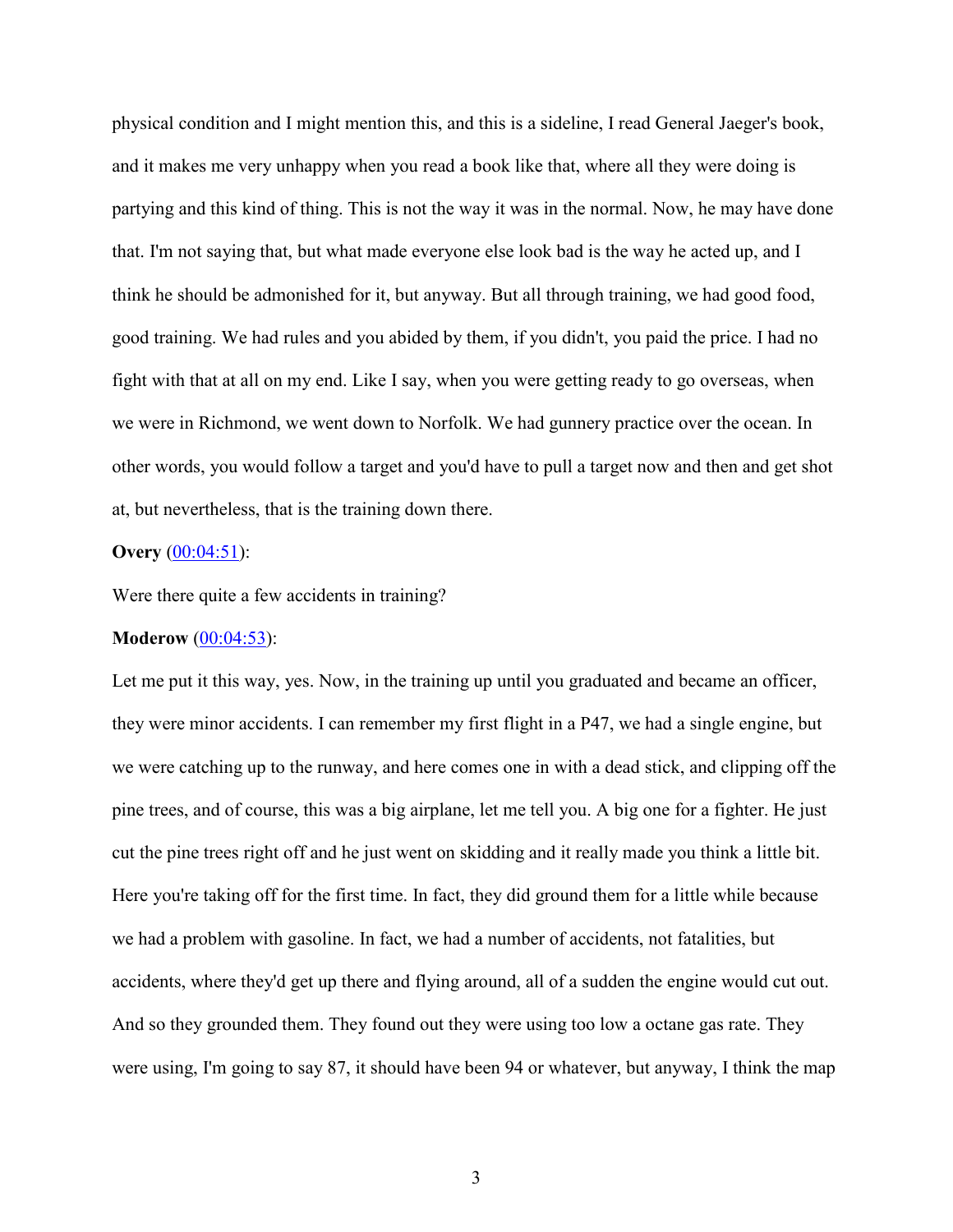in the States, I can't say of any great amount of casualties. We had accidents, but not casualties. But one thing, we're going on from Richmond and we're ready to go overseas, and we'd get put on a list. They normally had 30 on the list, but then you have four alternates. Well, my grandmother passed away and my mother was very ill, so I got emergency leave so I was taken out of this list and put on the bottom as an alternate. I had all my flight suits for England and everything ready to go, all packed. I came back, no one got sick, so that group went overseas to England. I had to turn it all back in and get khakis, and we went to South Pacific. I had some of my dear buddies over there. I can think of one I went all through school with. He had 100 missions in Italy, and they needed pilots yet, and so he signed up for 10 more, and 108th, he got it. Dear friend of mine. But anyway, this is what you were trained to-- Okay. So we went overseas. They flew us over.

# **Overy** [\(00:07:10\)](https://www.rev.com/transcript-editor/Edit?token=yOgwl-7gW8X0OA8qD_HveoE1RJIRXxrV4Msq1HNjdv9R9zlL-mK01Z1JimsFNeNOORjohc_TCA1XhBLuWmoDlWMtYr8&loadFrom=DocumentDeeplink&ts=430.41):

This was about when [inaudible 00:07:12].

# **Moderow** [\(00:07:15\)](https://www.rev.com/transcript-editor/Edit?token=sLECd-4wyneJ-MuFYAheYdk25uQlPJaDCaS3haidS9QzWclGuHidmDBauDHLBEns0O2jGpHQCVotXHiXBPcdChH8sb4&loadFrom=DocumentDeeplink&ts=435.07):

This was in '44. In June of '44.

# **Overy** [\(00:07:16\)](https://www.rev.com/transcript-editor/Edit?token=u9HTsSCV2cFAddvQDXQd6VGCMbNdE0NEgbOyPk4smxQMP0d2fft7gHRe3OudS6gYuhI6ZMrrKkWlaFmUaMFTBIIAZuQ&loadFrom=DocumentDeeplink&ts=436.22):

I see, and you were drafted in?

# **Moderow** [\(00:07:18\)](https://www.rev.com/transcript-editor/Edit?token=qjR0Pr3f1PaTx-MWCiLSHVdb32vhP3geNIQwp7sKsaGQFigWmMJrkFtPKkuvs191MNZWz0IfpQj8FkaWe9NwAoO1mRc&loadFrom=DocumentDeeplink&ts=438.49):

In '42.

# **Overy** [\(00:07:19\)](https://www.rev.com/transcript-editor/Edit?token=H7nsEstCcPhs_c4RdQM0ZcjGakVHlxb4AY1TB9WKWrnKvBYxNNHvoqvj5bJz4TkH_eQhXO9l6Ft5IasridF3okTN4mc&loadFrom=DocumentDeeplink&ts=439.07):

In '42.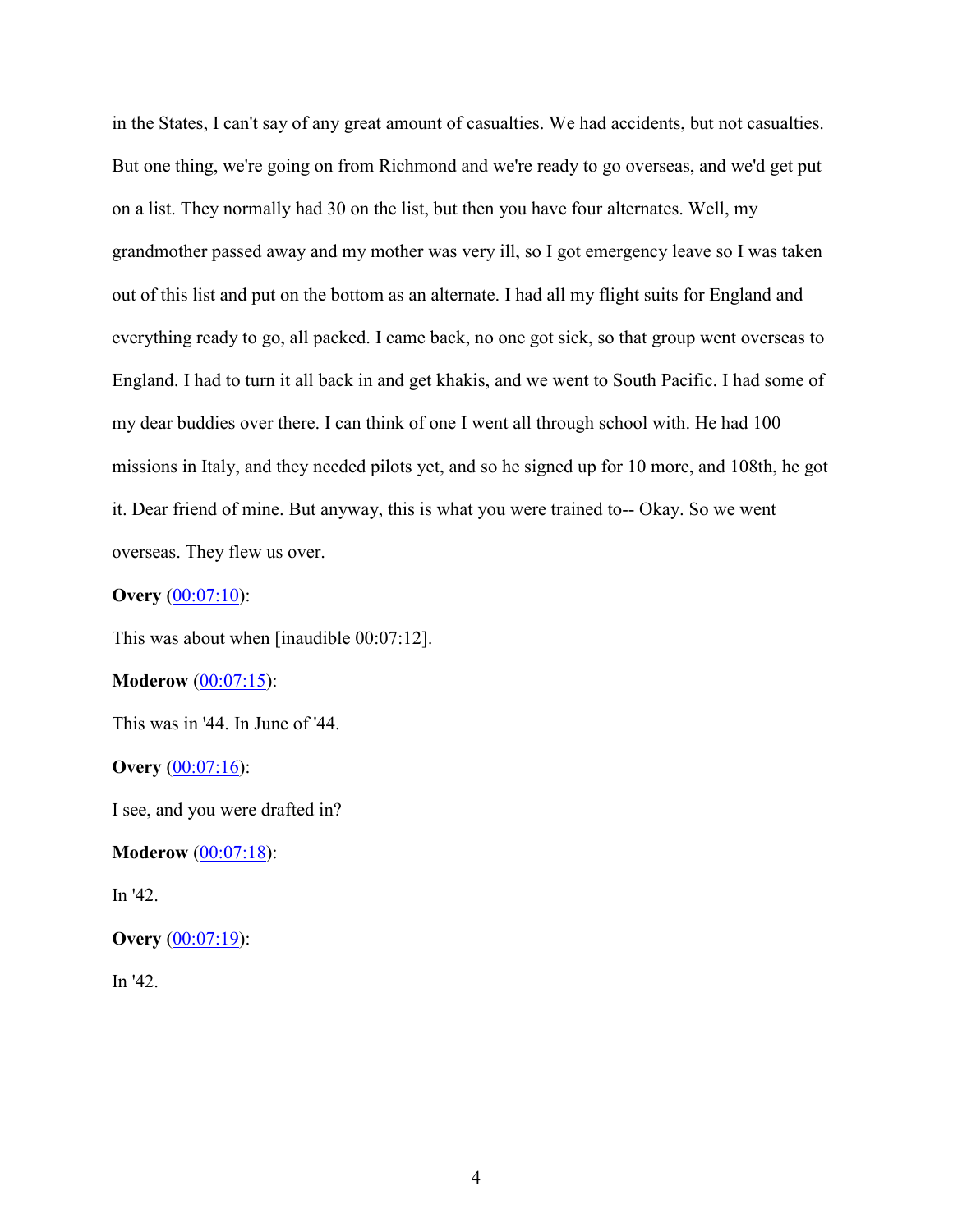# **Moderow** [\(00:07:20\)](https://www.rev.com/transcript-editor/Edit?token=MZv9bSzuDtjGsFJd4xQ0FJKALJygyJ8XGYuXcaHWDWViZccvgLqJfnbvZGS9zwmyD7_EBGsJLL6lXvLRItH_y6bLpvY&loadFrom=DocumentDeeplink&ts=440.68):

This was June of '44. I graduated in January of '44, then we went on to RTU and the P47s and the

P40s and so forth. Going over, being flight officers, you're always on the bottom of the list.

**Overy** [\(00:07:36\)](https://www.rev.com/transcript-editor/Edit?token=yDNTmYJy4KWNBxeiT5rSOoQAqhhXcBH7h4HiV5POFC3AnwbfRahEpppPYKfZDSK7RUQXLrKuTpnjEVWhVPeeitY8Uk8&loadFrom=DocumentDeeplink&ts=456.6):

Excuse me. I've never heard this, flight--

**Moderow** [\(00:07:36\)](https://www.rev.com/transcript-editor/Edit?token=wid1JtdvXOfcb_TmbHX8oj9ghCS4vH2Zj7V-sBDmjQlCqTdeGW8YRapVZrkY6R3puzhD_F28XKzkGf8ZYhw_9fEJjfk&loadFrom=DocumentDeeplink&ts=456.6):

Flight officer?

**Overy** [\(00:07:40\)](https://www.rev.com/transcript-editor/Edit?token=2V6_C1h4Urn4Ry-xCNfjfDWlMVJ7egwJHsfF_gbFjeWvzcy3l9DNwEP6-m1FwExN0WFwnk455PZ0TnUPZPQJINFvrUc&loadFrom=DocumentDeeplink&ts=460.42):

Flight officer, yeah.

**Moderow** [\(00:07:44\)](https://www.rev.com/transcript-editor/Edit?token=LV8tlSrkc-woCDLY6C3PHm_zJA0bdNhacrCdVSLqeMjbXiK6HnCOS9utkc3q1A7AFXVwYn_FVfQ6_eufXnmyBF-FSSM&loadFrom=DocumentDeeplink&ts=464.7):

Okay.

**Overy** [\(00:07:45\)](https://www.rev.com/transcript-editor/Edit?token=Lmb7i_RpPnY8ZecSRrfM6oAIjz23R8yhgaeWnD9-FcwToJK8Ia_OPJCbSY1oo5q1gS9JCuE3zwsMOrL9_-xOebL8ckU&loadFrom=DocumentDeeplink&ts=465):

What do you have a chevron or stripe?

**Moderow** [\(00:07:45\)](https://www.rev.com/transcript-editor/Edit?token=3W4Von6-adQNDn0ofo1f4t8qTIfdOBbSmqAkUNZax4nJB1az0OhT5ue22Y4RcBxNbriKCN9GNkMOuATucSrrPSYIbFc&loadFrom=DocumentDeeplink&ts=465.05):

No. You've seen a warrant officer.

**Overy** [\(00:07:46\)](https://www.rev.com/transcript-editor/Edit?token=XHnVdKqv6EdqLEMtmxed-uEgWnumlBpXXN_tjYwqop55bRE0FuYCLXOyJEIolLcKZrgwPLmPVlsrGv5jSiBvH4Dq5u8&loadFrom=DocumentDeeplink&ts=466.02):

Warrant officer? Yes, yes.

**Moderow** [\(00:07:47\)](https://www.rev.com/transcript-editor/Edit?token=2ts0t2ldFfHre_jD3NzOxpABs1uiPSAXxDulmEIn3XFuuuQhAoS125SGgsZlPKeKefaRjMoKmczZSe7HI0DSU86EDxY&loadFrom=DocumentDeeplink&ts=467.37):

Okay. Ours are identical to that except ours are green. Theirs is kind of orange or red.

**Overy** [\(00:07:53\)](https://www.rev.com/transcript-editor/Edit?token=w342zm1hky6EpPY0Fbydq8QnQo6b0whuU4PLOqLzEOvrKCKftdGlDKtmUxttZ1P2dHF_5esG0DEsqkxQWQ7fdl9JFnY&loadFrom=DocumentDeeplink&ts=473.04):

And you were considered kind of an officer?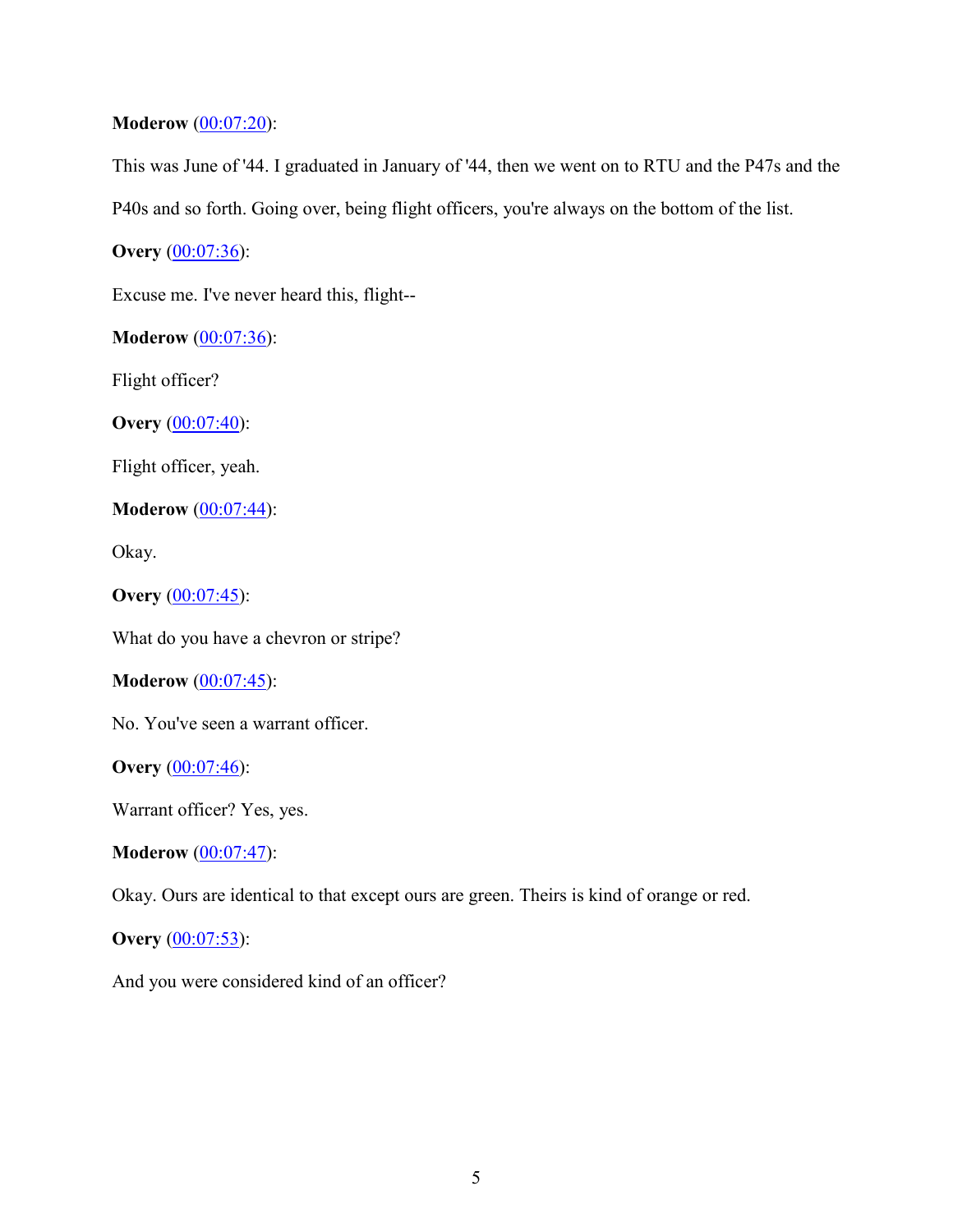### **Moderow** [\(00:07:56\)](https://www.rev.com/transcript-editor/Edit?token=L1byi_zf-9_qcSUMah-76KY7H0le7NDsSm6IcjOkaP6kXLLkXinu2uTawaaCYP8xsuKrhXISQOKfXiXJwnZ5DkC-fbY&loadFrom=DocumentDeeplink&ts=476.47):

Actually, we were-- What would be the word for it? We were considered an officer to other people, but in rank, we were below an officer, and there's a word for it, that you were a special person. We could fly, but we didn't have officer's rank.

# **Overy** [\(00:08:20\)](https://www.rev.com/transcript-editor/Edit?token=bnaSouWxIW1ivk8ccV2Vrt7cQ2hhZdJnXcjZhouygOLpaSodB8XQQue0kXZy1YVtPUsbMsKlr6Z7cWcjiIOq0kaRBN8&loadFrom=DocumentDeeplink&ts=500.05):

Did you have some of the privileges? [crosstalk  $00:08:21$ ]

# **Moderow** [\(00:08:21\)](https://www.rev.com/transcript-editor/Edit?token=wVYUd7DtbsN8G8iHHOzdIEMMRMFoCm3o4iK0Yag0r_1HmiFMwAEmA4vVp7MYYtjp8buZzwT7toUQ4kplln4ny_Z3Cfw&loadFrom=DocumentDeeplink&ts=501.47):

Oh, yeah. We'd go to officer's clubs and all that, no problem other than the fact that when you go overseas, you got an extra 5% pay, like an enlisted man or an officer that filed, I think those men got 10 for overseas. And then when they promoted you, they couldn't lower pay so we got more money than they did. So that's some of the pluses. Going overseas, like I say, we were on the bottom of the list as you'll notice there. So all of them went over from Crisco, flew over. We had to wait, there wasn't enough room on the one plane, so we flew over with a group of large earth moving tires, the four of us. But anyway, we got over to Port Moresby, is where we landed. We got to what we call repo depot and replacement depot. We sat there for, I want to say two, three weeks, and then it got to the point where they were going to start this new squadron. And then we were picked, which I was told we were handpicked, but I think it's a little amiss that they just took a list, because all of them that were on there plus some more went into that. And we started our squadron at Nadzab, which is from Port Moresby, it's over the hills to Nadzab, which is an old Japanese base. And there is where we formed the squadron, done some flight training as far as squadron flights and echelon. All the different types of flying. And one thing about our CO, after we got our planes, and I might mention this, if you look at the record, we never had new planes. In other words, the P47s, later they had a bubble canopy. We had what we called the old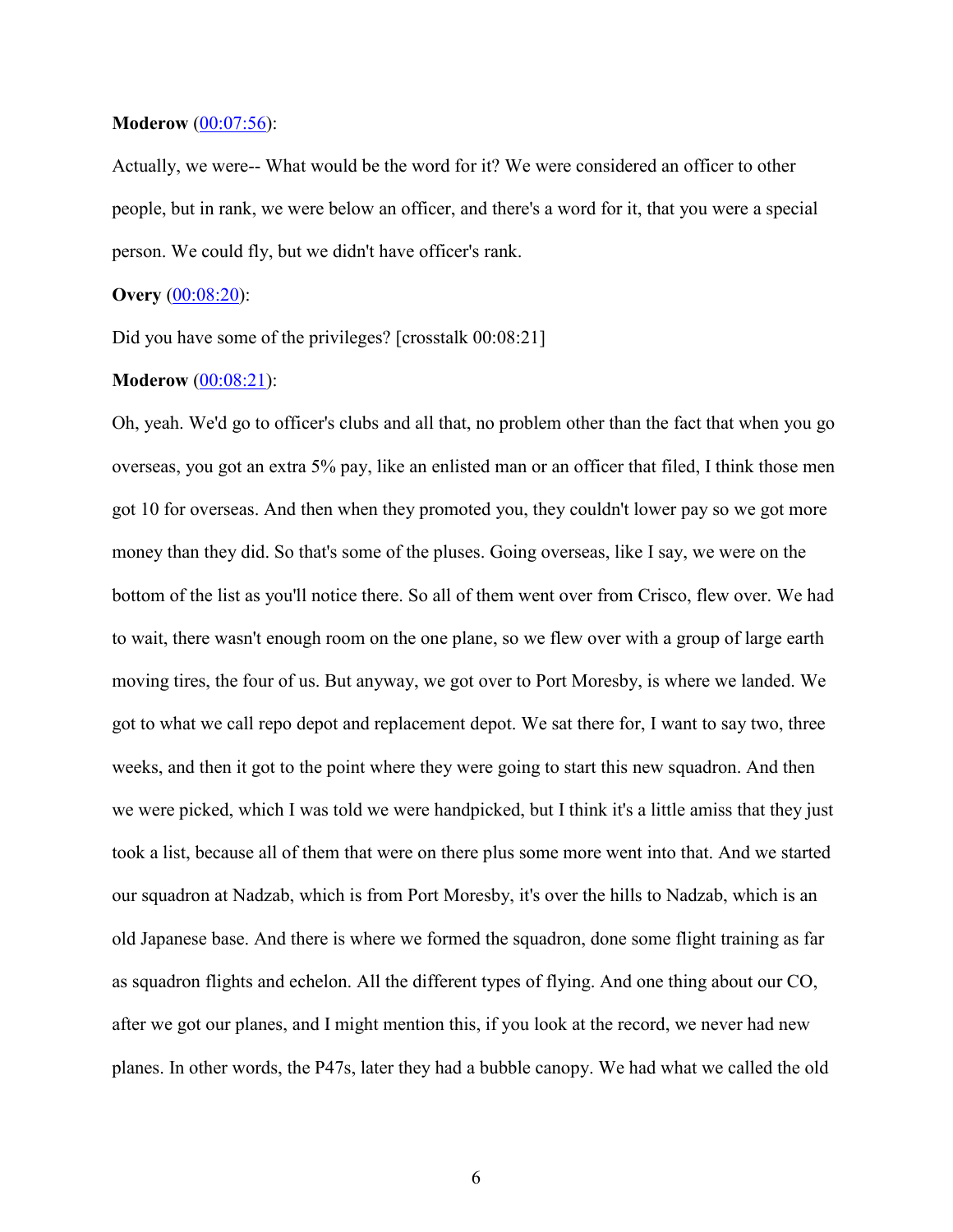Razorback. Ours were I think the Ds. Cs or Ds, and we never did get new P47s. We had patch upon patch. But anyway, our CO, we had our training and we were about to move up to Noemfoor, which is another island, because we couldn't fly very far, our fuel capacity, and we followed right behind the frontline. And one day, he said, "Okay, we're ready to move. Now, each one of you take a plane up." And he'd take the four of us up, and there were 16. We normally had 16 plane take a flight up. He said, "I'll see you back here in a half hour. If you don't come back, we're not going to look for you. And you'll move out and you can find out what that plane does. You can do anything you want to with that plane, but we're not looking for you." And, of course, some boys came back with limbs in the bottom of their plane and they done everything that they weren't supposed to do prior to that. In others, but you found out what your plane would do. In other words, it gave you the opportunity of pushing it to a limit.

### **Overy** [\(00:11:10\)](https://www.rev.com/transcript-editor/Edit?token=cnG7vmvrk9r741kyb8aXcSKyDg7fLHxNjW2Z31mwdesuXcMgpqO08-vx2m0Ws6ULJk1kI0d1mkJ3ZvynpR_WpzjtW50&loadFrom=DocumentDeeplink&ts=670.35):

And you'd flown a 47 before? [crosstalk 00:11:13]

#### **Moderow** [\(00:11:13\)](https://www.rev.com/transcript-editor/Edit?token=In9UhcNMyb_QQlDzBcSaQYc0VTkvzuluylqbudrqUBLqm-p7XZ2qNJLKlsdw6xypocFc3UV7X2DBRoU6G-Lo5u3-0b4&loadFrom=DocumentDeeplink&ts=673.36):

Oh, yes. We had training in the States, and now we're overseas with these 47s. It wasn't a new plane to us, but we never were restrictive in doing this and restrictive in doing that. You never buzzed, if you were doing the right thing. So everybody came back, but they all came back some of them a little green when they came back, because they scared the life out of themselves. So then we moved up to Noemfoor, which was kind of a staging ground, getting ready for going into Leyte, which was in the Philippines. And while we were there, we had our first bombing by Japanese, and when we landed, it's a coral iland, coral ground just like concrete. And they said, "We want everybody to dig fossils outside of your camp." Well, we started digging where we could. The next morning after the air raid, we all had fossils. It was a staging ground there also,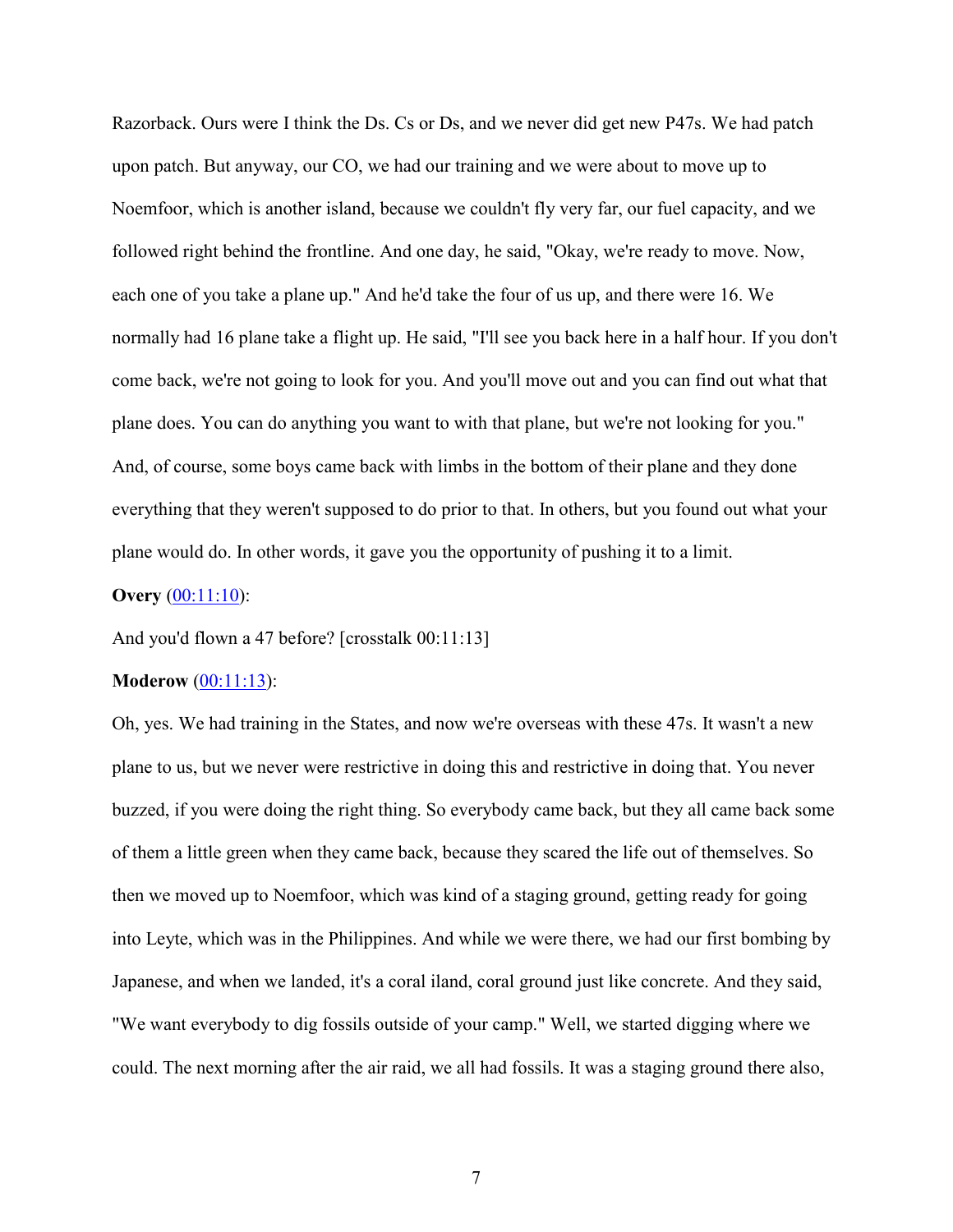where the B24s were going to [inaudible 00:12:20], which is a long ways, and they couldn't have any fighters because fighters didn't have the fuel capacity to go there, and I can remember one night, coming in. It was cloudy. I think every one of them were shooting red flares, landing on passing strips, any place they could land. It was really a bad raid they had, but that was our first touch, you might say, of what could happen. And then going up to the Philippines, I didn't get to fly up there. Our squadron went up, but see, we had some extra pilots. We had about four extra ones, so we were carted up with a C47 on the way, and on the way in, now this was bad. On the way in, one of our boys was shot down by a P38 pilot. See, we were the first single engine plane coming into the Philippines, and a P47 with a big radial engine, and your zeros have radial engines. If you get far enough away, the big one looks small. Well, anyway, and this wasn't found out. In other words, we counted noses when they landed, and Mack wasn't there, and nobody-- Because we were all green except for flight leaders. You're scared of death and all that kind of stuff, so we didn't know really what happened until about three weeks later, another pilot that was down with the guerrillas down there, he saw what happened, and he reported that a P38 or a P47 down. At that time, the man who shot him down, it was an error. Human error. He was ranking right with Bong at the time. In other words, he was-- I'm trying to think of his name right offhand, but I can't. But he admitted then that he did it, and about two weeks later, he was shot. And I'm trying to think of his name, but he had 30 some missions credit and so forth. So when we landed at Leyte, there was only one strip. And we fighters were on it, and transports could land there right out on the sandbar. So we were right behind, in fact, right after we landed, a couple times when we took off, people were shooting at us on takeoff. I mean, that's how close it is.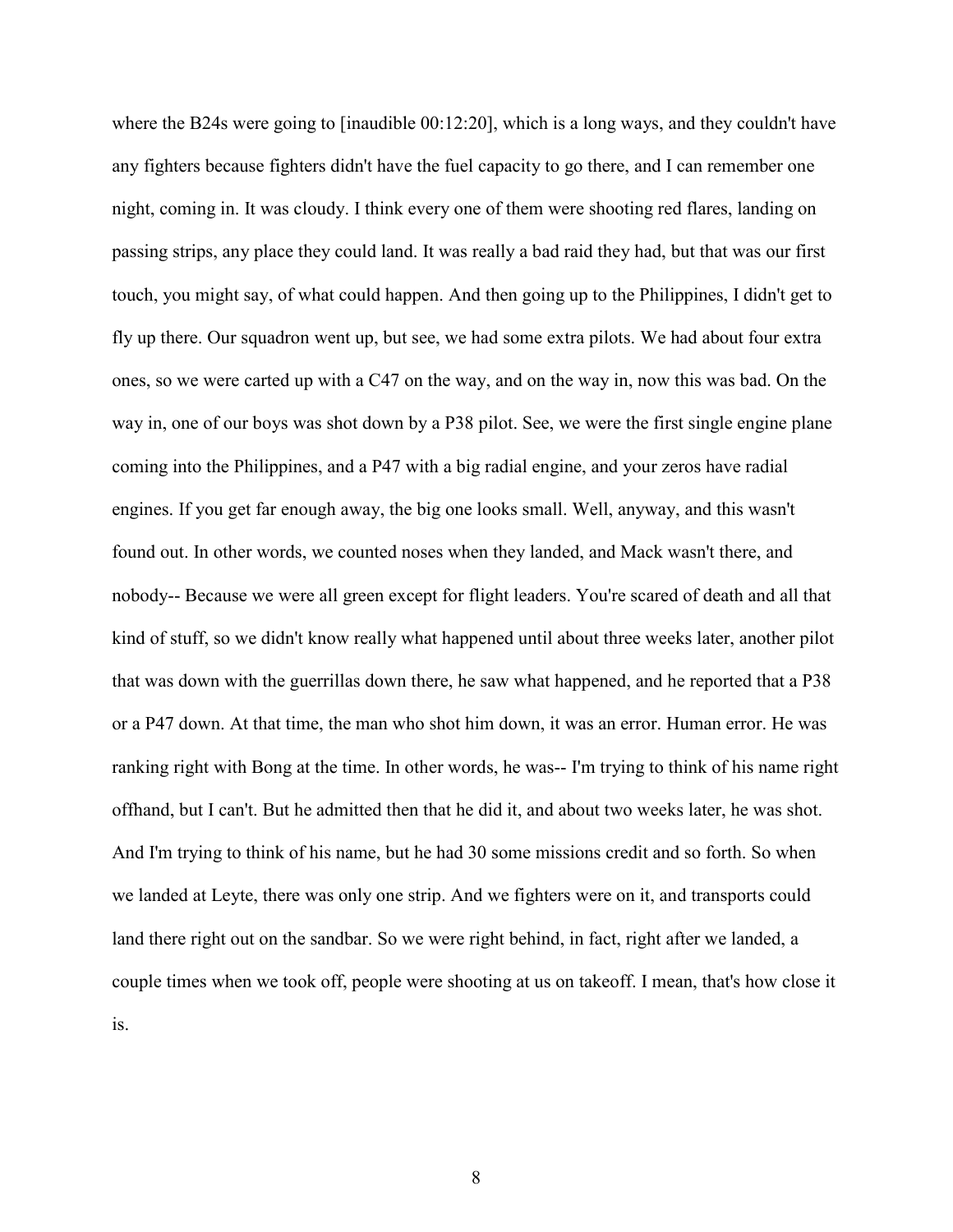### **Overy** [\(00:14:45\)](https://www.rev.com/transcript-editor/Edit?token=lHF8E0uiWewGhGMXBOsJynk1GXBjYE5s8-JWujBeYn4mcXdJR8ysdA5l5R8oe1aIErZupNhH7abyCEbmq5o94OTiWes&loadFrom=DocumentDeeplink&ts=885.7):

When the jungle is--

### **Moderow** [\(00:14:46\)](https://www.rev.com/transcript-editor/Edit?token=p9xAsY2ySNUCKUMnLoyhIqg0glC8c2ZYfFmj7dagEEWD0MM5IwUBpxcAxOiwildYXgzAuZMt7ydieksOPBAD-zOj3ws&loadFrom=DocumentDeeplink&ts=886.04):

Right from there. And one time, they got word through intelligence that they were going to make a raid. They weren't kamikaze then yet, but they were doing the same thing, and they setup, but they didn't have any aircraft guns on the ground. So they setup a couple mortars on each end of the runway. If we were going to crash land a plane, we were going to get them before they got there. But anyway, we flew a lot of missions out of there, and the thing that I enjoyed about my time overseas, we weren't the glory boys. In other words, we had some mission where we escorted 24s, like over tar fields and so forth, but we were out looking for nips. We worked with the Army, and that made us feel**--** It made me feel that we'd done a lot of ground support, about 100 or more missions or more are ground support. Dive bombing, napalm, strafing. So we'd take off and you have four channels. You'd take off, and then you had the first channel, the [inaudible 00:15:56] was talking to you, telling you about take off. As soon as you got off, you switched to another channel, and then they'd give you your mission. We knew about where we were going, but they'd give your mission unless it were to change, and then the Army would take over, and they would call in and we would do the job for them and land. so I got, I think, one mission, 50 minutes. Just take off, drop, and come back. Well, anyway. As you know, the Army and the Air Force normally didn't get along that well, but our squadron, not our group now, but our squadron which was only 16 or 18 planes, we got a citation from the Army general there, because we worked so close with them. That made you feel good. You know what I mean? As soon as we'd get done with our mission, dive bombing, the guys would call in, "Come on, give us a couple slow rolls." And we worked with them. And later on, all that is in Leyte. And we stayed there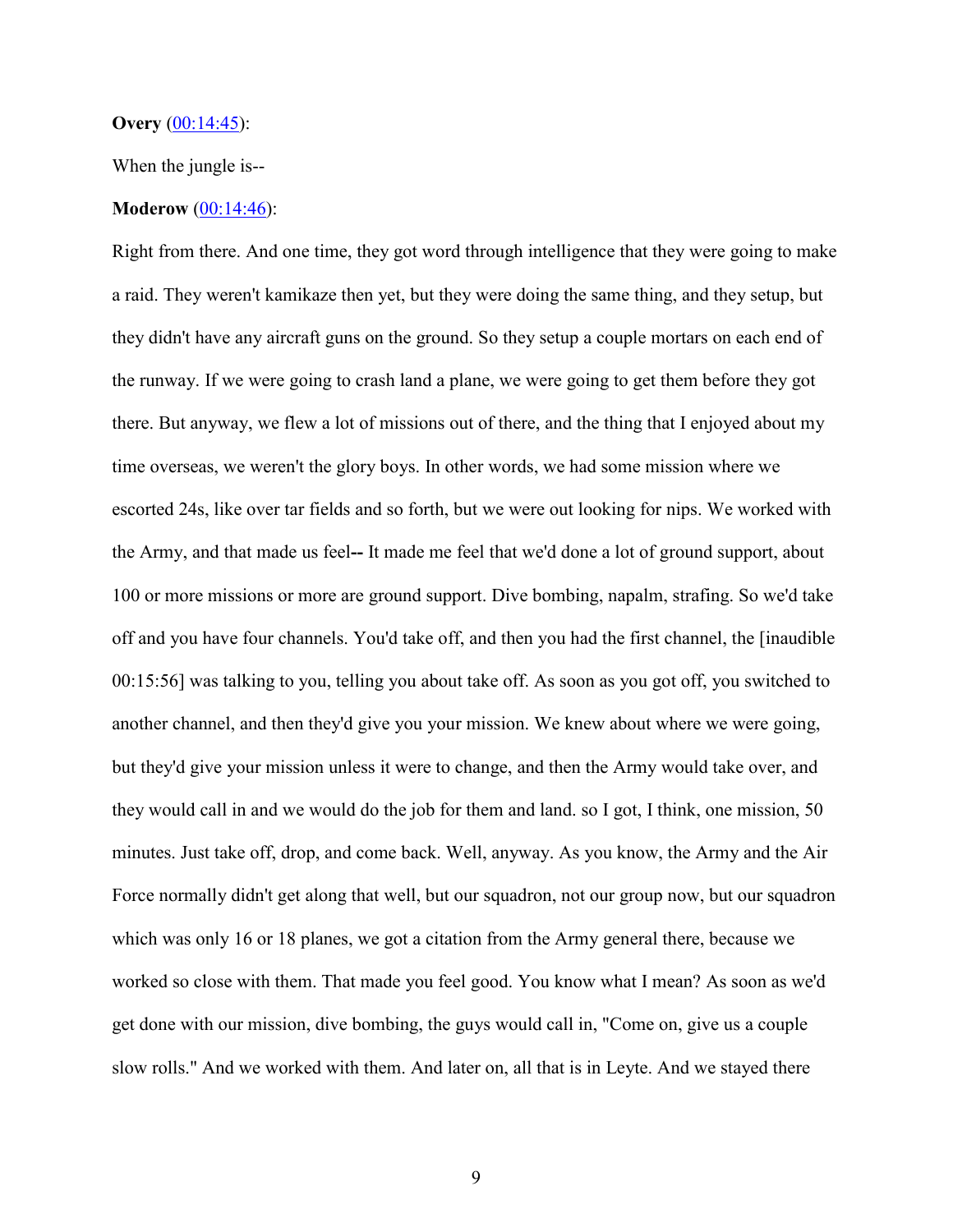until we got up to Subic Bay, was our next base. In other words, it was not at Subic Bay itself, but I'm trying to think of the name of it. But it's right north of Subic Bay, it was a ground strip there. By the way, going back to being at Leyte, and turning our channels. This friend of mine, Vince [inaudible 00:17:25], I was flying at his wing, and a P47 always had a-- It's got a turbo supercharger on its tail. And sometimes, they would malfunction, they'd blow out black smoke and whenever that happened, you always flew in twos. You never flew alone, you flew in twos. So I called Vince, his was smoking. I said, "We better go and land." So we stayed on that channel, and when they all got off, we were going to land, I said, "Well, it disappeared." He said, "What was catching?" So we switched to the other channel, and we were supposed to go up to northwest corner of Leyte. That's where we were going to go up there, and they heard there was some activity up there, just to look around. Well, in the interim, when switching channels, the squadron was sent over to Ormoc to the west side, the Army needed some help over there. We didn't know that. So we flew up to, and I'm trying to think of north or in Leyte. And we got about 12,000 feet and, "Oh, there they are." There's 12 planes flying over here. So well, let's join them. We were about 13,000 feet, and so we started slipping up on them and there's the Japs. Well, they had bombs. They were coming over to bomb our-- Well, Vince pulled behind the one and put some in. And then he had more speed and he peeled off and I came into the second one, so forth. In the interim, they dropped their bombs and the Jap can climb faster than we could, because we had a heavy plane. So we what we call split S, get out of there. Now there was 12 to two. But in doing such, we were over a cloud cover. We came right across the Japanese Russian Sea Navy, but there was some destroyers, transports, and one out there unloading troops. We came—Well, practically hit their mast. So we were moving. And we got shot up a little bit too.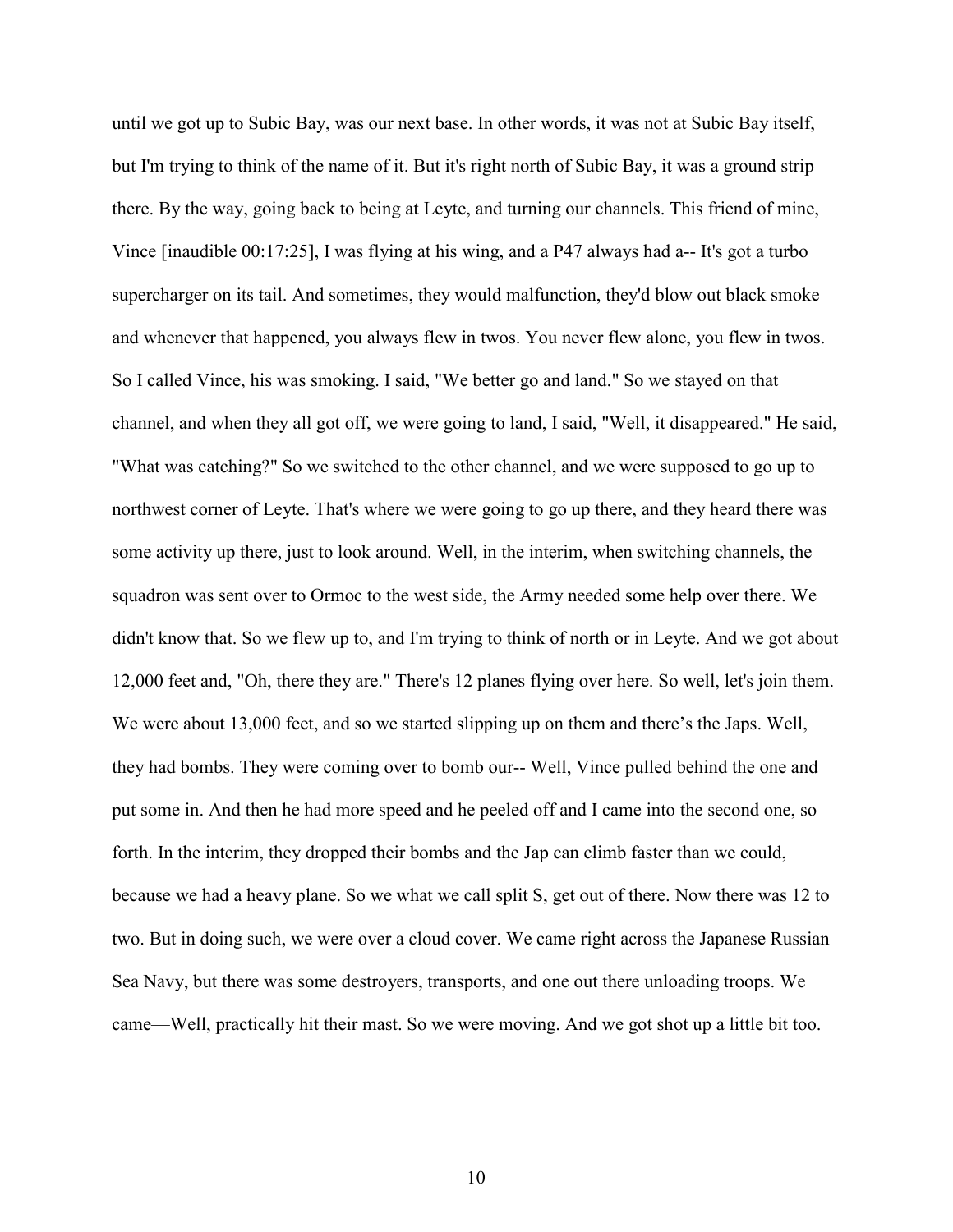So we stayed under the cloud cover and followed the river back to [inaudible 00:19:39], and on the way back, I said, "Vince, you got one. You got a hit." He said, "No, I didn't hit." He thought it was, "Are you hit?" So actually, we never got credit for even a probably, either one of us, but so be it. Over there, the only one that had film in their camera were the CO's. We didn't have film. They used barrels to lift the planes up and sat them on. We didn't have all the things under the palm tree, but anyway. We came back, and we had flown that morning, I believe on that day, and I'd look it up, I think we had flown three or four missions that morning. That's how busy we were. So they wouldn't let Vince and I go back up there, because they knew there was going to be a lot of activity. Our squadron, the ones that didn't fly that morning or at least Vince and I had flown three missions, they went up there and they got 11 hits. My little buddy, he got two and almost got shot down, but nevertheless it was a real battle.

### **Overy** [\(00:20:46\)](https://www.rev.com/transcript-editor/Edit?token=RAdi8yjXviRtTL-Bs-XPqLF1yr-X3oDA0voLryBx2b4PXbpEJGY7iD555OofHuQg11Y9YRu3Rt_O5txze56cCsyTBAo&loadFrom=DocumentDeeplink&ts=1246.52):

# These Zeros?

#### **Moderow** [\(00:20:47\)](https://www.rev.com/transcript-editor/Edit?token=69XH5on3hW-3MxgJiBJA-t46b5LoFhbVbrwEk0s7GvNMQef3y_hZ98X6s5VqOwHOBTWRhvMtT4izRRJeH_q9-XOJKdU&loadFrom=DocumentDeeplink&ts=1247.7):

Zeros, yeah. Anyway, pertaining to that, you remember I mentioned about not having any medals and not getting anything, we were too busy fighting the war. After the war, at one of our reunions, where Vince passed away already, his wife came in the reunion. She said, "Oh, it's either you and Vince." They sent her, and I never received this so I can't use it, but they sent her orders that he got the DFC because they started writing up some of these missions, because the ETO coming over with all these medals. They thought they would pick out some of these guys that had some time. And so we both got the DFC for that mission. They rolled it up after time, but anyway. From there, we went up to Subic Bay and at that time, we changed to P51s. Now, the [inaudible 00:21:46] and so then we got new 51s, brand new shiny ones. Of course, now

11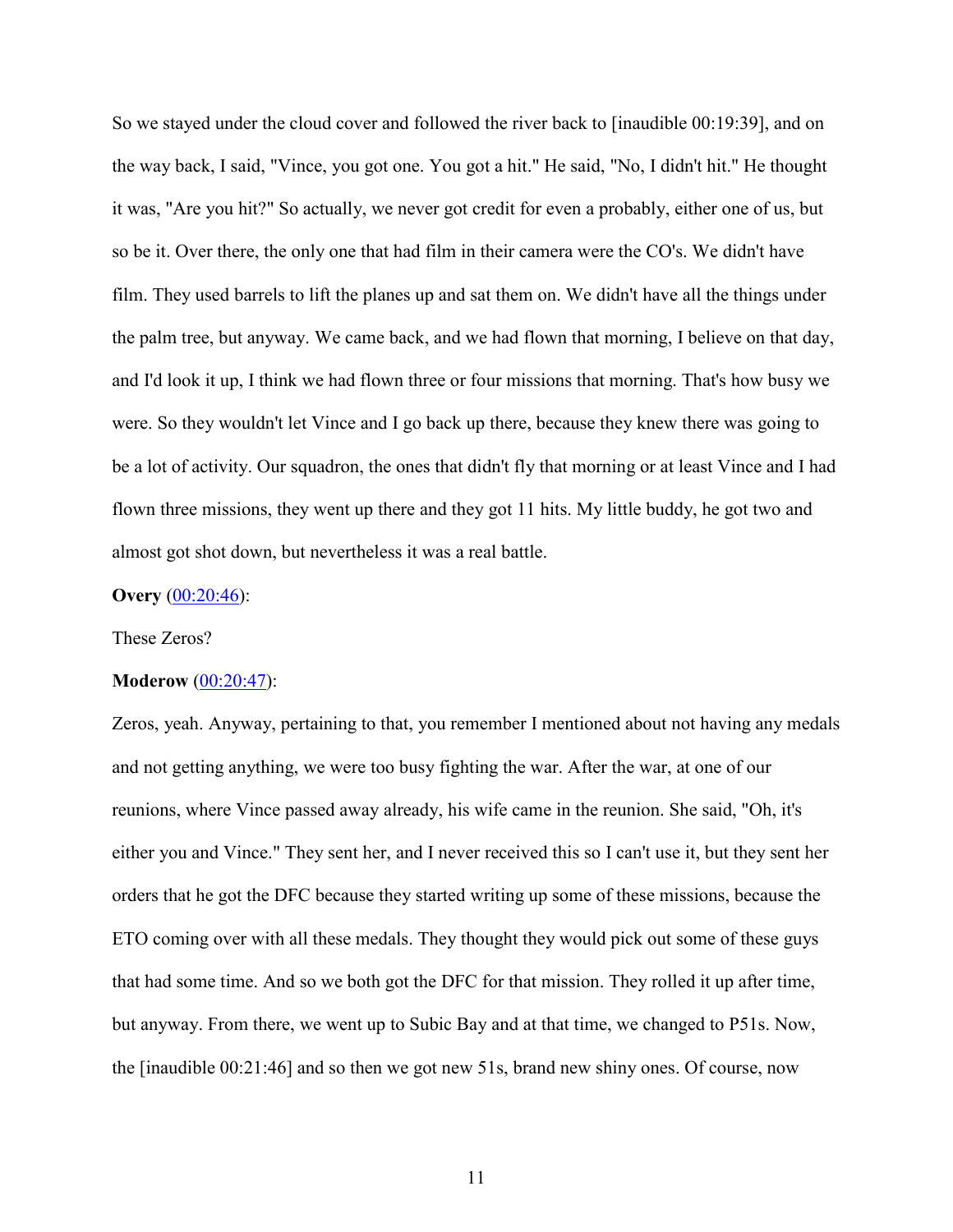remember, we were flying P47s or 2200 horsepower or radial engine. I think it's eight ton or something like that weight. Now a 51s like a feather. You got a radial engine and 1,500 or 1,200 horsepower or whatever.

# **Overy** [\(00:22:05\)](https://www.rev.com/transcript-editor/Edit?token=r9xgEnOwTHJg8M-3qhLYhpdGX8c4lePLZBycvCe0E0J0reg2tveo4uxcyYzS2yUneGt0YqvSvlV9s6ZMf3JbVmSJUs0&loadFrom=DocumentDeeplink&ts=1325.74):

Let me ask you, excuse me a second. I'm curious about your feelings about the 47. Did you trust it? Did you like the plane? Did you have confidence in it?

# **Moderow** [\(00:22:21\)](https://www.rev.com/transcript-editor/Edit?token=MBxWNM9P3dldkrOJf8UXWWRQmow4JZajGpoNGryUGqZ1-UV3CGS3UXMrBN3MExQ3ZEqrXyGUxJcPQaJYikijK4hhZBA&loadFrom=DocumentDeeplink&ts=1341.27):

I'm just going to allude to it. You have that many missions in a plane that's brought you back, you were very self-confident. You know it's going to bring you, but shoot it up, I can remember a few times when we were shot up, it always brought us back. So now we get 51s, that's an in line engine. One little [inaudible 00:22:39] bullet could bring it down. You hit the coolant and within 30 seconds you were out. So after we got the 51s, you had one eye on the coolant and one looking for something else, because it was a wonderful plane but you didn't trust it like you did the old 47s.

#### **Overy** [\(00:23:02\)](https://www.rev.com/transcript-editor/Edit?token=JgjBfDw4iJOr01oGHjYnqZG6VNGISJhN0-brDw_L5aAdvrvyhtaVNP0ai28u3hqjjfMPv6ga-QzxZhVYq-biiiRICus&loadFrom=DocumentDeeplink&ts=1382.44):

What were the limitations of the 47 that you were aware of in combat or in--

#### **Moderow** [\(00:23:02\)](https://www.rev.com/transcript-editor/Edit?token=VHFCjsyKa6HVyG3vDEtp5i4ku3t8t75PZEVgS3qLIHLXr_4yA80pgGQK_lbEJCbou1PTAMac_YJv5OEkmXjkS2aGuNQ&loadFrom=DocumentDeeplink&ts=1382.44):

What do you mean the limitations?

#### **Overy** [\(00:23:06\)](https://www.rev.com/transcript-editor/Edit?token=ywQQRJU0g7xZnsHSzyzDG1n985Sb4_0YUm8qqDd_u0GMHyHZUMV8ONN9b0khIWMZrIioGlA-Ma7CZTRLqp8v5-jmy0s&loadFrom=DocumentDeeplink&ts=1386.75):

What were things that didn't [inaudible 00:23:08]

#### **Moderow**  $(00:23:12)$ :

Well, the one thing about it, with that being a plane, you could die, no one could catch you or you pointed the nose down. No one could catch you. I don't care [inaudible 00:23:22]. But in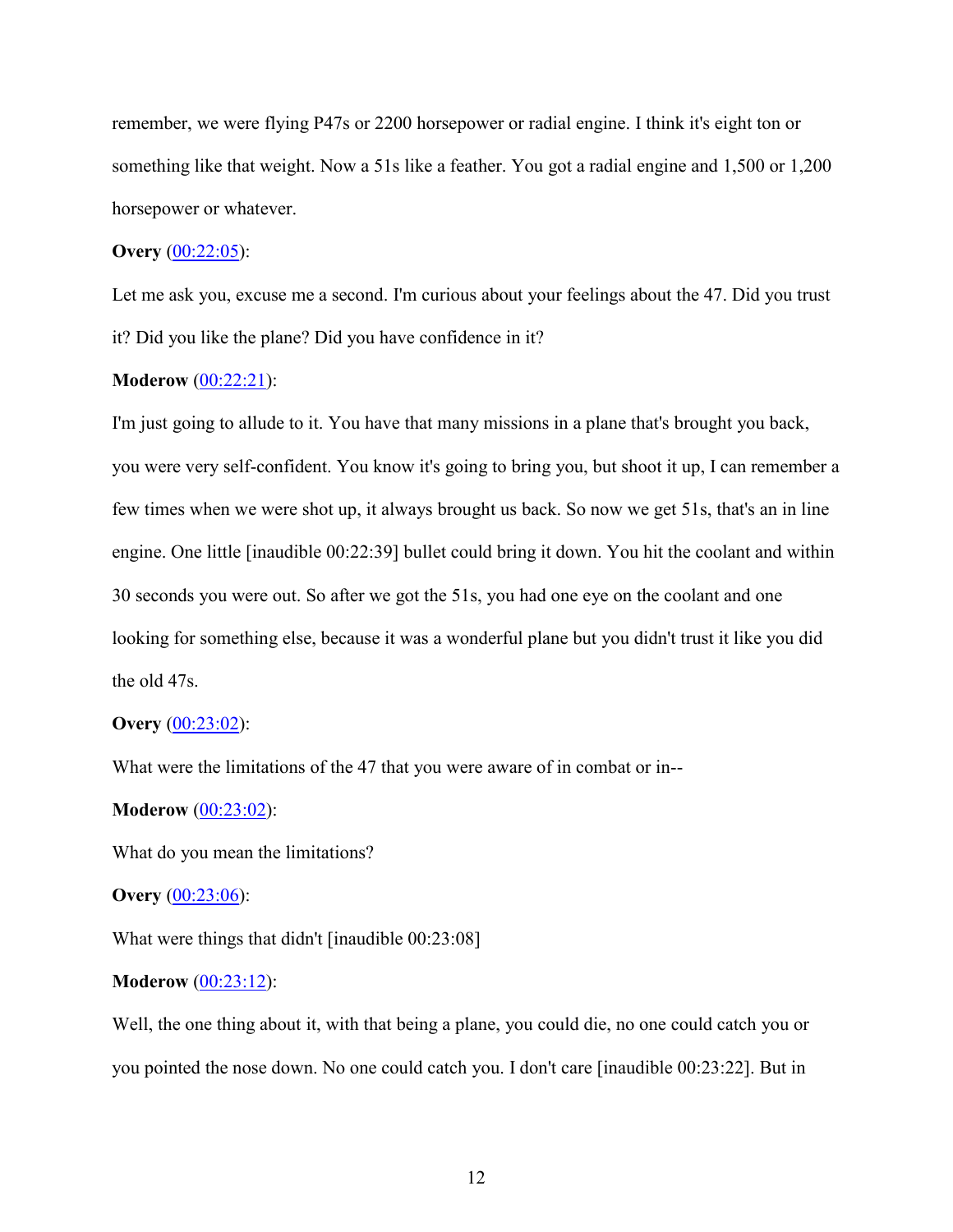climbing, you normally would fly a little higher. It's a high altitude plane, but we never got over 10,000 feet, or 15 at the most. Over there, we didn't have to. In Europe, we were flying 30,000. So you always were high enough so you could dive at them, and then regain your altitude, or split ass and get out of there. Where on a 51, now we've got to pickup, you got to go, but you couldn't dive as fast because you didn't have the power. You see what I mean?

# **Overy** [\(00:23:56\)](https://www.rev.com/transcript-editor/Edit?token=U2_X7syzLdO-wrePbJ-hzOv6tFWiFUCJC8sNaMbmk24-bVBlWxPASyKLkOaM5sKQy8_5ShMHGinM1mOj855wVr0kJGE&loadFrom=DocumentDeeplink&ts=1436.47):

Was the 47 pretty responsive to your controls?

# **Moderow** [\(00:23:59\)](https://www.rev.com/transcript-editor/Edit?token=tFYWjxV97RSAsKb0hUYJDC1Rlwz33k8XGsNgYAPn6g_HeCz4JeIJ2XvzCXGtRvkLt-KqnrSn-j1vXrWPnlz4GEiaRBE&loadFrom=DocumentDeeplink&ts=1439.62):

Oh, yes. Very. In fact, that's the one thing about especially in landing. I'll get into that. Well, P47, anybody could fly it. You'd land it, let it bounce once, and you straighten up. You got a big tail back there and everything, that's fine. For a 51, until you've got out of the cockpit, you aren't done flying it, because it was like a feather. You'd blow wind and do this to it. So you had a different feel for it. We were, or I was, and most of the fellows, were fortunate. We had, in advance training, an AT6, which was almost by North American, which made the B51. So the reaction was very similar. Small tail and you had very little control at slow speeds. So we already had a little background on it, but nevertheless, that was the difference in the thing. How would you put it? If the people say, "Oh, the 51 had a beautiful**--**" It was. Everything was right, I enjoyed it, I am happy I flew it, I flew the airplanes I wanted to fly, I didn't want to fly a P38, but you still had the love for the 47. Even with the old one, the old planes. It still brought us back. So now, when we got to Subic Bay or north of Subic Bay, we changed over from-- By the way, we went to-- When we had leave down in Sydney after**--** Well, we all had leave, but combat leave, whatever you want to call it, for 10 days. Went down to Sydney, came back, and then we had a transition into 51s. So we flew our 47s down to [inaudible 00:25:45], which is where they put the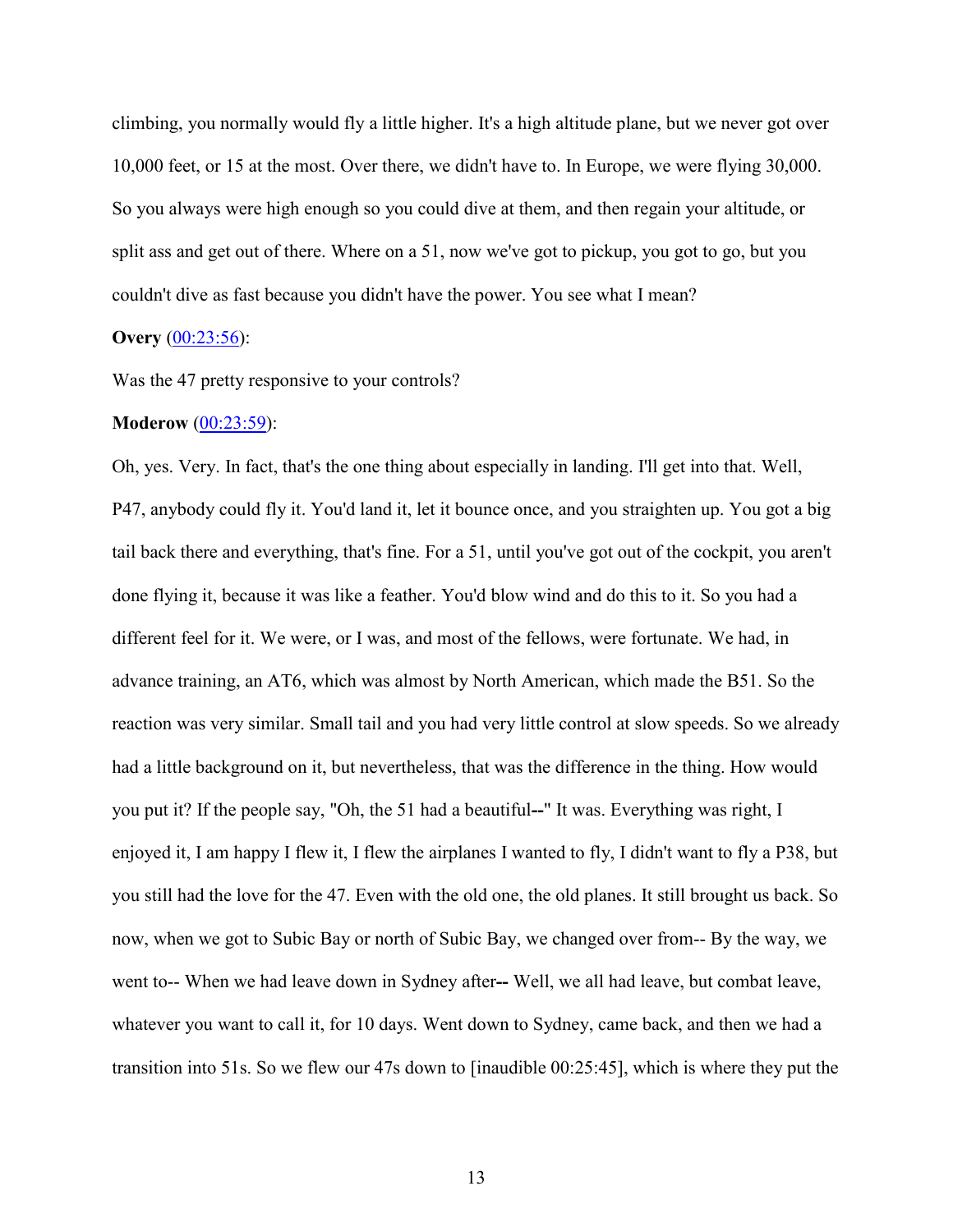51s together. So we flew down there, we were going through one of the worst storms I ever went through. We were on alert, our IFF on but we all got there. In fact, when we got to Morotai, my friend and I, we had to layover a day. My MAGs had to be checked out, and they took the MAG cover off and I had a cup of water, and this is supposed to be dry. That's how much the typhoon we went through in a 47. But anyway, we got there. When we got there, they had the 51s with two wing tanks, full gas, which was stupid. You read the tech orders on it and they said, "Okay, take it up for 15 minutes, come in tomorrow, we're leaving." We didn't have any training whatsoever. I mean, you could read a book, but reading a book is not training. And one of our boys didn't make it. Matter of fact, he lived, but he never flew again. See, he didn't know how these planes landed. No one knew, but this was different. And with two full wing tanks along with-- And they just ground out, they had a heel, and they just leveled it off in the middle, and of course, they have the heel on each side. And he came in for a landing, and he wasn't doing it right, and so he gave up the gun and the engine coughed once, and then when it did catch, and he cartwheeled down the road. But anyway, he's alive, and he's been to one of our reunions since then.

# **Overy** [\(00:27:16\)](https://www.rev.com/transcript-editor/Edit?token=JhfvdixY31yy3MhTmh4esITT_5Lu4bZLiBJX6SUeeOqOGlUGLvCYDDJButW5xPf5AYjYShtDi-eCJvXftrTPsfbmciQ&loadFrom=DocumentDeeplink&ts=1636.89):

Was he pretty badly broken up?

### **Moderow** [\(00:27:19\)](https://www.rev.com/transcript-editor/Edit?token=zlzu7nxuIFPQvziEqkkcur_i1jE8XVCdPROQgv4BQdn_Wpl3VilSN-dsIHwfTOZCYqnJAGM8x2IhwN-obEjbKONNMeU&loadFrom=DocumentDeeplink&ts=1639):

Well, he was. And then first the war was kind of winding down. I suppose he was in the hospital for at least a year, and the war was over. But then we went back, and we had our 51s, and then when we were still working with the Army. Like when MacArthur landed coming back to**--** Okay, our squadron covered that. And no one dare fly around there when MacArthur was walking around the water. I'll tell you, it was a big thing.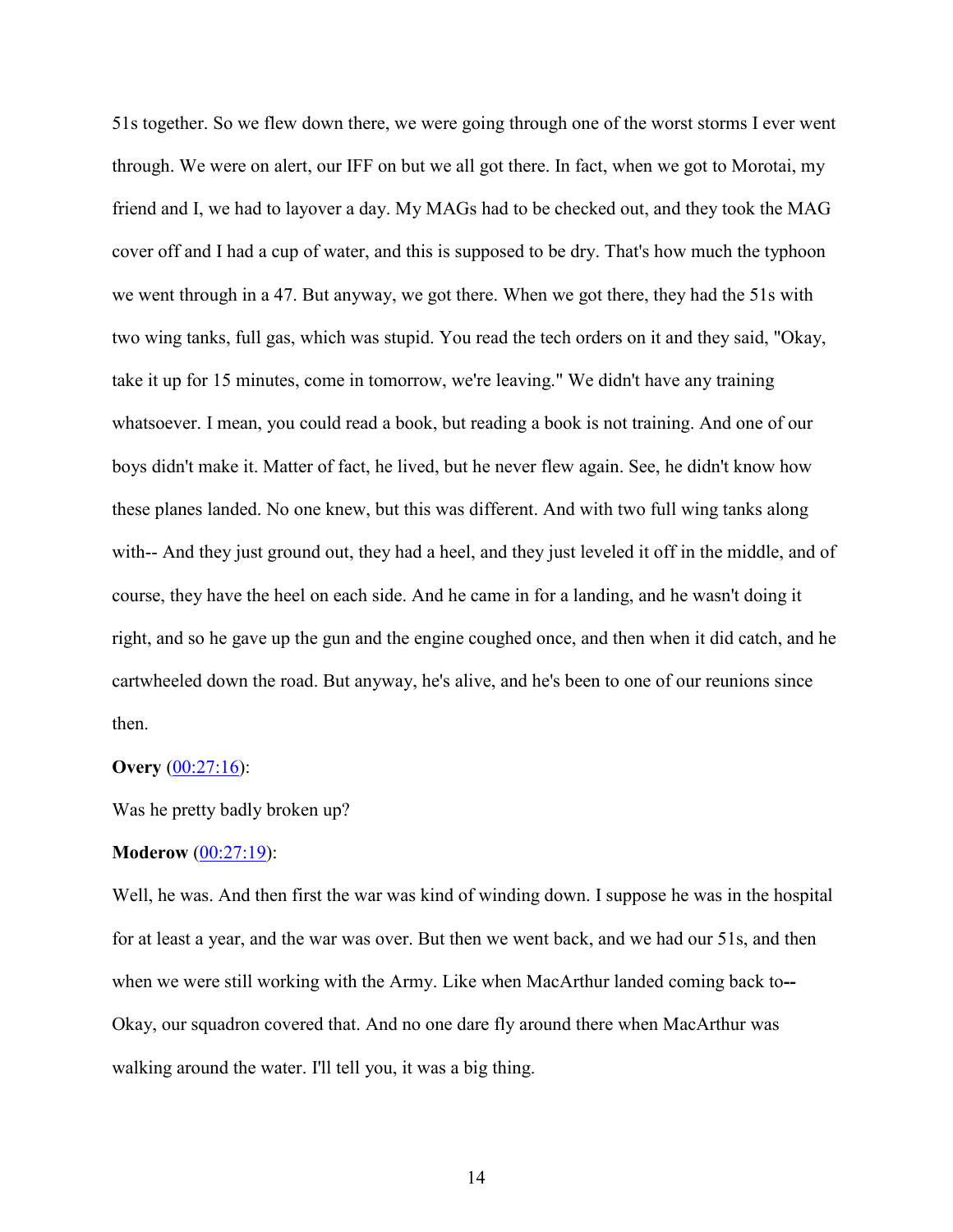Then we took Manila, of course. We went on up all through the Philippines. Oh, there's a lot of funny things that happened. We were moved from Lingayen Gulf, which is north of Subic Bay, over to Clark Field, because it got muddy and on takeoff there, we had three squadrons there then, and it was so muddy when we took off, the last fellow took the control tower out. You'd point your plane this way, and it had enough twerk that it dragged you this way and he just took the control towers. A bunch of wood, that is. A couple funny things that happened. We lost a number of boys over there to ground fire because we were doing a lot of strafing, and we were at Ipo Dam, which is north of Manila, which furnished water for Manila. The Japs had both ends of it covered, and they wanted us to take that out. They had the guard posts and whatever. So we go up and one of our friends, Mick, his radio went out and he didn't want to miss the mission so he said, "I'll just follow the rest of them." Well, after we were in the air, they gave us some more instruction. "Do not hit the dam." In other words, strafe the ends and all that but the dam was to be preserved. He didn't hear that. He peeled off, grabs his bomb and here was the dam, and one bomb on each side. Didn't hurt the dam at all, but he almost got court marshaled over that. But anyway, that's the way it went. Then we moved up from there, up to Ie Shima, which is right off of Okinawa, where Ernie Pyle was killed. It's a little island, but it was too small to have bombers land on it, but they made fighter strips. They made three fighter strips on it. And then we flew missions over Japan. In fact, I can remember when the atom bomb was dropped. We had intelligence lieutenant call us all in and made a big red circle. No one, no one flies in this area now. Well, anyway, that's just about like saying, "Here's an apple, but nobody eats it." Well, anyway, I know we were up there and I didn't see the bomb or anything, but we flew over it when we weren't supposed to. I mean, at 25, 30,000 feet to look it over, and at that stage of the game, see, the war was almost done, and I was a flight leader and I was just showing the boys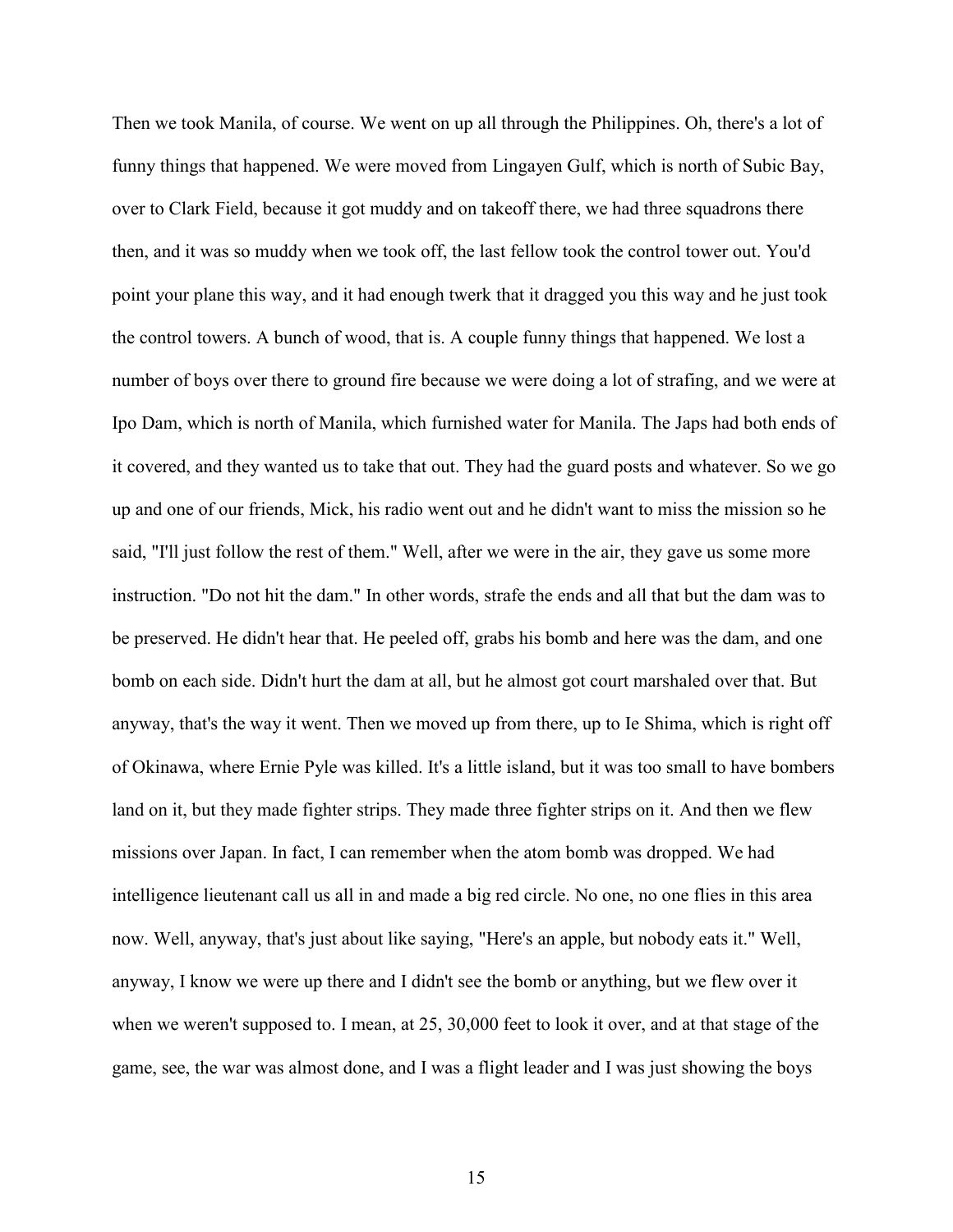where to fly and what to do and whatnot. I know just before the war ended, Okinawa, which was a big bomber base and whatnot, bigger base. You know how they have taxi ways and [inaudible 00:30:45] They were jammed with 24s, 25s, 26s. You couldn't land or you couldn't taxi because they were head to nose. That's how close they were to ready to jump into Japan, and then of course, the war ended, which was good for our boys and really good for everybody. I mean, it's awful to say people were killed and it was terrible and all that, but the lives saved were how many times we don't know. Of course, we were starting to get a lot of people, or we already had them from the ETO. They were bringing boys over that didn't have enough missions or they were staying in and whatnot, and they brought in-- Again, introducing a new plane, a A26, which is like a B26, only it's faster, bigger engine, single tail. And we were flying around one day with my recruits, if you want to call the new boy. I said, "Well, let's just make a pass at them." Well, the 51 was pretty fast at the time, about as fast as you had. We had to open it up at full throttle to catch them, that's how fast the A26 was. It was just a fine airplane. it was an attack bomber too. But I never did land in Japan. We were sent, in fact-- One of our last missions over, they were getting some jet plane factory over there. In other words, they were not operational but we were up there to dive bomb it. To get there, we'd take one wing tank and one bomb to get the mileage. We got shot up pretty bad. In fact, I had a wheels up landing with another fellow bailed out and so forth. That afternoon, and I'm not going to name any names on this, but that afternoon, there was another flight up there. And this one gentleman, who was in our squadron, he was a fine gentleman but he was a boxer and just a very athletic type person, but he saw what happened to our boys so he said that he had a headache. The CO knew. Not the CO, but the flight sergeant knew and everything. So Mick and I were supposed to fly ahead. I said, "We're not going to fly for so-and-so. We're ready to go home, we got our missions in, we're just putting in time."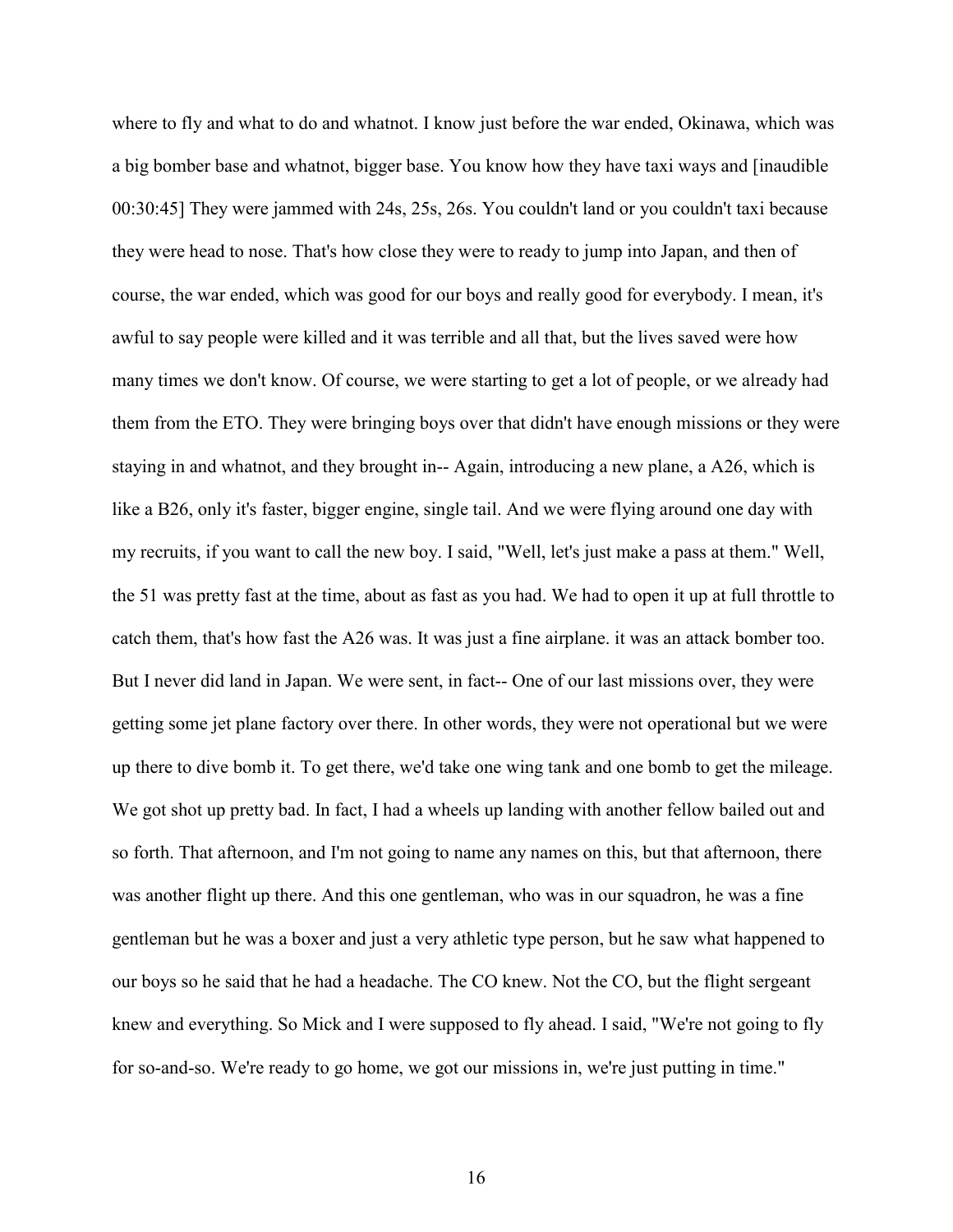Well, anyway, we were refusing to fly. Which is not the thing to do. So he was going to court martial us, but all of the old boys, who were in the squadron when it started, they went up to the group CO and said, "Now, wait a minute. You can't call it yellow with 158 missions." Well, anyway, we went and we flew, and flew the mission. But then he transferred Mick and I over to 5th Air Force to keep us from going home. We got over there, they said, "We don't need you, go back to your squadron." So we were delayed about a week in getting down to Manila, but that's some of the bad side, but I guess when you get that many people, and our CO at that time, I'm not going to mention names again, but he had-- Well, during World War II, we weren't all integrated anymore yet. The blacks and the whites. And he was at Tuscaloosa running the group or training base there for black pilots. And of course, when he said jump, they already were six inches in the air, and when he came over to us, he wanted us to salute and all, and we were in fighter planes. Of course, our ground crews, they were our friends. They were our buddies, they kept us going. We didn't salute. It was hi, whatever, and whatnot. I was called Little Mole. I didn't even know my name, mine was Mole. But anyway, he came over and he wanted them to salute and you got on the plane and ride out, and we just wouldn't put up with that. So he wasn't very popular. Well, anyway, that's another thing. In other groups, in other squadrons it might have been different, but ours, when you went to chow, unless you were on the ready room and ready to fly, you got in line right with the mister man, and I like it that way. In other words, no, we were all into doing the same thing to get the job done. I know when I came back on the ship, they had a white line and they had officers come through, we never heard of those kind of things where we were. We were in the mud with the rest of them. But in fact on Ie Shima, I've got pictures some place, not here. Where the Japanese that flew to Manila to write the initial treaty, they landed at Ie Shima with three Bettys. They're painted white with the red crosses on. They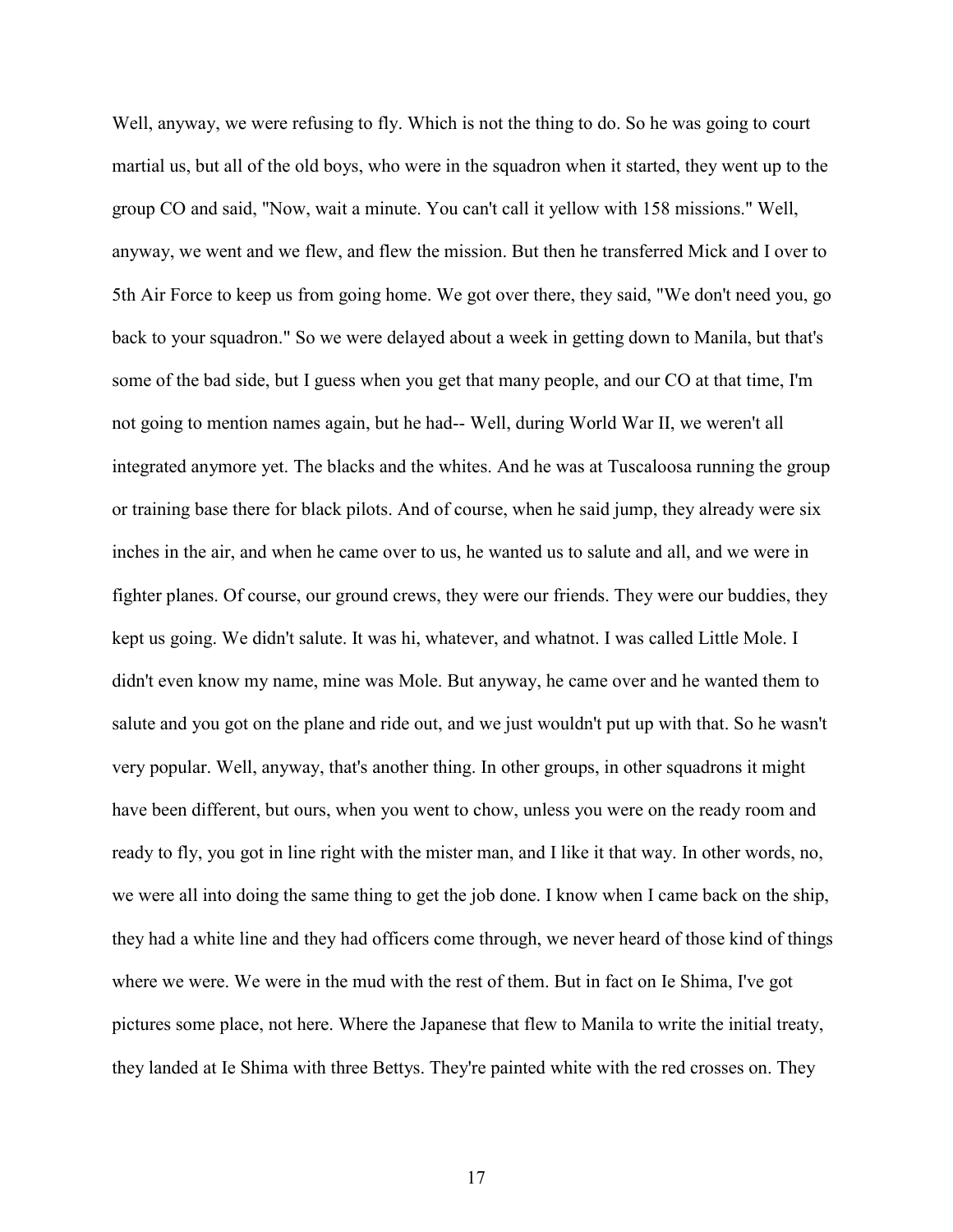landed and then they were put into our planes and flown to Manila, and signed a preliminary peace treaty, then came back. Well, when they landed there, the airmen wouldn't get out of the plane. They thought we were going to shoot at them. They just were scared to death, but they finally got out, and then when they tried to tow the plane, their planes-- See, ours, we could tow them. They had brakes that even when the plane wasn't running because we didn't want to run them, theirs didn't and we got one mired down deep in the mud because we couldn't stop it, but anyway. The war ended, we went down to Manila and came back by boat. I stayed in the reserve when I came back and when I was in school at Grand Forks, Korean War came along and out of 15 of our squadron up there, this is reserve squadron, at least six of them were called. And I had just bought our house, my wife, I said, "Well, hon, looks like I'll be going." Because the P51s, they were still using them. All they had to do was put me on and give me a few hours training, and I never was called. I did go down to Minneapolis. They had P51s down there in the National Guard. No, the Air Reserve down there. I went down. I flew an AT6, which is the training plane that I had for a few hours down there, then I thought I'd get back in the 51, because I enjoyed it. I landed that AT6 ready to get into a 51 for a little flight, and CO came out and said, "Where do you live?" See, I was going to university in North Dakota at the time. And my dad had a farm in Minnesota, so I gave that address thinking that Minnesota and Minnesota area. Well, he said, "That's too far. You have to be within two hours of the base here." So I never did get into a 51 again.

## **Overy** [\(00:37:59\)](https://www.rev.com/transcript-editor/Edit?token=15pRqU098RqY-dxZkxrloC5NSQUSBgpTGDWP8rkmIyOL_niQhKWMIGY27TVZGdlhIGFviUcKdi8qHvL-3w_4rUEiL0o&loadFrom=DocumentDeeplink&ts=2279.1):

Were you pretty much ready to go again?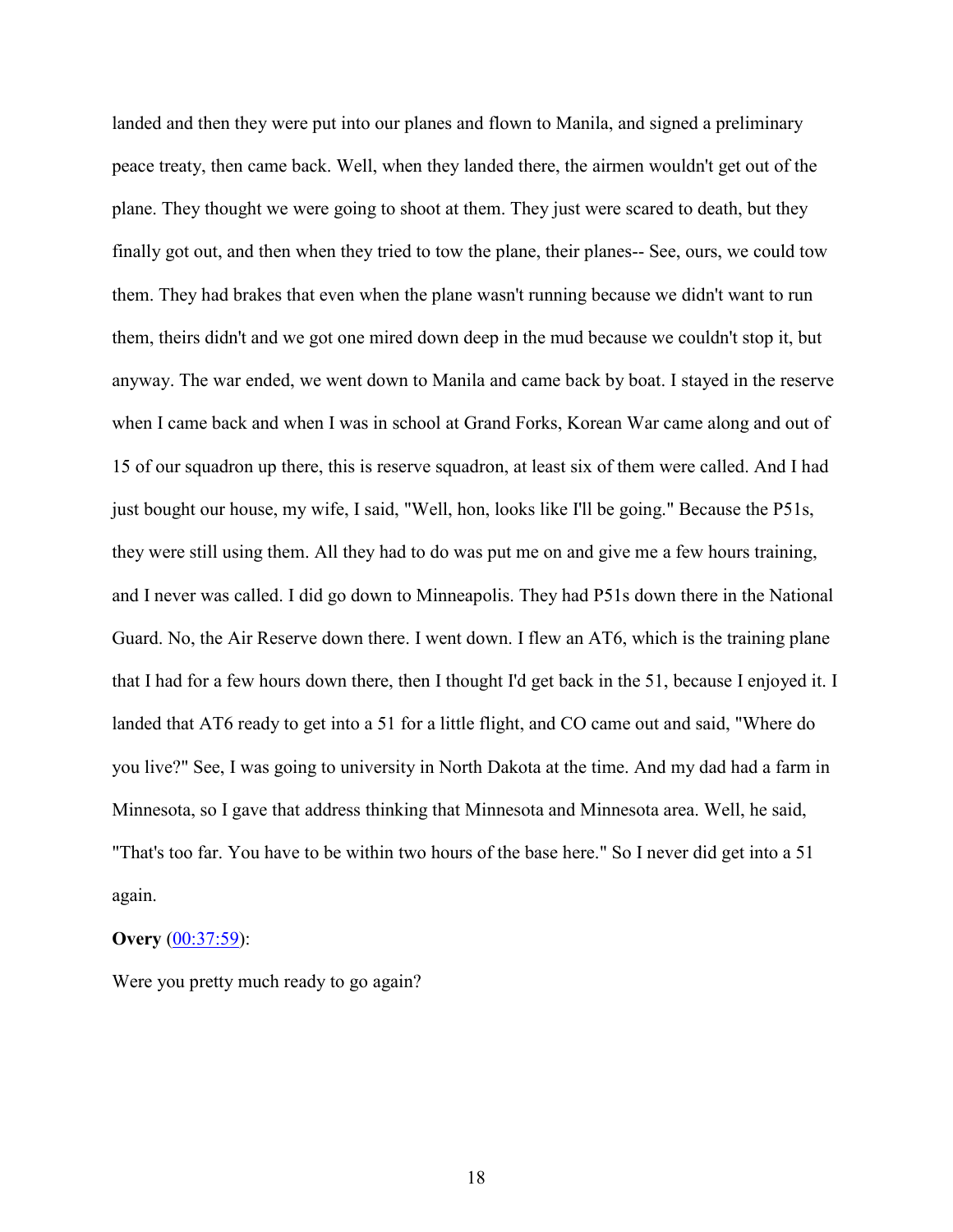### **Moderow** [\(00:38:02\)](https://www.rev.com/transcript-editor/Edit?token=XFpkJVAbkpjdwfyqYq0EiGVlCN9LpEaDWFbsCUa8teZHUD3132fnvIZrveYiNXhzM8aJLXci9hWcLICKU4jcv-gKbiU&loadFrom=DocumentDeeplink&ts=2282.91):

Here's the thing. We were still young. When I say ready to go, I'm the type of person and I'm going to say 99% of the people that were in the reserve, there were some that weren't, as you remember, but if you signed up for, that's it. In other words, they need you, you go. And that's the way I felt about it, and I was very irate when some of these fellows that were in the National Guard or whatever, and didn't want to go, but they wanted to get the money. Well, we never got paid a penny under reserves. And the reserves, we were in with inactive reserve. Not a dime, not a thing, but we could deduct-- We had to change uniform from the pinks to the blues, we can deduct it in our income tax, but that is all of it. So when you say were you ready to go, I had a little boy at the time. I wasn't as anxious to get on the mission, but I would go, yes.

# **Overy** [\(00:38:58\)](https://www.rev.com/transcript-editor/Edit?token=L8Ipa1FCeFHmxx9pezaKa4g4IkPDDuuYznuGHz7-h2krV7vKVdXilPiYOxCkL0HYjXGWtXDq7gYUG2uBWRLdB2xAibQ&loadFrom=DocumentDeeplink&ts=2338.87):

Why? Out of sense of simple duty?

# **Moderow** [\(00:39:00\)](https://www.rev.com/transcript-editor/Edit?token=bd9DauOkA28jdW0AJ6AdNGxqvToA8mtRrcOrT3phISDiV-07SN6nJWMCiGrj1Dl1vMEK4oD1lZUikIr0m-Xrkw5JT_w&loadFrom=DocumentDeeplink&ts=2340.95):

Right, right. In other words, you signed up for it, and of course now that I look back at it, I'm happy that I stayed in the reserves. That's my mad money now. It's not that much, but I really think the Air Force was in error, our reserve unit in town here especially, we have [inaudible 00:39:27], George McDowell. I can just name people who have potential beyond words, and they didn't use that potential. They just went to meetings where they couldn't use it. But that's all behind us now.

## **Overy** [\(00:39:43\)](https://www.rev.com/transcript-editor/Edit?token=7B6QgHTwKF6VwRcI-ewH8akkbwUwWlN3SeZDHYkDU1j-_s44z545IptrtTXacbMEtA1P6NU_RpK_ExMFnvLmnmVDtxQ&loadFrom=DocumentDeeplink&ts=2383.17):

You were talking about not-- What were the rules about not going on a mission?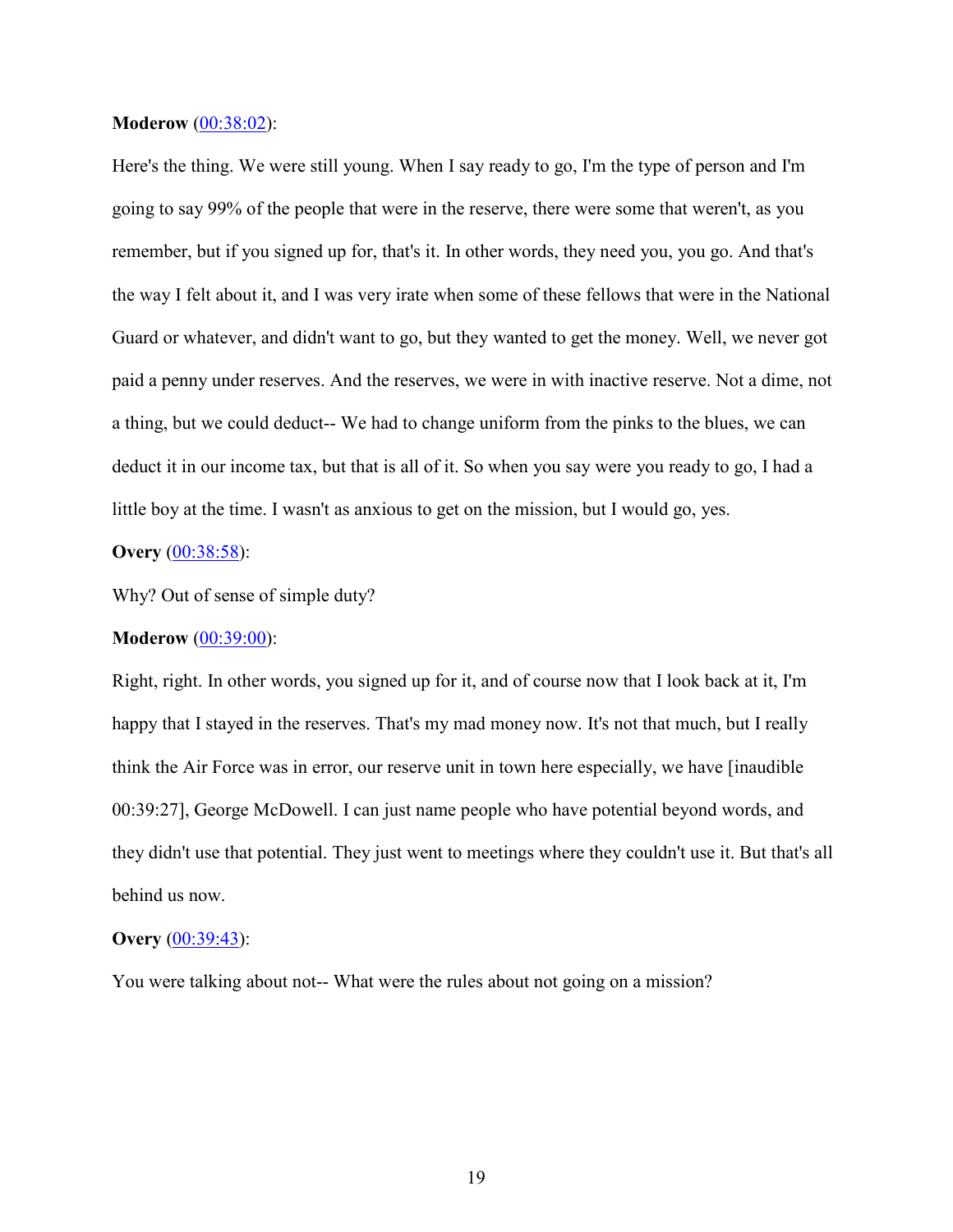## **Moderow** [\(00:39:53\)](https://www.rev.com/transcript-editor/Edit?token=mr0yAwoI7o99iK3M84zviSkFEMZRwpKBaDdzQ37WBN3gECIhAASBnSCOCY-fwHJODGN8X12ZtzhcWVn8xk9Cmu1d_gs&loadFrom=DocumentDeeplink&ts=2393.11):

Well, first thing, if you were ill, you didn't have to go. If you had a head cold, and you're going up-- That's a different volume. But we had doctor, Sir what do you call him? Flight--

# **Overy** [\(00:40:09\)](https://www.rev.com/transcript-editor/Edit?token=pfnQCU4S7iQ9L8hq9BaD5MkmAaRUhGJXBwCzwh5f-_msMD_MxkAsLX4N7XuHocXaxDbgA8LAYjYVrgX9SwNBiQDLOag&loadFrom=DocumentDeeplink&ts=2409.81):

Flight sergeant?

#### **Moderow** [\(00:40:11\)](https://www.rev.com/transcript-editor/Edit?token=aUMpBTwLtEtnTp80DverBScxvkGm9aHiz1PEKEKHqr-0m7lW6MwNHJpCwwL4Hlj9K2FGZUfKQq8WvT4cdHzOu37lAEQ&loadFrom=DocumentDeeplink&ts=2411.06):

Flight sergeant, in our group that he was not only that, he was a psychologist too. He knew when you didn't. So you very seldom heard that, but there was another instance, another gentleman, we were on a mission and we had a bad mission earlier that morning and we were on a second one.

## **Overy** [\(00:40:29\)](https://www.rev.com/transcript-editor/Edit?token=UI28zNMunnlxk1YUu9NcFnO4mHc6oqMkubUt8l0syLs7Q-upsGjgMEl45vEoc8fDCzfDDE2YTp7etTRzI73Wj31EnTg&loadFrom=DocumentDeeplink&ts=2429.59):

Catching ground fire and stuff.

#### **Moderow** [\(00:40:31\)](https://www.rev.com/transcript-editor/Edit?token=h9X0Bpg29uPjUbLoLbt_2ucEHc8vGo1yz3ZoupPrjLhH-gxuid-tJ01w9D7WaPUHCif-szAAuG2KmdRvU2pquSsN4FA&loadFrom=DocumentDeeplink&ts=2431.61):

See, when you'd go down to dive bomb, they were ready for you. And they would just set up a bunch of flack and you'd fly through it. Well, anyway, this one gentleman who was on this mission, about halfway there he said, "My brakes are out." Can you imagine? Your brakes are out, you're already in air, you're only going to land once. And he just peeled off. He didn't get permission. Another gentleman, they always went in twos that I mentioned, the other gentleman went with him home, and he got shot up badly on the way home. The other gentleman, he was put on duty to haul us there to the flight line for about a month then he got so dusty that they had to take him off of that. But that's the only two incidents that I can say. Well, what can you say? Maybe they were different makeup than you and I. Maybe things bothered them more. I don't know. When you look at it, you think it's terrible, but maybe there's more to it. But 99 out of 100,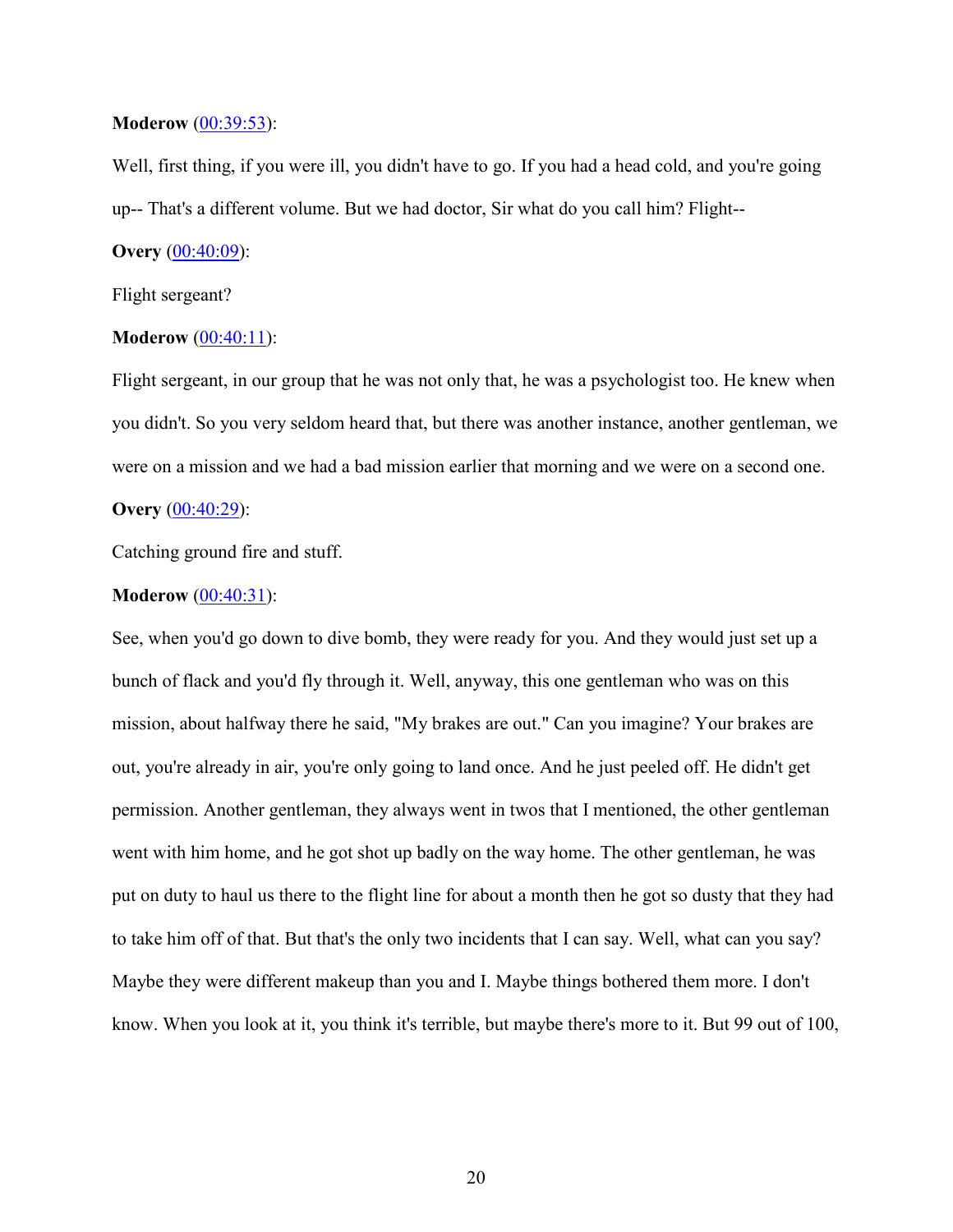when they said go, you went and you didn't do it out of following orders. I would say pride and whatnot.

## **Overy** [\(00:41:50\)](https://www.rev.com/transcript-editor/Edit?token=CInyS2FLgxG23X8dq3kBlmL7hiE4gT0KjBrzH__3CGdkwGGahQwlWX3Bvj_yy873zk6sW6Hb7RVJzJfE6BHh0DnPUrs&loadFrom=DocumentDeeplink&ts=2510.19):

And what your buddies would think.

## **Moderow** [\(00:41:51\)](https://www.rev.com/transcript-editor/Edit?token=mTLOlE2rI056GRhJ6eIdWEzPnhsenJKqdn-n_Px12dRwPy0h6P-jBRKl6bz7oQUn6AbltrqGE2MiNG7YHVxoEWHFCJk&loadFrom=DocumentDeeplink&ts=2511.86):

That's exactly right. There was enough peer pressure there too.

# **Overy** [\(00:41:54\)](https://www.rev.com/transcript-editor/Edit?token=4iDlk0M3rgF76wniNsjsgiOY4xM5dO4nC8PGSWKTBQd6U33gZ820bxc4QrCCK1-5S77ilmfYRwCgv6hMB1cuubxSVMM&loadFrom=DocumentDeeplink&ts=2514.69):

I want to make sure that we don't run out of tape here.

### **Moderow** [\(00:42:06\)](https://www.rev.com/transcript-editor/Edit?token=HtZW5k6DYmnu-y9agb02uzL05I9sKGFpG9GlNX5CO03OmrB1q7TH32-CroQQjDMZ3EpHoVc7Gqh4gju8nEcTP8cq8vM&loadFrom=DocumentDeeplink&ts=2526.1):

Yeah.

## **Overy** [\(00:42:07\)](https://www.rev.com/transcript-editor/Edit?token=GkNSuEyPJJRMcMzJ3IhvwxcWh4UEu_p1Zr8CVlGb3J1Y-qdDFedzvC8BCm-29UkCwDS7Gg0qYPactNw_0aG0YA_wriY&loadFrom=DocumentDeeplink&ts=2527.14):

So you said the morale essentially was very high [inaudible 00:42:11]

# **Moderow** [\(00:42:12\)](https://www.rev.com/transcript-editor/Edit?token=ma9xSPdz9R-sPCWCNGjXhiZtuCh3n2Qs7mbx-EZsqxgA1B0m-qgyJ_UOt2Ac1UqJwPjRB6KkuEBY2rKXeqMhbfRw1R8&loadFrom=DocumentDeeplink&ts=2532.31):

We fought to get our missions. We went to China a couple times from the Philippines. You have to look in there, but I think it's six some plus hours. And we fought to get on that. We only made it once because we had to turn back a couple times, weather or whatnot. In fact, when we did go over, we went and flew to Hong Kong. The pathfinder, which was as B25 with no gun, they would lead us over just so far and then they'd turn around and we went on. He got lost, and he said, "I don't know where we're at. I'm going home." And we said, "We'll go another 15 minutes." Then we found the island, which was**--** We were on course, but he didn't-- But anyway, and while we were over Hong Kong, we were covering some B26s down there. And we were up about 20,000, and they said-- P51 has a supercharger that kicks in a certain time, kind of preset but it could be at 18,000, it could be 16 or whatever it was set at. And they said, "They're

21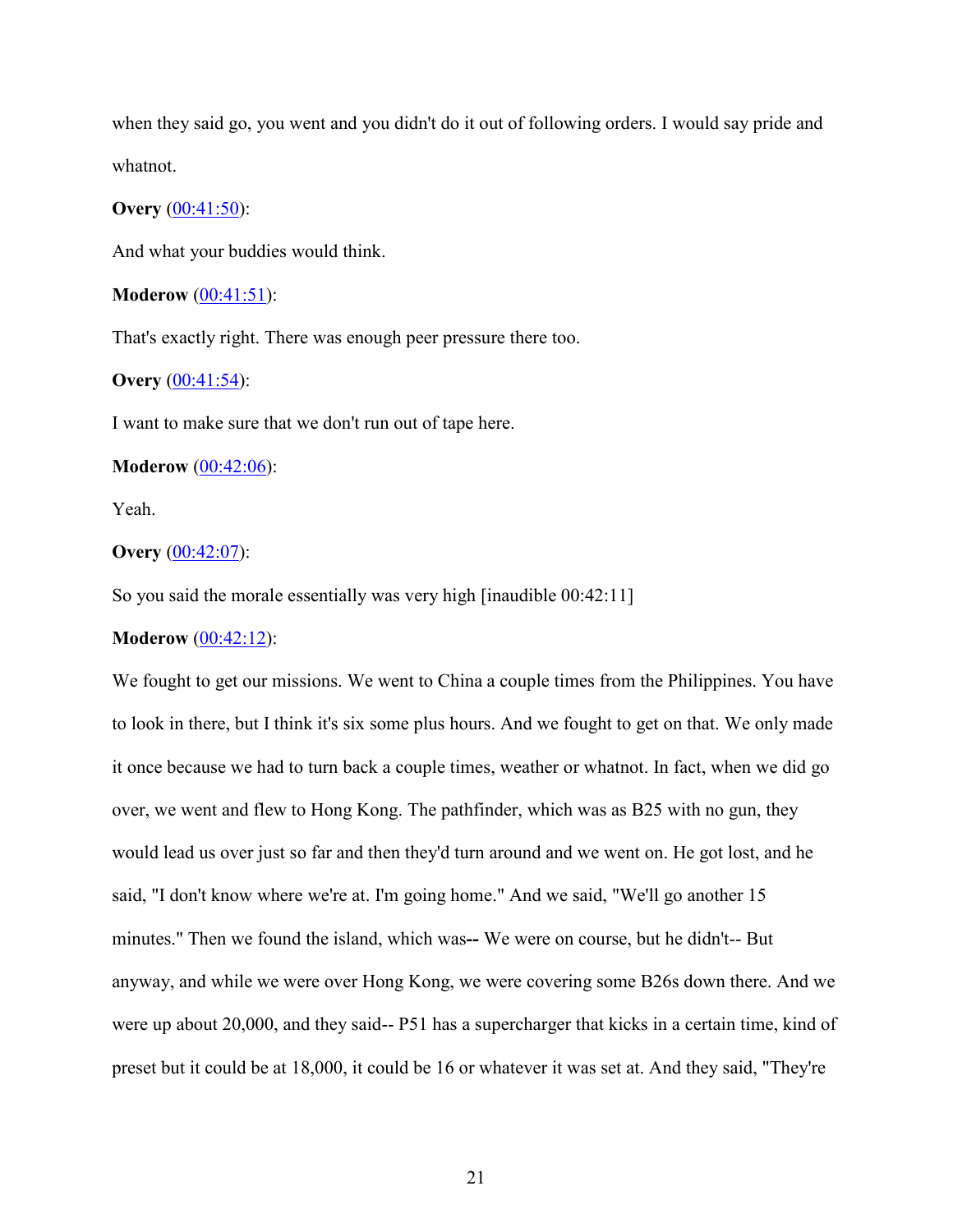shooting at us." And just then my supercharger cut in and the engine cuts out when that cuts in for a moment. I said, "God, I got hit." But it all worked out. First, when we went over there, they gave us a lot of Chinese money and one of our boys had a bad engine, he was starting to inland towards friendly territory but we caught him, we got back all right. But one of them came in, just made it with his gas because that's how close we were on gas, and we always had silk maps. I was going to bring one, I couldn't find one. I got a bunch of them, silk maps. But in fighter planes, you can't fold the map out. You got this much room, and you're sweating all the time and the paper maps would be all wet. So we had silk maps for all that. But we were being strafed at [inaudible 00:44:14]. We were ready to takeoff, and here comes four planes strafing our strip. The strip was only so wide, so we chopped engine, started running, and Mick was my closest friend. We dove under whatever we thought we were diving under and here it was a gas truck. Cas didn't get out quick enough and he got shrapnel in his nose and they said, "You son of a gun, you got a Purple Heart because of your nose." But we had a couple boys badly wounded on that strip. We were at the point where-- Well, I guess they got the frontline because of our capacity of going, but only they couldn't carry enough gasoline, we used too much. I might mention, while we were over there, Lindbergh came over. And a lot of people have bad words about him and I can say nothing but good. He always was low key and he came over and showed us how to fly our planes. Our P47s, which were the gas hogs. Well, if you wanted to go faster, you needed more gas. And if you're on a long flight and in formation, you're slipping back, you'd give a little more gas and catch up. Well, he taught us how to change our cockpits but use, in other words, a little more bit to catch up and change your cockpit back and you could get maybe 10, 15 minutes more out of your gasoline. And so that's one of the things he taught us when we were over there. I mean, he was not only a good pilot, but he was almost an engineer of what the reaction of a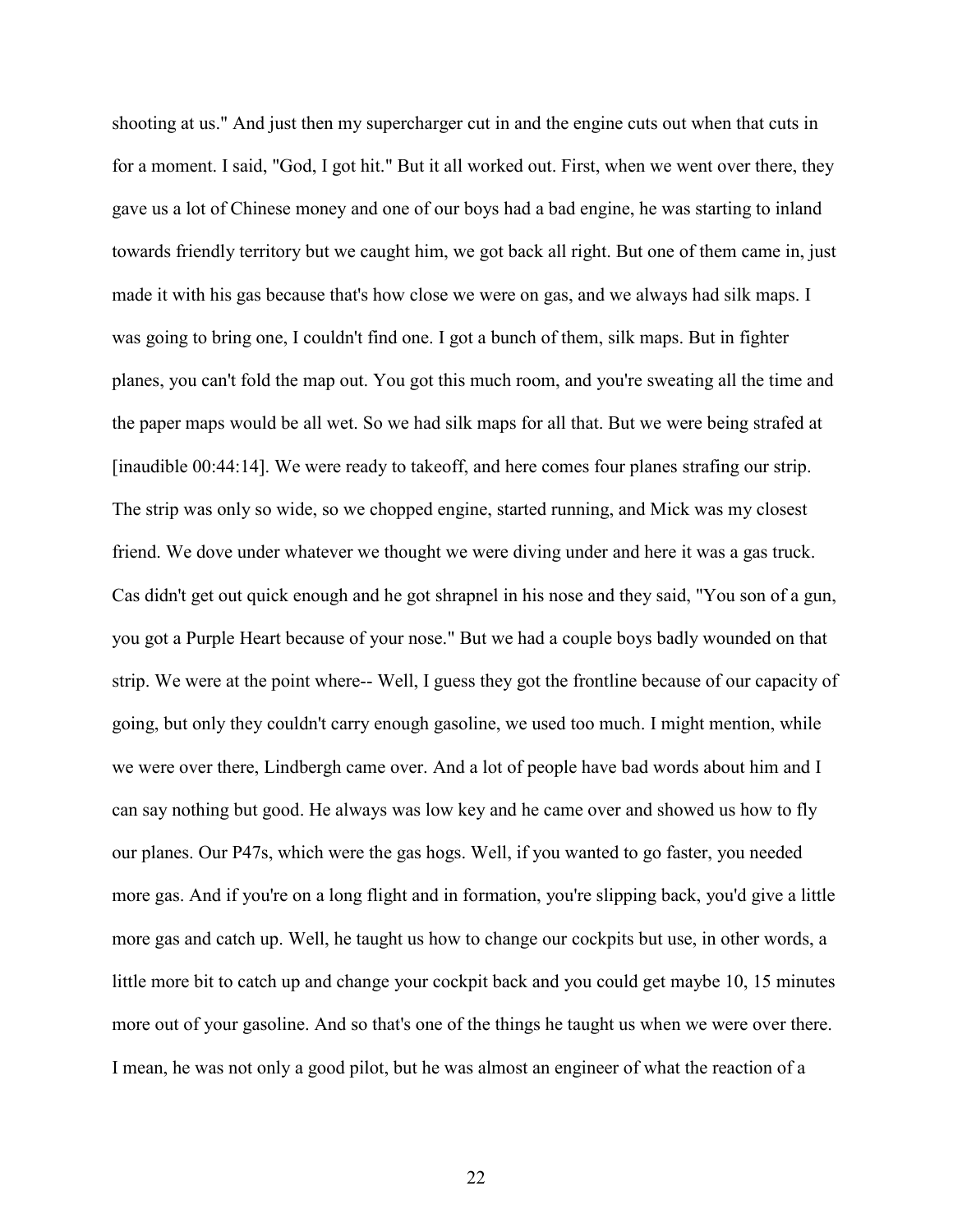plane is to what it does. The story has it that he has one or two nips to his credit and he didn't mean to, but he was flying from one place to the other and he was attacked, but that I can't confirm. I don't know. But it was good to see him over there, and then another thing that I, again, we all like glory. Let's not kid ourselves. But see, Bong was over there, he flew a P38. And nothing against Bong, but at the end of the war, they had some high numbers over on the ETO. So practically if they saw a nip up there, "Don't shoot him, stay away now, we're sending Bong up to get him." So that he would build up the numbers. [crosstalk 00:46:47]

#### **Overy** [\(00:46:46\)](https://www.rev.com/transcript-editor/Edit?token=R3Y82y_gipND1t1q_BdjUy2HsJD9fKWfaepJURSs_1kvVZrZy4qBd9XR2pywjE97KJxIzKfj8Z4VJNk4DEftvDU5mZg&loadFrom=DocumentDeeplink&ts=2806.77):

Basketball game when somebody else shoot.

### **Moderow** [\(00:46:49\)](https://www.rev.com/transcript-editor/Edit?token=0CYlkSFHAuePVjmIqi7qRy-YhJPnSqQ6xdaBj6lxB-sEL1pR5Yn8S_UiykMP9tUDMvGR0Pe6QoVT1ZeOW8rLW8BC2KA&loadFrom=DocumentDeeplink&ts=2809.01):

That's exactly right. Which is kind of too bad, but that's the way it is. See, our CO I think had 16 nips, but Kirby, who got a congressional medal, he was the head of our group way back before I got over there. Well, everybody should be proud of their group. If they aren't, they shouldn't be it.

# **Overy** [\(00:47:12\)](https://www.rev.com/transcript-editor/Edit?token=ZKG8zUUOqSKyCdgakEbwgDm2FrIiZlB1j2HqoEErKYS-O6Qj6Im6r3ygvElMpxwIS_0gMoAT1y3pM_eCdQR0rZHdVFI&loadFrom=DocumentDeeplink&ts=2832.12):

You were talking before we turned on the tape about the Black Ram squadron. Tell me about the kinds of things you were telling me about your squadron there on when you began.

#### **Moderow** [\(00:47:20\)](https://www.rev.com/transcript-editor/Edit?token=JVhDA8Mi0tinc8X7TIPFzIrv3fWiTNLiLVr7UE2ysis2Z8FnTyu8KzRUdjYEGtY1pqJE6uIfpV9if-vVCMXtMyFmjJI&loadFrom=DocumentDeeplink&ts=2840.83):

Well, okay. The original squadron, see, normally, a group has three fighter squadrons per group. And of course, they have certain ranks all the way down. We never, ever got to the rank we were supposed to be. I should have been a captain and I was a flight officer. During that, when we were getting ready to move into the Philippines, they didn't want to build a lot of rank on top. They wanted people to work. And so they just added another squadron to the 348th, which we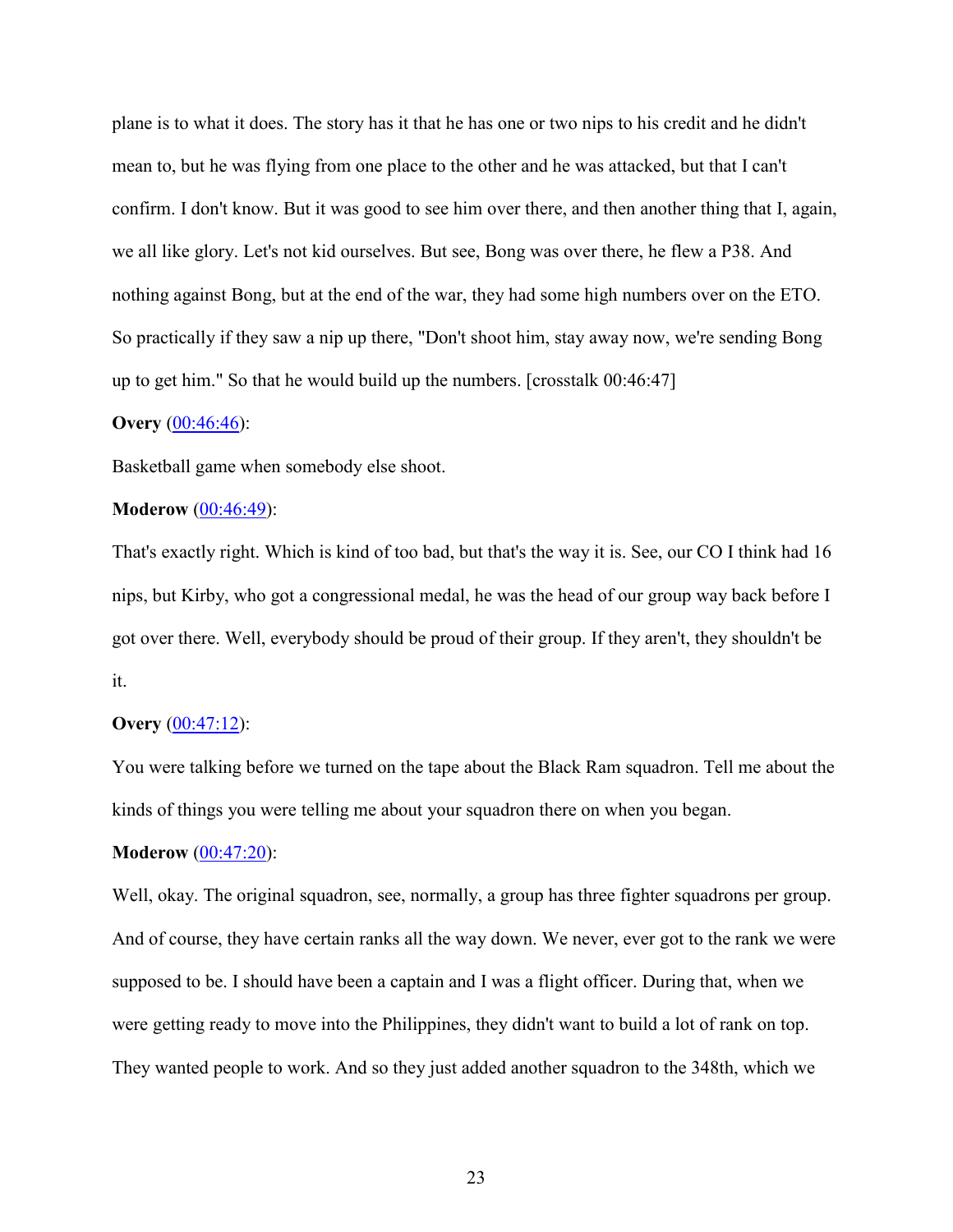were the fourth squadron and that's why we chose the name Black Rams, because we would have said Black Sheep because we were black sheep, but they already had that. In fact, I didn't bring our insignia along, but it was a black ram head. And that's how we came into being, you might say.

#### **Overy** [\(00:48:14\)](https://www.rev.com/transcript-editor/Edit?token=BsRasKgQlHtz-N0hmmT0LWiRUZ3psiN7PkJ0J-KqMtsTNClXm0iOQdTs04ty8OQD_cI0I0fFjgmD1asGAWZOofb4FRw&loadFrom=DocumentDeeplink&ts=2894.82):

And you were talking about circumstances when ETO people began coming over?

# **Moderow** [\(00:48:21\)](https://www.rev.com/transcript-editor/Edit?token=NIC7UUHxomkbNe6UszJZUO9mQ0VVI-zTxHZ_aEBN0Dct1pI1_LA87fxfiFq8cUQqi_tuXiduy1wymQ7JY08XoeP26PA&loadFrom=DocumentDeeplink&ts=2901.1):

All right. See, we were fighting a war and like I mentioned before, our CO was one of the finest pilots, but he was not a good office manager. So when this ETO came over, if you read any of the articles about the ETO fighter, they had different missions than we had. I don't argue that. They're high altitude, ours were short. But, anyway, every time you took off, you were behind enemy lines [inaudible 00:48:50]. But they came over, and I think they had five missions over the channel and they would have an air medal. Well, with a 158 missions, how many air medals did I have? Well, the idea of this, we were aware of it but didn't give it much thought until they came over, there was all this rank along with the medals they have and that's when we had a new CO then. The other one was moved up in the group and they started giving out medals, but we got one for every 100 hours. Well, my average, I had 158 but my average mission is two hours. You see what I mean? So you can see how it worked out. But anyhow, that's how I found out about the-- What am I trying to say? Not Air Medal, but Distinguished Flying Cross. I don't it, but Vince has got it, and I told her to send it to me, but it hasn't come around to it. So that's where it is.

### **Overy** [\(00:49:57\)](https://www.rev.com/transcript-editor/Edit?token=ioyLoK-j-g3LWG6VGvDhLNTa5S2DytzYQlDemNC0LeLgzdgmcjwq2qJa3QSVza4E02WfX4ISJOkDXAQZx9ktCdDJHU0&loadFrom=DocumentDeeplink&ts=2997.84):

Why do you think there was that distinction between the European [crosstalk 00:50:01]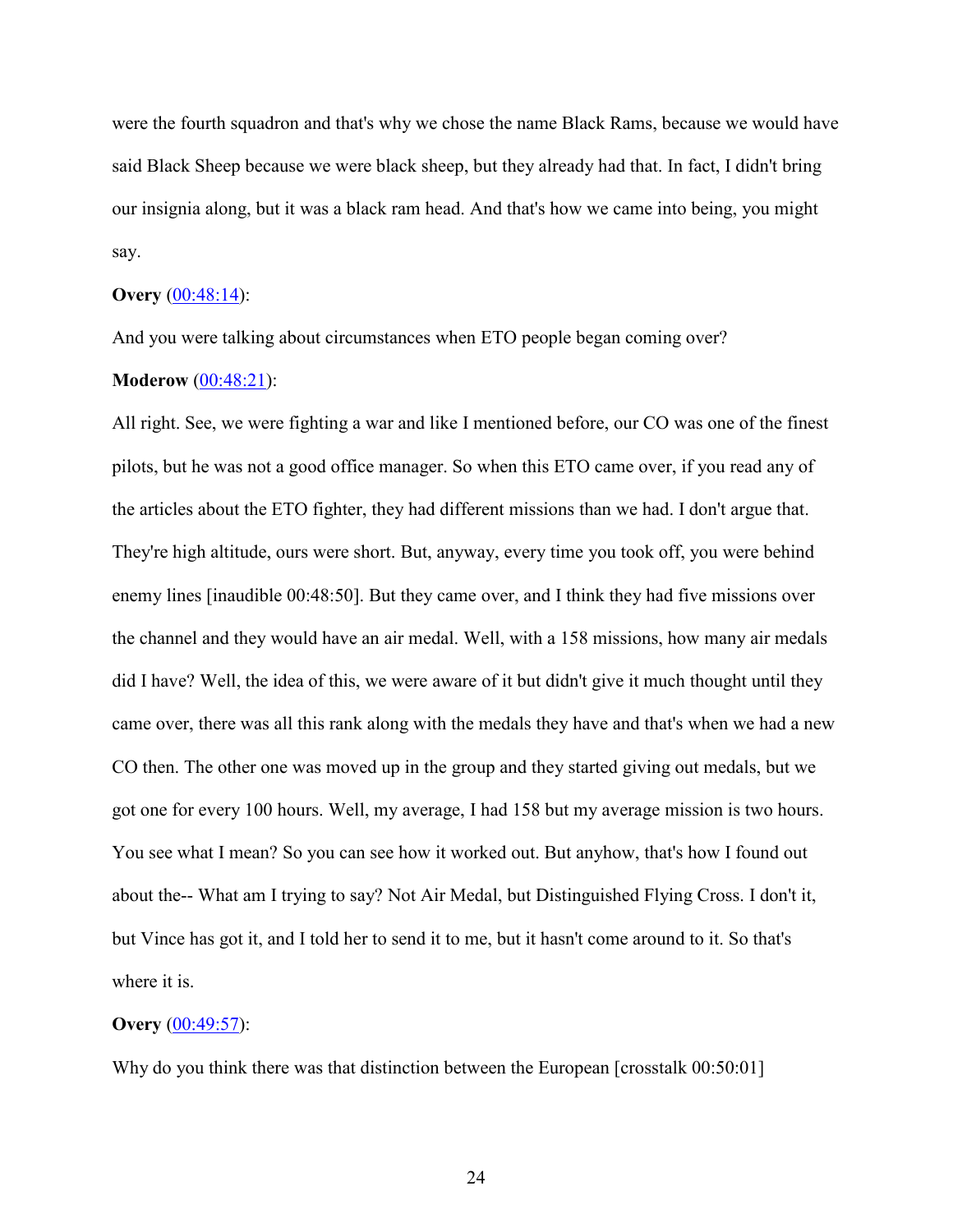## **Moderow** [\(00:50:00\)](https://www.rev.com/transcript-editor/Edit?token=5wJq-4sE3gtuzo-vuefSb1qAbayB33pDqc2uFJ5fxSO3mBuPnx0-8iPe10NrFGugMTa2SvosIKBDuP4pPXntA0h39bY&loadFrom=DocumentDeeplink&ts=3000.8):

Well, did you ever see anything about the South Pacific in the newspaper? They had a newsman behind every person. See, that was the big war. We were just a stalling war. We were a war just to hang on fellas, hang in there until this gets done. Now we'll come over because we don't have enough for both of us. So we were the weak sister, if you want to call it that way. That's why we didn't get supplied, we didn't get film for our cameras, we didn't get new airplanes, we didn't give replacements. And of course, they had to make decisions too, and they did.

#### **Overy** [\(00:50:37\)](https://www.rev.com/transcript-editor/Edit?token=2HJrliosS1aXERmvE5_px02GuIFUbH9OAkM7qmLPpgtExgY3itVCgbBTfG5GEsuLuKhUn50UP9lhpUVhur0LhGZT7Cs&loadFrom=DocumentDeeplink&ts=3037.73):

How did you from the Pacific Theater get along with these fellows?

## **Moderow** [\(00:50:42\)](https://www.rev.com/transcript-editor/Edit?token=djY2Nwx7JFmdwOwBBLqa7RY09FCCTmV79C2go9lVxqVIzud7fqC6ajOSjfUitxYC_K3jPOcPFQjVCasDpDVpOUh8PfE&loadFrom=DocumentDeeplink&ts=3042.66):

Oh, we got along fine. They were just regular guys. [crosstalk 00:50:46] There was a couple of them that were a little arrogant til they found out that they were new in the area, and they respected that. The problems we had were minimal.

#### **Overy** [\(00:50:58\)](https://www.rev.com/transcript-editor/Edit?token=LewxQhGHQfG8AAWPr-fxODtVxewFiZzB-FJVRF7h-sJjjDeFadUhy8WDgxTkKeTVlN9cWj8BeSyrd2K8YYROsdFwec4&loadFrom=DocumentDeeplink&ts=3058.63):

Were they being asked to do different kinds of missions with Pacific than they had done in Europe?

#### **Moderow** [\(00:51:02\)](https://www.rev.com/transcript-editor/Edit?token=vft-hmd9vxpgtJhvYJVU4IIahsomXEgEZ6wnmNJQaoVMm75qdowTR5bMEm5LqUwSvl8jo93d6p8rh4f6lZQTUOy9WUM&loadFrom=DocumentDeeplink&ts=3062.78):

Well, different because it was a different war over there. Their war was-- I think I saw 100 planes in the area that went over Clark Field. They had 100 planes on some small mission. See, that was the big war. Ours was just a toy war. And of course, in fighters over there, a lot of high altitude. Like I said, I think the highest I got over there is 15,000 feet. Why go up to 30 when there's nothing up there? Why even do all the waste of gas?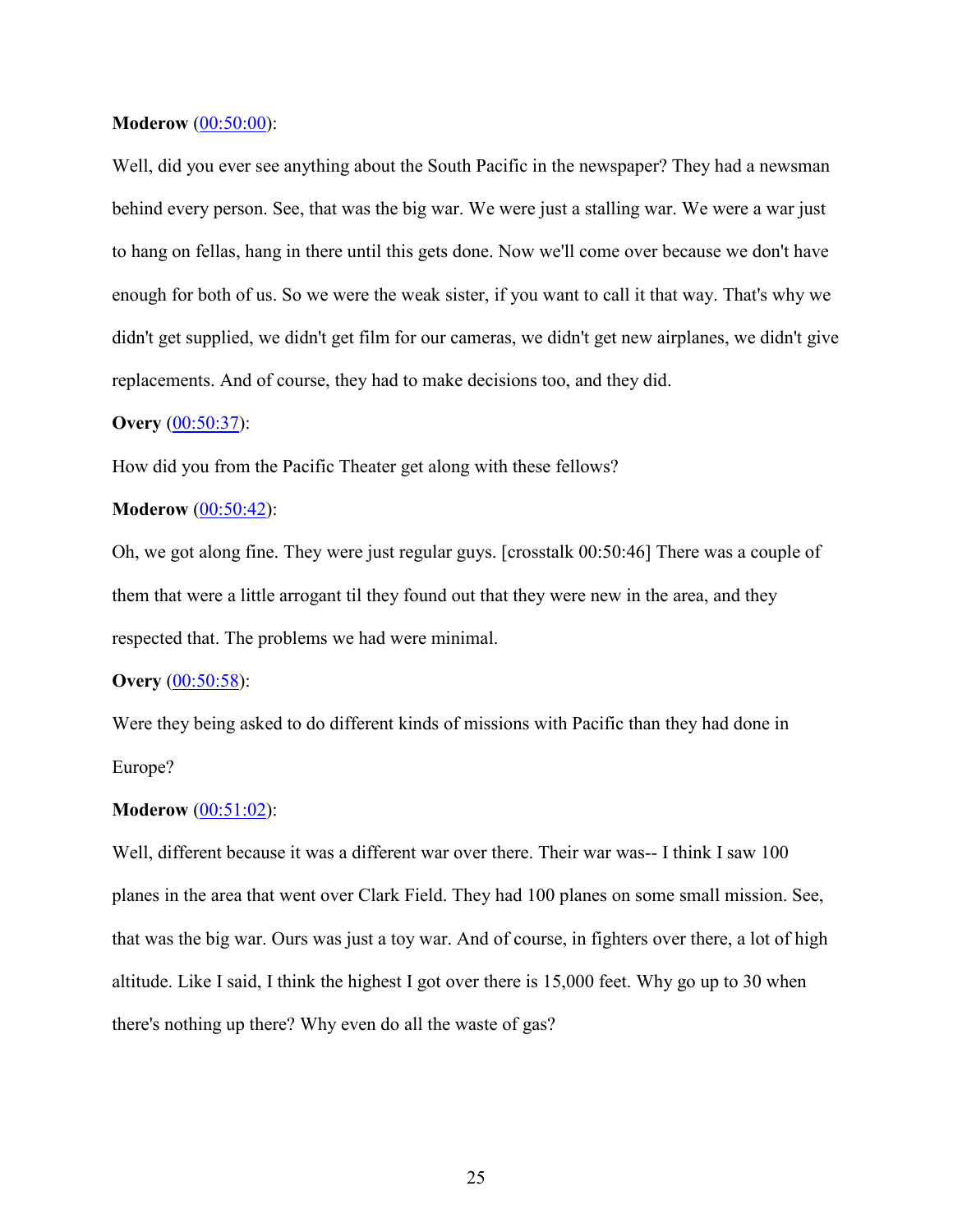## **Overy** [\(00:51:39\)](https://www.rev.com/transcript-editor/Edit?token=1bludLgQXeZuQRJte0KgQFR9MdfGZiPUSfAs2jt_tfIV96OJAAmqULk9p7CFy3Nkz0LD50qbMLqqo7Nz_cZZKC-BJNM&loadFrom=DocumentDeeplink&ts=3099.37):

Tell me about what it's like to fly close in grounds.

# **Moderow** [\(00:51:45\)](https://www.rev.com/transcript-editor/Edit?token=t1lRLBVJ1HW524uaAr6WVFDn3-sUMRWyAwDoVJU66Yakqj-1FI82wMGxloRsSL_YyxnJ6twgwwgTezUo_vzayJI8v_s&loadFrom=DocumentDeeplink&ts=3105.45):

Well, the one thing, you could see what's happening. If you were up 30,000 feet, you can see a little past the smoke. Down below, you can see people, you can see what you're doing. Well, you'll come over here, many times the boys practiced with the roof off, so you knew how close you were. And of course, that almost gives you a thrill. The speed and the power and whatnot. The other side of the coin, the nice thing about flying, in most cases, you didn't see the dirty war. If you saw it, it was quick. Which of course, was good for us. See, when we were over there, at last when we had 51s, we were getting very close ground support. The enemy would shoot up some smoke bombs. They'd shoot it over to our [inaudible 00:52:40]. So finally, we'd be forced, so we wouldn't bomb them and dive bomb and whatnot. We would send one fellow through, and they would confirm that it was okay. You follow what I'm saying? Then the rest would come on down, because otherwise, you could be bombing your own people. And at last, it got so tight over that I know I spent a week with the Army, the infantry, because we knew what the airplane would do, what it wouldn't do, and we stayed right with them and we directed the ground support, not have an Army man do it. [crosstalk 00:53:15]

#### **Overy** [\(00:53:14\)](https://www.rev.com/transcript-editor/Edit?token=TPhIDHL3RRRwqHDmxuEXIaLAO_qRwZkJpfzOhHzOJgiA92LpdpvLs2a2e1Gor7EBeLjMmmWhu8g-MFXVLptqqwfBFwo&loadFrom=DocumentDeeplink&ts=3194.65):

So you had somebody on the ground with them?

# **Moderow** [\(00:53:17\)](https://www.rev.com/transcript-editor/Edit?token=yj56puNs7RYNiXDX1iuog7AwzijKrKB9LUCQ5VTWhRQk6ECWpvBWRXU4r5s4iGSq6ns3y7SWmmFRRx7fekA5OqeZnCg&loadFrom=DocumentDeeplink&ts=3197.64):

In other words, we stayed right and another week, somebody else. Now, we were the old timers, you might say. We had a little insight of that. I can remember the first run that they made. Under the wing, all the spent shells come out the wind. And I was sitting there watching and, bang, one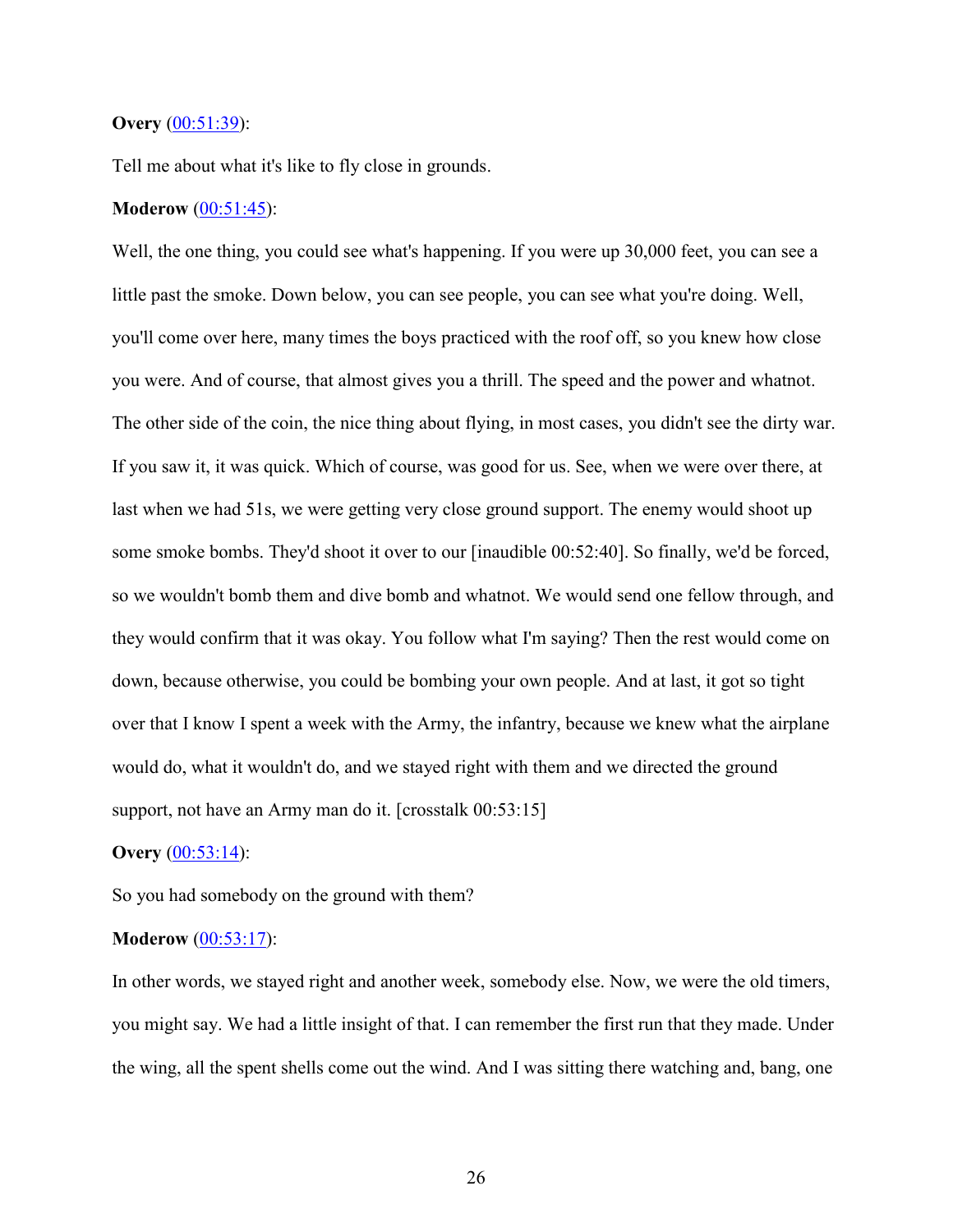hit my helmet. Another time, when I thought I had it, but nevertheless, the good part was one of our buddies got shot down, ground fire, and they called up and said, "Give us four hours, we'll have him back." This is how close, and they knew in fact one of the things that distinguished us when we were in the Philippines to start with is we were on Tokyo Rose a couple times, to get on the big radio station from Tokyo, and they called us the Black Ram, we had black tails. And the Black Rams, "Don't you come down anymore," or whatever. So that was a badge of distinction to be on there. And then we were called Mocos. Word came that we had a little monkey that we took with us. We called it Moco. And that's what our call word was, Moco. When Tokyo Rose came on, she said, "Okay, Mocos." So then we had to change our codename, because they picked it up and they knew the background. It was a distinction, but it had to be changed. I can't think of too many others.

## **Overy** [\(00:54:55\)](https://www.rev.com/transcript-editor/Edit?token=QWW0gQ9CRRKGWivwfVXBxRLnn01h0BbLYzHeY0zGwTPjio30BI-cUs4diJH1Lidmcd7RhGAswa5PPRpE1bbaMxdjv04&loadFrom=DocumentDeeplink&ts=3295.17):

What did they normally do then? When you were-- Did the ground troops that did normally mark the enemy positions with smoke-- [crosstalk 00:55:06]

## **Moderow** [\(00:55:08\)](https://www.rev.com/transcript-editor/Edit?token=UDlN9N1bz0HJszt3yAtOWUXM2cPNnqQWzBI1SlsErRVY8a11rCFYxwxfE9DHdtwPtJtCDOJZwgWAm02xCAZFF8pXU1o&loadFrom=DocumentDeeplink&ts=3308.16):

In other words, here's a line and here's a line, or they had a pocket of them over there and they had them pinned down, they're up on a hill and they were down here. So they'd shoot a smoke phosphorus bomb in there to give us a direction. They tell us, but just to pinpoint it. And then we'd go in, and of course, we normally would like to go in this way so we could come back out and land in friendly territory if we had to or got shot down. See, sometimes you couldn't do that, but like I say, they're not done either. They had people who could understand us, and they'd shoot a smoke bomb. And one time, it was a close call as far as dive bombing our own troops, and that's why we, from that point on--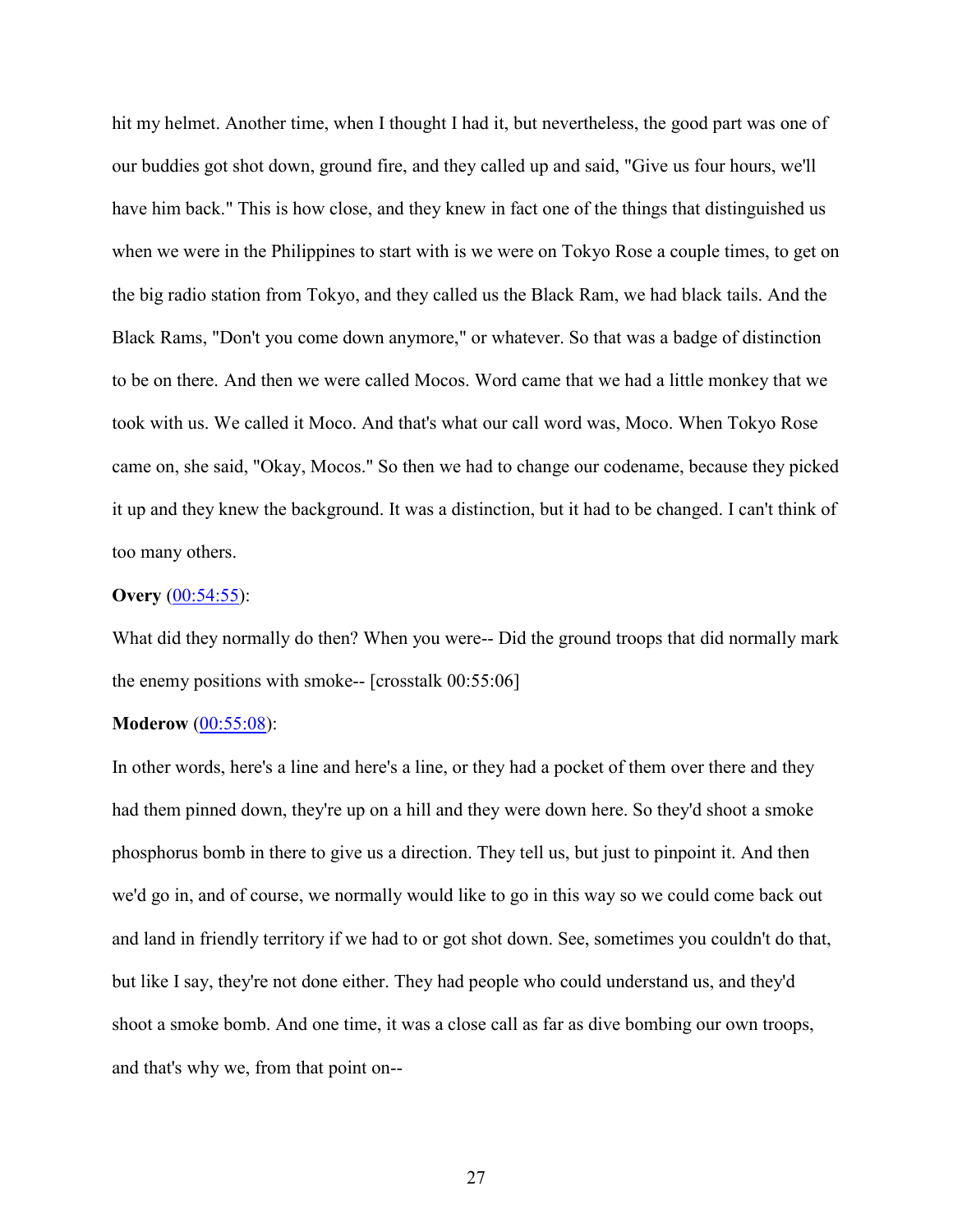These are things you learn. In fact, I got the squadron history. One of the guys went to Denver or some place, and I didn't realize all the things that was in the squadron history. This is back in Denver. I brought it here and I was going to have him make a copy of it, and the guy said it's too slippery a paper. My daughter in law worked for Xerox so I sent it to her and she uses special paper that the machine wouldn't eat it up. You know what I mean? But anyway. Like I say, we were young and we were not bloodthirsty to want to kill people, we were really fighting a basketball game and we wanted to win, and like I say, in the clean war, other than one of my friends that was flying my wing over Clark Field and he had a bomb and he got a direct hit and I looked a second time, he wasn't there. And his very closest buddy was sent home.

## **Overy** [\(00:56:56\)](https://www.rev.com/transcript-editor/Edit?token=PLcich0PVNjQcdstZ158neeJt9f3gBwRaK4coUMLBGiLp10dxbb8yE1oXT19q_fpTC-hI_Q530rP1rucwBoe2co3eNQ&loadFrom=DocumentDeeplink&ts=3416.64):

He broke up over him?

#### **Moderow** [\(00:57:00\)](https://www.rev.com/transcript-editor/Edit?token=tvJDvS8VR-Qh30Znnz5HMsIcdtekglsH-OjRKznazqUi4UIXPDEHwdSRiKwYCfxQDt6p14DxpOX-BNgqn062Bm89gh0&loadFrom=DocumentDeeplink&ts=3420.06):

And like I say, we had other fellows that-- Another friend of mine who was one of the finest pilots I knew, and he was practicing with a 51 to make a slow roll on takeoff. Well, that you shouldn't do, you don't have power. So, he'd take one off every time they needed a test flight [inaudible 00:57:20]. He'd get up at 10,000 feet, drop his wheel, drop his flaps, and give it full bore and only bothered him two times out of 10 today, but he got it later on. But he was that good a pilot. Well, he never did do it on takeoff. Well, let's see.

## **Overy** [\(00:57:47\)](https://www.rev.com/transcript-editor/Edit?token=E7vUncbX5SXMnqtKk7MVHNB3G-xCHIpJO1VBepVS3f-ZXRxiY09_2bvJ6Jj_ystOAUBxWzbkoruMVTrLuvMlpZrT-f4&loadFrom=DocumentDeeplink&ts=3467.85):

I was just thinking as you were talking about maps and things, you must have been awfully busy to be your own navigator. Plus flying a plane.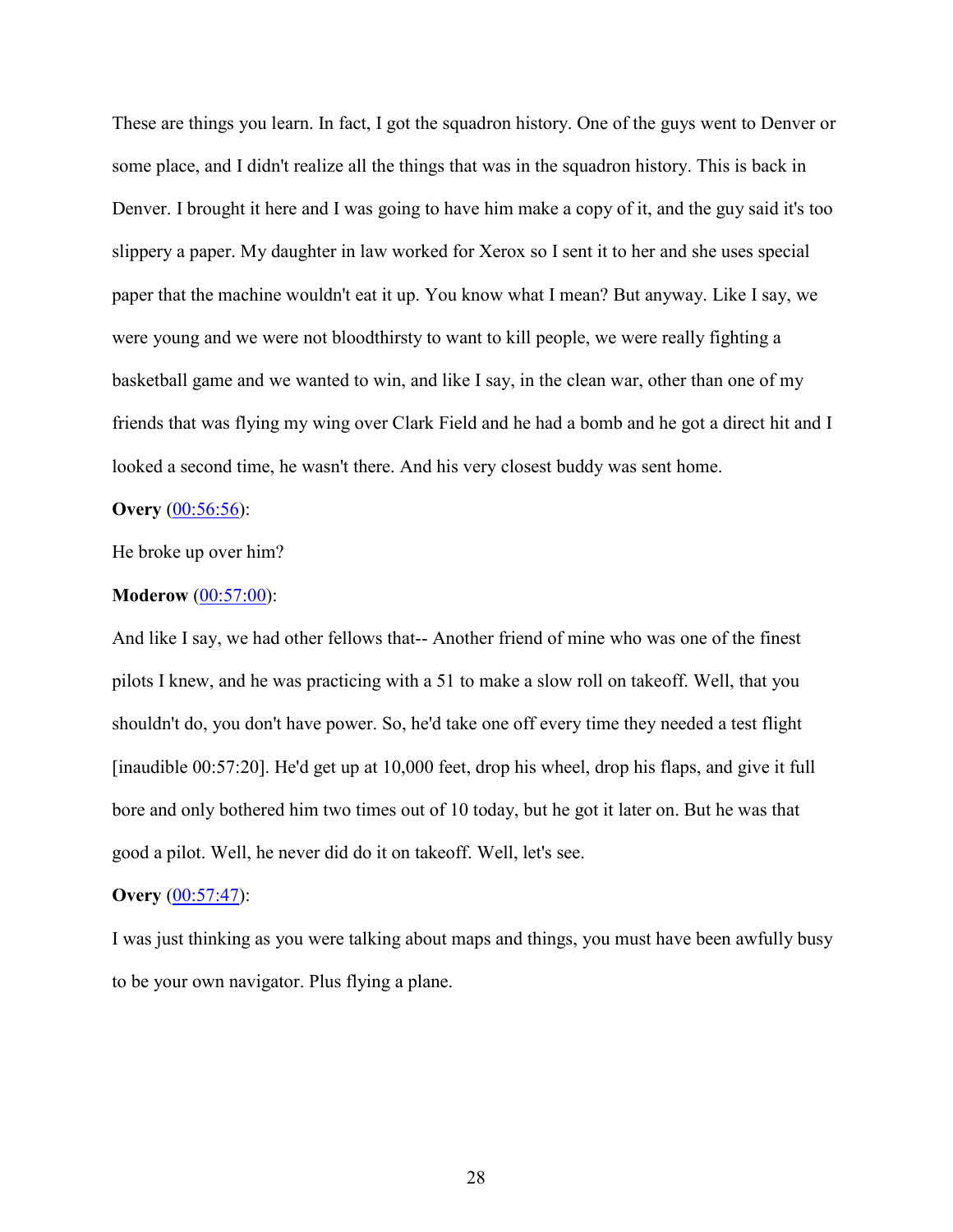## **Moderow** [\(00:58:00\)](https://www.rev.com/transcript-editor/Edit?token=128-eC2xQQmg6ukiQUqIhfPKg7b0_IIFGWusDuVmj4jw69vlrdWQ2_yWhe_DBufkpZRcF45obbNB2XSijn2Nl9svwFM&loadFrom=DocumentDeeplink&ts=3480.9):

Well, you see, with a fighter plane, you were the bombardier, you were the gunner, you were the navigator, you were the pilot, you were the copilot, and you were the gunner. Yes, you were busy, and yet, before you took, you knew your compass ratings or where you were going, and you knew your wind drift and then you had some spots along the way that if here was the island you were supposed to go over and you were over here, you had to make a little correction. And see, our flights, like I say, say the one that was six hours, and three hours each way and that one was all water, ant by the way, I can't swim. 90% of my flights were over water. But anyway, that was the only one where you definitely flew the compass. Otherwise, you generally had pinpoints and you flew it a couple times, it's amazing how observant you are. This is here and that is here and so forth. Yes, you were busy. With a thing like the old P47, mostly it'd be press a button and bombs dropped. On the old 47, you had to get down here and manually pull them, so you couldn't see out the top when you were doing it, but that's the old planes.

#### **Overy** [\(00:59:11\)](https://www.rev.com/transcript-editor/Edit?token=JzffqdlNjO3niN2oMK2MbJxfEZrgrKtUcKjzZz0vbcOu2wRb9pE0NIRvw-HC4HFnpSDXjzlA7OZkkZyBa-BFFZsvexc&loadFrom=DocumentDeeplink&ts=3551.04):

And so you'd drop both bombs and [crosstalk 00:59:14]?

## **Moderow** [\(00:59:13\)](https://www.rev.com/transcript-editor/Edit?token=3bqOXB8_xsi3J6bxei2lZnxL7pVVIcg2o60xVoGYLzw3GAIUoALiSLQjjM7V3n6VIjr8NWQmswYAJowT-7dOXQFV-s0&loadFrom=DocumentDeeplink&ts=3553.57):

Well, you'd drop one or two. Normally, you try to drop two, but we carried thousand pounders. The bigger load we'd carry was thousand pounders and a 500 under the belly, and you could hardly get off the runway. We'd balance it. And then napalm was-- We used a lot of napalm, and that was heavy. We used wing tanks. 165 gallon wing tanks full of napalm, which is heavier than a thousand pound bomb. Normally you want to take both of them off at once, because you see what that'll do to a plane.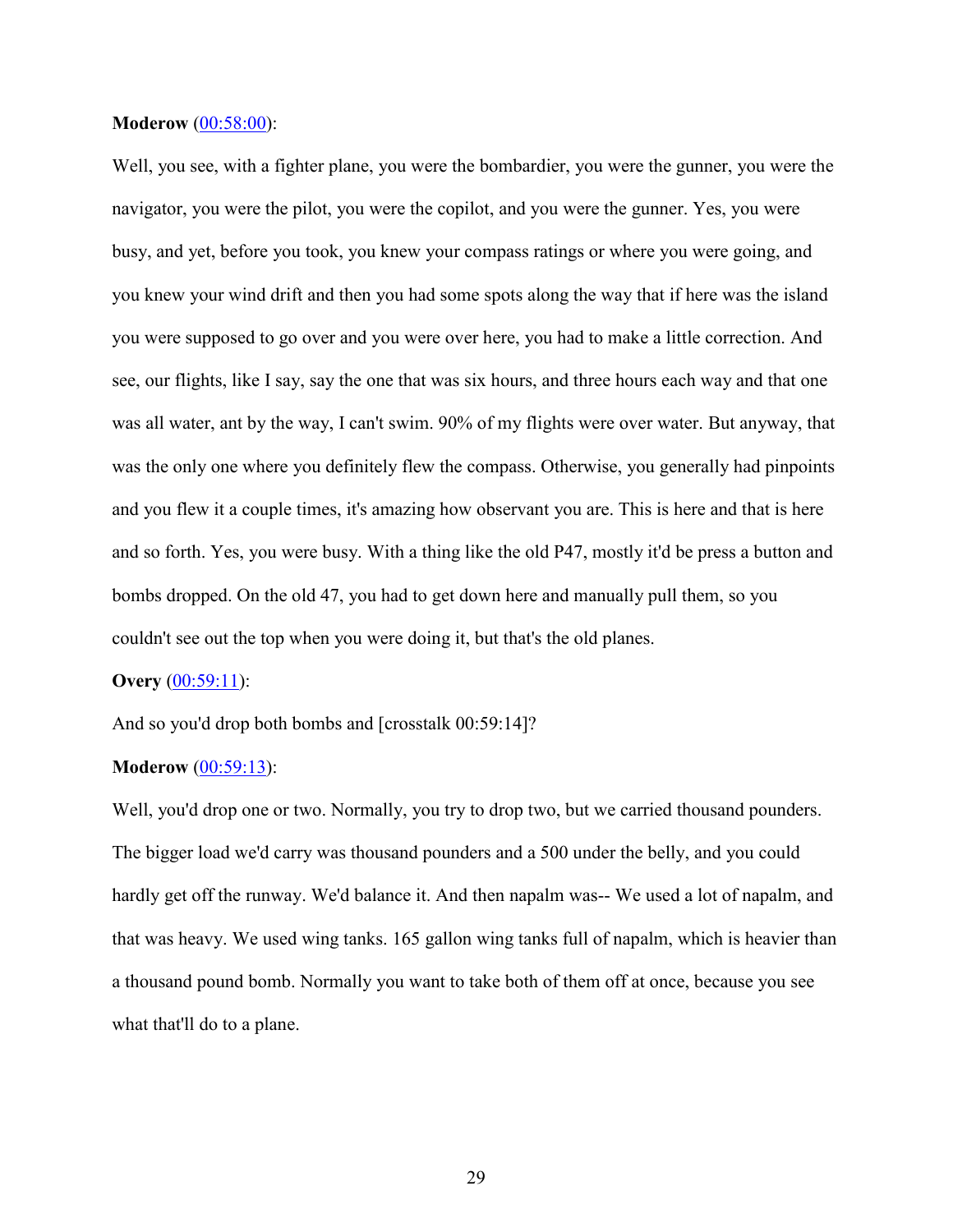## **Overy** [\(00:59:43\)](https://www.rev.com/transcript-editor/Edit?token=3parjCAc6u6JyW0y9YPYkr6cqrCZ1Cel8RV66giaJBoORfkwGtTQPK0R6yzq87Xulx9gheKQnlQPwsREDVmQMGNSl1I&loadFrom=DocumentDeeplink&ts=3583.29):

Yeah, yeah. Really over balanced. Exactly.

### **Moderow** [\(00:59:45\)](https://www.rev.com/transcript-editor/Edit?token=w9UkRpHHxb2wiLfFYJVpjU_dKQwAD2oid9vKQHgCdoxW0z9VrAzgtdqnm98EXkjk88XBKyRw3wkekbYWzFRDOhcFlwY&loadFrom=DocumentDeeplink&ts=3585.91):

In fact, that's one time I thought I had a two, and we were flying a P47 in Tanawan, which was right down from [inaudible 00:59:55], with bombers moved in so we had to move to a littler strip, and they had them out at the end of it. You land this way and you takeoff this way. Well, an airplane always supposed to go into the wind. Well, we couldn't. Anyway, one of my missions, we had wing tanks and I couldn't drop it. It wouldn't feed it, it wouldn't suck it out, so I had a full wing tank, and I came in and the wind was the wrong way, and just at the end of the runway, I was sitting right on my wing like that. I got it out, I made another pass, I couldn't make it because I had to come in this way, we were over the Navy. So finally, I made a straight in approach, and the CO was on my wing as soon as I landed. He said, "What--" I said, "I got a full wing tank." He said, "Oh." But 165 gallon wing tank on one side. See, when you come this way, this wing loses all the lifting power. If you came the other way, it'd be better, so you could have had the lift, but we couldn't do that because of the Navy. You didn't circle over the Navies. Anyway--

#### **Overy** [\(01:00:59\)](https://www.rev.com/transcript-editor/Edit?token=aiVobVzc_xFagIket9NNHn_8-xrnpgB_xjpLhdDntNBXio0JkuQQrIqb4WFq90nFU0BkUPp9zd4o-fHHvzXtlxm16fY&loadFrom=DocumentDeeplink&ts=3659.15):

Wow, that must have been a lot of things to think about.

## **Moderow** [\(01:01:00\)](https://www.rev.com/transcript-editor/Edit?token=3X_AZRM2vaF9ARAbHZjPc0EV5RdwjZvZXu02fOFkhiWiAuHfLFsLkA5Cpic_XRu-Kr1LJCvn30robmoPULxQ0xMhqbg&loadFrom=DocumentDeeplink&ts=3660.6):

Well, like I say, those are the things that stand out in my mind, and a lot of things happened I think. Like at Finschhafen, where we flew into there a few times, where wasn't our base. Actually, the runway was a metal mat and a C47, you know what that is, a twin engine, they couldn't land there. It wasn't wide enough. They just cut down enough trees and put a mat down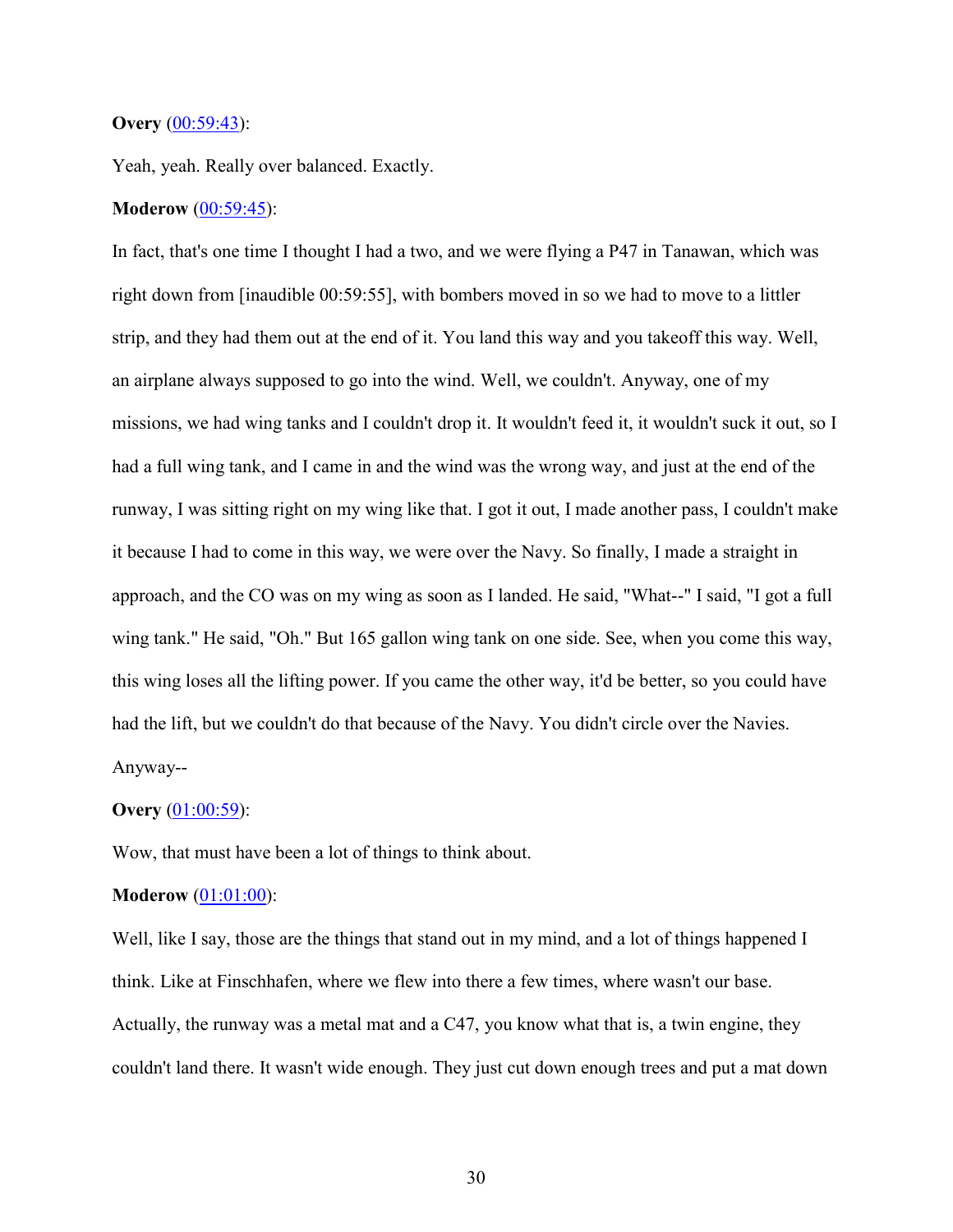and we could land, but they couldn't land from the trees. So we landed on metal mats many times. In fact, most of ours were metal mats, except Ie Shima, they leveled out the coral, and that was kind of concrete [inaudible 01:01:42]. But we didn't like coral because the 51s had that air scoop on the bottom. And they'd get stuffed into your air scoop.

**Overy** [\(01:01:49\)](https://www.rev.com/transcript-editor/Edit?token=ZJ_EEfx4fKbwYK-77D359k7KoAZQ0AExKQLVXZBSm1XDlvullXDVRO_jtM2UL5l2TVg6cGaxJETYPgTRyLhs4d9EK58&loadFrom=DocumentDeeplink&ts=3709.92):

Picked up bits--

**Moderow** [\(01:01:50\)](https://www.rev.com/transcript-editor/Edit?token=Fr5-jctfgZUftnpZf4_gg-BmdVmLdAthoAKYDyBrLwdQtQtfDrwcnio4HlyOOI-xJv317q3wY7XsThCkYy-q_FrACYo&loadFrom=DocumentDeeplink&ts=3710.83):

Yep.

**Overy** [\(01:01:56\)](https://www.rev.com/transcript-editor/Edit?token=ciiT8ifSm4B0BR0xQ1kzsK8OHX1FkSbH2PsBwjssGxPfB6Q5jM6VFNDVTydogIxH2wVqImbl26My1_bt4iMO4TRzcU4&loadFrom=DocumentDeeplink&ts=3716.45):

What did you do when you weren't flying?

**Moderow** [\(01:01:56\)](https://www.rev.com/transcript-editor/Edit?token=VHZen8juoMhnVbINxM28nAX3rfUVVrny2OS9uazl97ylNShq1wm0sWZ14_3T03whlKKcF1XSpbsKAEq64tV2Mj2QEqw&loadFrom=DocumentDeeplink&ts=3716.9):

When we weren't flying?

**Overy** [\(01:01:57\)](https://www.rev.com/transcript-editor/Edit?token=c9s5VFZu0lqOW_T6ppdD5G5cREcQCu9mB_g2GStEISkTmN9OYrWN07RiFjrx4lPi44GB3D9cpjVIg3F56fmG7TPfTvU&loadFrom=DocumentDeeplink&ts=3717.21):

Yeah.

## **Moderow** [\(01:01:58\)](https://www.rev.com/transcript-editor/Edit?token=0VhA-CtSzom5C1Zq1WBCG9HAyapWGtLUJZERrgpFBm-quogkEhNkjHPT9N6fxGnzK00FJ-QRCSmC9zVD4O98joUxoPc&loadFrom=DocumentDeeplink&ts=3718.53):

Well, there wasn't a lot to do. We played a lot of cards, not poker. That's one thing. In fact, we had a general [inaudible 01:02:04] who was a card shark. We'd never play-- You'd play for fun. Never for money in our squadron. You could at other squadrons. When we were down in New Guinea, we'd go out in the jungle and we had our 45s, and we'd target shoot. I know my 45 and a lot of other ones did it out of spare or broken up plexiglass. They had a brown handle I took and put plexiglass and made it to fit the handle, and then when you filed it, see, plexiglass will scratch. It was white. Then you'd sit with toothpaste. We didn't have toothpaste, we had tooth powder. We'd polish it with tooth powder, and then of course, I had my girlfriend's picture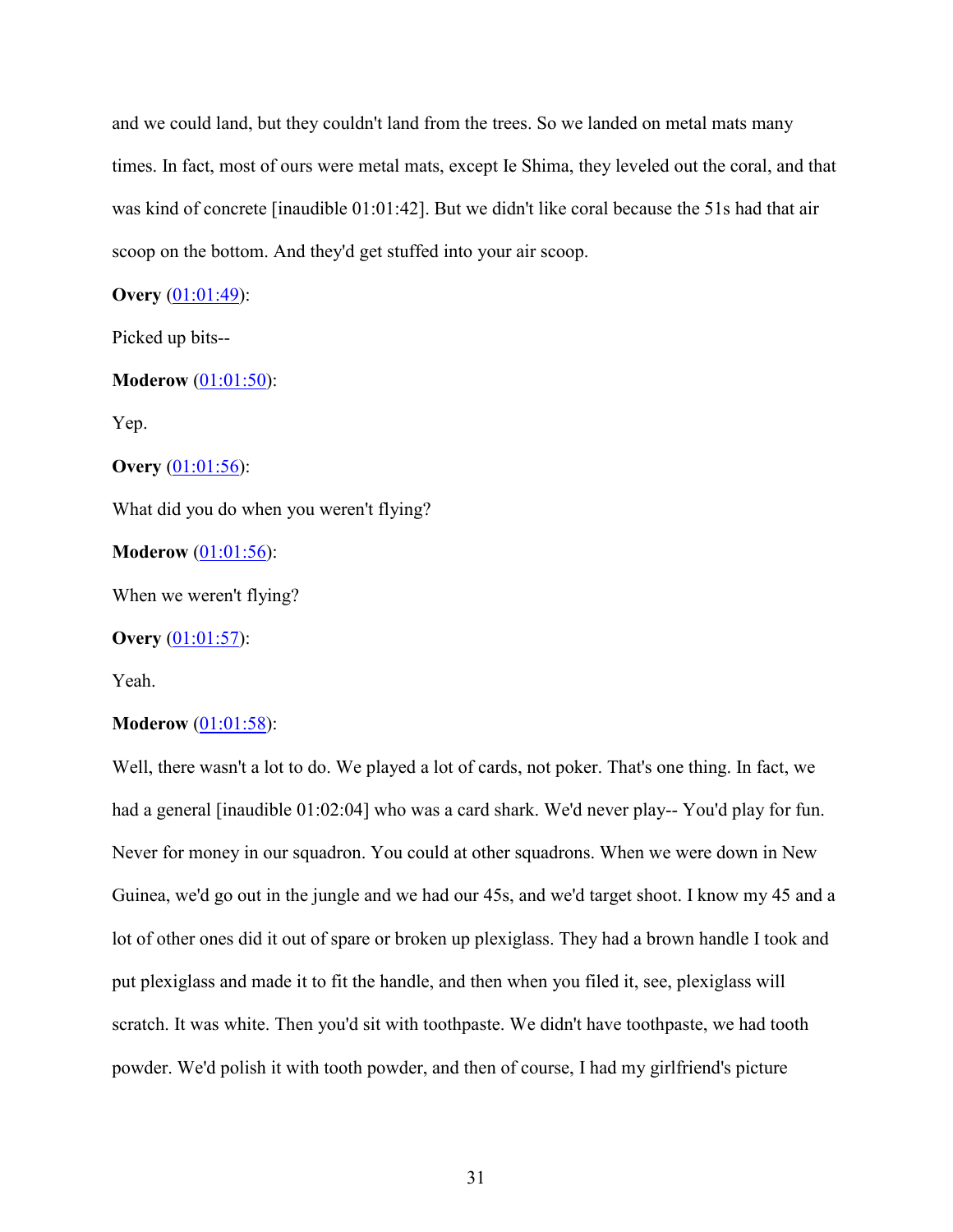underneath it and all that kind of stuff. Other than that, see, we were either**--** How would you put it? That's about all we could do. Well, we played volleyball, a few things like that, but we were pretty busy while we were there. We always took off earlier. I remember when we were in the Philippines, our job was to takeoff in the morning when it's dark, and cover the Navy, which is maybe a flotilla of planes out here until daylight and then they'd takeoff. And then we'd go out in the evening and cover them and they land, and then with dark, we'd come in. And that's another one, when we were coming back one time, we had a red alert and they turned all the lights off. We were out of gas. We got in all right, but it was--

### **Overy** [\(01:03:49\)](https://www.rev.com/transcript-editor/Edit?token=XkLe5roLfCrWNV_w85JQYkZ4nwdAlZLV9tbkPKAu2jFCuTNlOnTQXYuUs3FgJffy1WAc06m3qZe0uWB3zlhAeY5gKI4&loadFrom=DocumentDeeplink&ts=3829.23):

Did they turn on the lights?

#### **Moderow** [\(01:03:50\)](https://www.rev.com/transcript-editor/Edit?token=zHSDtyTIAlOvM9cFZDYWfkLtVFuDSoGr_QV5G24clO2PfCtWYjrZ2osmJm3ubHz3hwVtYebw6BW5wJg7u2oTOdjLYvQ&loadFrom=DocumentDeeplink&ts=3830.22):

No. [crosstalk 01:03:52] It was kind of dusk, so we did get in. And we had a little problem with the Navy a couple times, where they took a pop at us. So when they'd take us, we'd say, "We got our guns on. We got eight, you got six." That's when we had 47. They didn't do it intentionally, but everybody's a little trigger happy.

#### **Overy** [\(01:04:19\)](https://www.rev.com/transcript-editor/Edit?token=4z1P0C-kXL2hWB_0bcEWJtglu4ESHi7LxQu8FGwcVAbzqVKx2ArxMY1YEIwFZ13pvGi_Phwi_esdha4o6u5NlVGNIIw&loadFrom=DocumentDeeplink&ts=3859.73):

Did you have mail come in all right?

#### **Moderow** [\(01:04:22\)](https://www.rev.com/transcript-editor/Edit?token=xhMtbWibQg6I4ZVzrzLIrurlKw1SekI6dJ1aJMkKV9n_sYrgNQ1rhrZPT5HU_8v0poOgtRSW6biClRVirdKRiUWeuMw&loadFrom=DocumentDeeplink&ts=3862.06):

Let me put it this way, when we hit the Philippines, we had a blackout for weeks ahead of time. My mother passed away while I-- She passed away December 5th. A day before we went into Philippines, but I didn't know it for 25 days before I got word that she passed away. So there was about a 30 day wait there in the Philippines. It was a blackout. Everything went out. The Red Cross sent word wondering if I could come home because it was-- But of course, that time,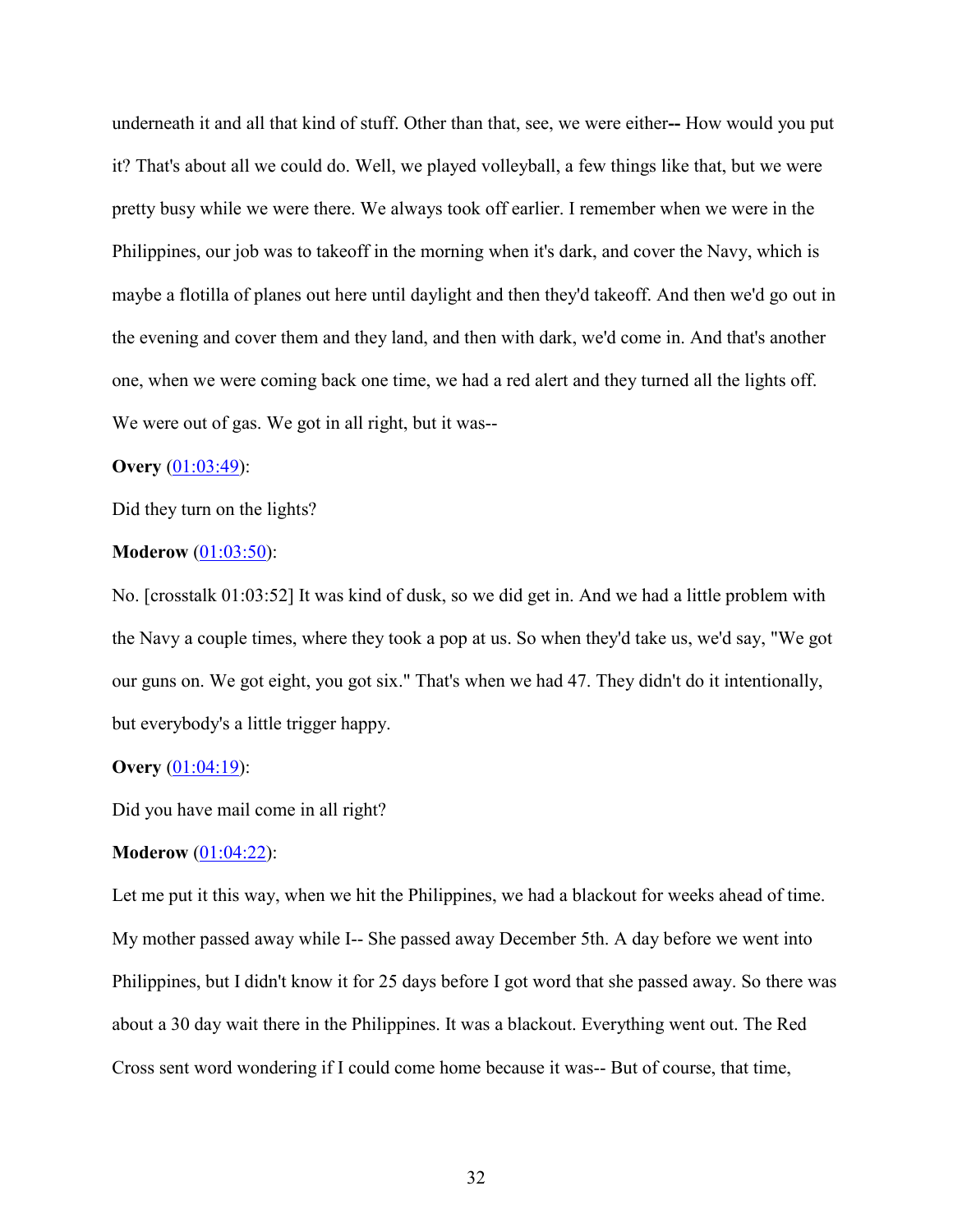everything was out. It wasn't like now. You get on a jet and you're here. When you think of the time involved just to get back from there, from here to here to here to here, if they would even let me go, see.

# **Overy** [\(01:05:10\)](https://www.rev.com/transcript-editor/Edit?token=BQmR-UNeidxIsaUssveBViOxLRQRb9UlIuOc9-JXgijp6i39R-WxoX9IOxS-6veArbalNMZ013pI9xsjjh-T-6OWtV4&loadFrom=DocumentDeeplink&ts=3910.2):

Did you feel pretty well taken care of when you were there?

### **Moderow** [\(01:05:13\)](https://www.rev.com/transcript-editor/Edit?token=LiN-1-XtZGPoQQnfhGhRLMaSmMdBn45hqmW4BQ1-JKXUZNPkwDxejJQ4shZA6yfq0Lny4B0Cg8ZEJCFavD4Vn8UJ3Fg&loadFrom=DocumentDeeplink&ts=3913.6):

Oh, yes. Of course, we were blessed. We had a cook in our squadron. He could make dehydrated potatoes and dehydrated milk and things like that taste tasty. He'd add a little cheese to it and he would actually-- You'd have some people go down to a restaurant today and the food could be good, but it isn't the way mom made it for them, and they'd complain to high heaven. But be thankful you had food. No, we were taken care of well. I have no complaints on that, other than the weapons they gave us, like the old planes and that. That's the part that I feel badly, but there was a reason for it, but nobody could do. When we were in the Philippines, we hired the Filipinos to wash our clothes, otherwise we had to wash our own, and on a fighter plane like that, you know how you have your shirt? You have the double thickness there. That'd be the only part that might not be wringing wet when you come down, because you're sitting in a greenhouse, and there was no air conditioning at the time.

#### **Overy** [\(01:05:13\)](https://www.rev.com/transcript-editor/Edit?token=DoFcF79w1wsMBUyHCEC8JLqjyHMWbSTxowRUCVm1sfnhym5sYwZiE8_lCzaVTw-Of3gEtT-_Byb3Q7hWihSM_7o1Gsk&loadFrom=DocumentDeeplink&ts=3913.6):

Sun beating down.

## **Moderow** [\(01:06:29\)](https://www.rev.com/transcript-editor/Edit?token=Od2-j3imA7siCo8czQUzeHYYT3FLungsN93dk-BURs5WrSMxIljWf2j2ycSiyK-WIMk4vWo4P_mzduLdjqcUkgKvXT0&loadFrom=DocumentDeeplink&ts=3989.63):

And hot. In fact, on a 51, next to Clark Field there, you'd actually check your MAGs on the way out because you didn't dare stop and check them, otherwise your engine will overheat because it may be 115 on the runways. We wouldn't be able to takeoff. So it was hot. But I like it hot. In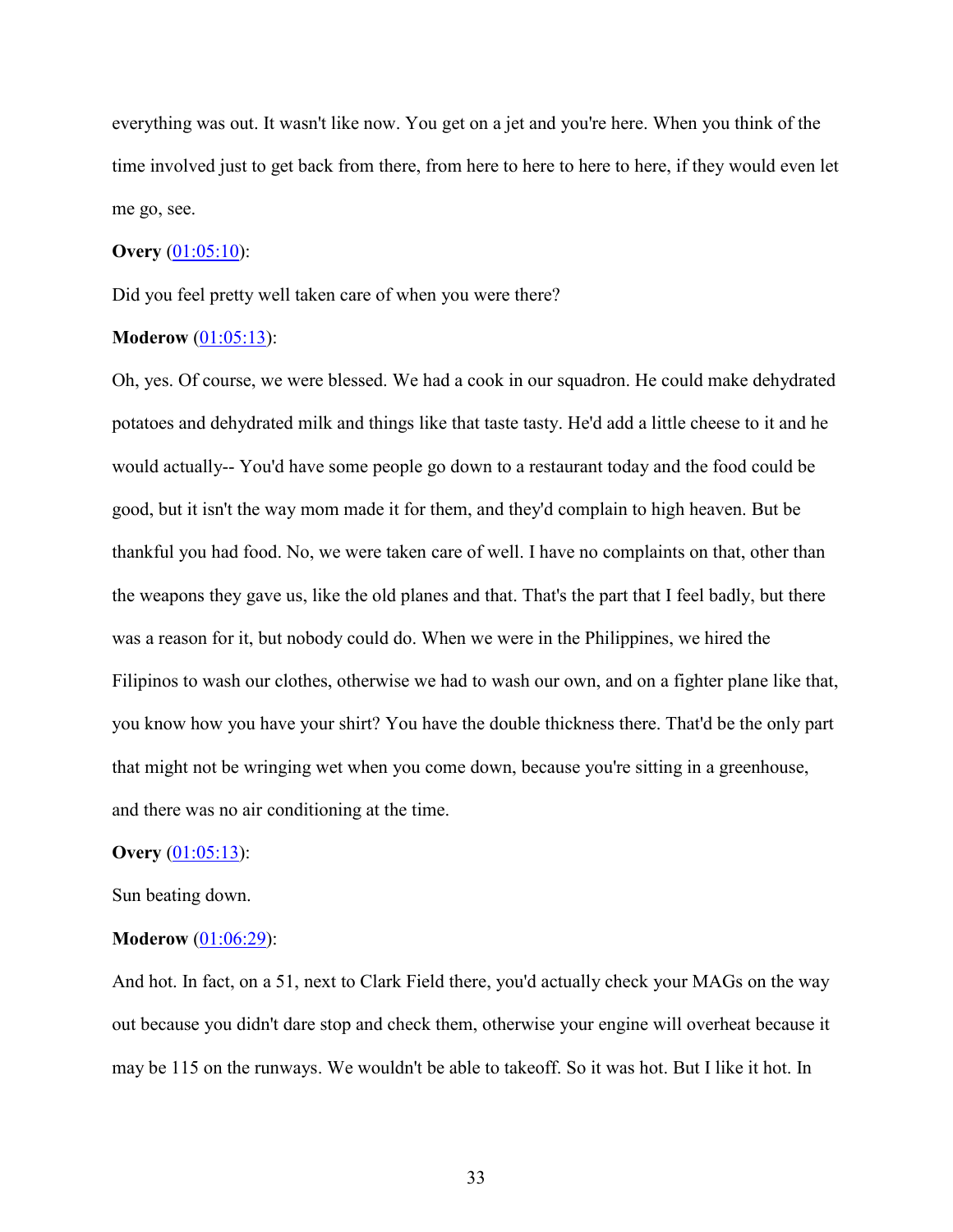fact, when I came back, they used to give us for Atabrine for malaria, I would just yellow as that when I came home.

# **Overy** [\(01:07:05\)](https://www.rev.com/transcript-editor/Edit?token=PEUpMKYjtta5Ilujlh44u3GKb7EOk1ScxbGDhlRWUHxyvEZeSqC-7LmHNNqoutQlKQCmc9M5XMTBZMdIt91PYwG0wEQ&loadFrom=DocumentDeeplink&ts=4025.71):

Did you have any sickness yourself enrolled?

### **Moderow** [\(01:07:07\)](https://www.rev.com/transcript-editor/Edit?token=0vTwdyNyd95pYOtKGbxEABASpgHpMUIWczNnQ66xyFDfQyYJuipZB4NwI7l5CQvgnUb938dDqU6HPcxHPUxhhyneejY&loadFrom=DocumentDeeplink&ts=4027.15):

No. They thought I might have had malaria and they pulled me off for a day, but it was okay. That took care of it, but some people didn't get yellow, but some people, their metabolism or whatever. I was just yellow-- It took about a month before I waited out, if you want to put it that way.

# **Overy** [\(01:07:25\)](https://www.rev.com/transcript-editor/Edit?token=CffyYSFtKZtoZiy-KdeCiVwvZsCa14BN_wwu0tl9_Dmx1dWViUHUWN5aAQsmsr3SDBh4Snm_koWb6lJLEXk24Yn_q6s&loadFrom=DocumentDeeplink&ts=4045.1):

Did you have much contact with the native peoples when you were there?

#### **Moderow** [\(01:07:30\)](https://www.rev.com/transcript-editor/Edit?token=mXwNdTr_KwtxP_PiquPJRjgrkhuIHRY-fDBECkq3xD6UxjEQ1ZACn8mkoZW5rZokh9jc9mQBs7bWuHJvn3AnPRQqS7k&loadFrom=DocumentDeeplink&ts=4050.2):

The Filipinos, yes and no. When we were at, not in New Guinea, first thing, you would have had no need to have contact. In the Philippines, they were a little more civilized, let's put it that way. I heard some pretty gory stories from some of the people. We had one fellow make our tent rack. Take a big bamboo and they'd cut it and they'd wrap it and put our tent over it. There, when you moved in, when we were at Tanawan, [inaudible 01:08:03] to start with, they would wash clothes for you if you gave them some soap. Later on, you had to give them soap and pay them. Then it took them about two weeks to do that. No, they were-- Of course, these are friendly natives. But you always were a little leery, but in most cases, it wasn't like I understand in Vietnam and whatnot where you wouldn't know who was on your side. I would say 99 and 99, 100 were on our side that were there. You know what I mean? So we were not that worried.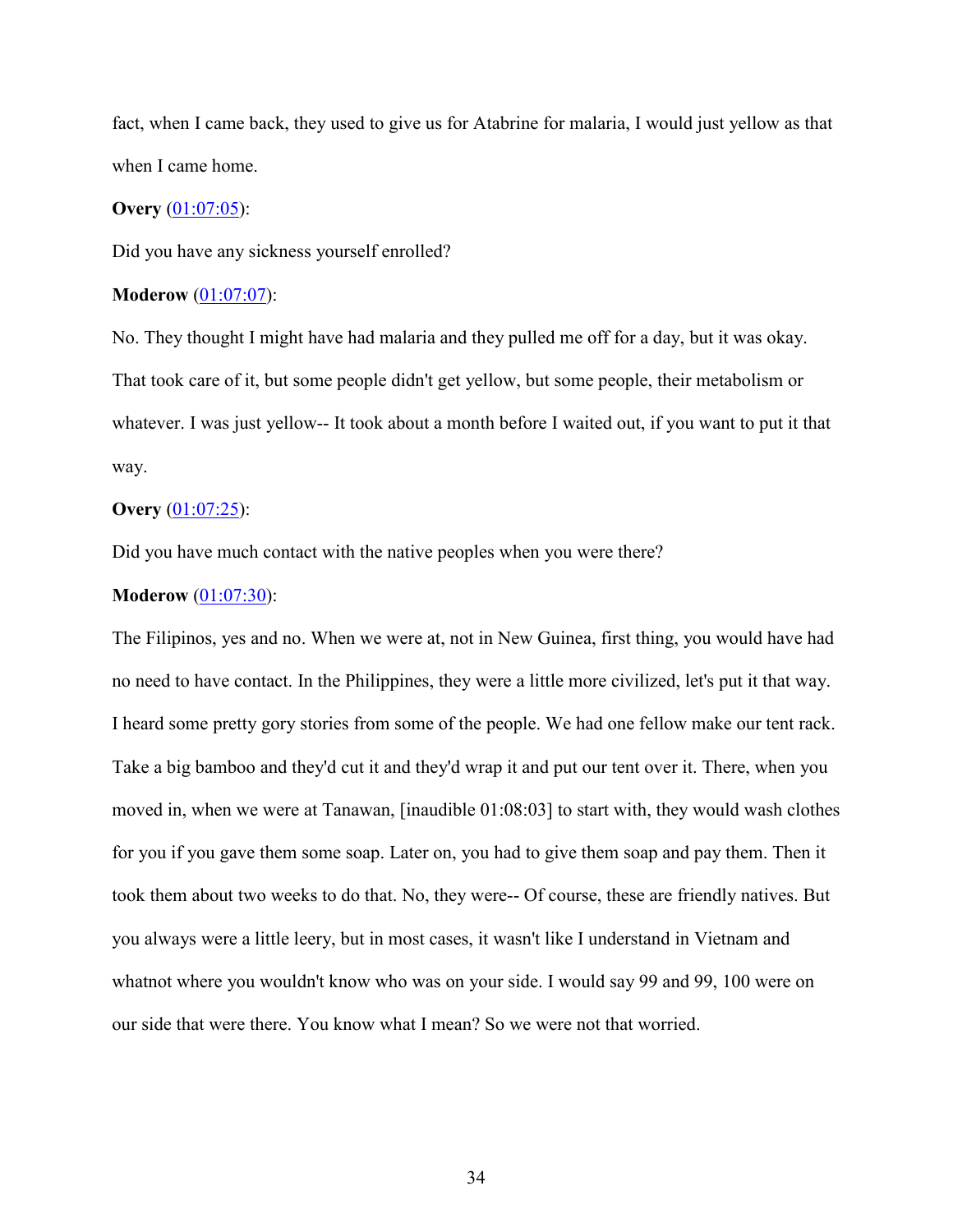# **Overy** [\(01:08:38\)](https://www.rev.com/transcript-editor/Edit?token=pgr5kRiRwhRW6goJ76Nf6W_tASjny4O_AkmaMVTSod4RNT2-2aJB8frC0ls7L7GWc85rhiSEKuTIfag_n_ITwpxvtWc&loadFrom=DocumentDeeplink&ts=4118.67):

So there's much more contact in the Philippine that you did in New Guinea?

# **Moderow** [\(01:08:41\)](https://www.rev.com/transcript-editor/Edit?token=sJrCaotYUycFwqC5YBzmxt0s82RiKxuzsEi95pwIuee_qKBm5nVmSIhj_vIavNRG8KfufdlVHei-5d4RvWHBc_1bTL8&loadFrom=DocumentDeeplink&ts=4121.51):

Oh, yeah. Yeah. New Guinea, you're dealing with some pretty--

# **Overy** [\(01:08:45\)](https://www.rev.com/transcript-editor/Edit?token=qOwB_WxAUM8M5-0ZKrXqR97_CwR6vpSibDJO5zAd6PMIAb4wBVSp5frWFj7-dAoT1-4sqvVCWo6q_uBjHS6j62tbR0w&loadFrom=DocumentDeeplink&ts=4125.04):

Yeah. They're primitive peoples.

# **Moderow** [\(01:08:47\)](https://www.rev.com/transcript-editor/Edit?token=o4NoHiVzFIKeRWXvnKS3ifOi5nzUIpFZLYYtrnrSg-z2XlQoSit8WWIzkGohaZdmVTVhmRq5hytydYsmC7Odirdgoik&loadFrom=DocumentDeeplink&ts=4127.09):

Pretty primitive people, right.

# **Overy** [\(01:08:54\)](https://www.rev.com/transcript-editor/Edit?token=WUotFZcGNd7NvAfl3FhL2HVeIhlJhg28bhOdxWpHO7Q7Vg6TYqvZXE-Yvbo5njR9NtaJ3mEB1P0YDNTcmslmu6AxhyU&loadFrom=DocumentDeeplink&ts=4134.3):

When you were undergoing training in the States, how did they train you to, say, be in aerial combat with another plane? What did they teach you to do?

## **Moderow** [\(01:09:08\)](https://www.rev.com/transcript-editor/Edit?token=IqCD4jbxb7jChLaYJEc9Hkm0EopWa3jvqw5oSF5WgtlodmC7sCVQcoT7GmoPK6TTEvB_Y6wLRcr9K2zmvaI79kxbbX8&loadFrom=DocumentDeeplink&ts=4148.72):

Well, to start with, the first three stages, primary, basic, and they were really training you to fly airplanes, and they were giving you more power. Each one was bigger and you were tracked, four wheels and whatnot. And then in advanced training, we had gunnery training. That was basically, they actually had trap shooting. You'd go out and trap shoot. You'd be up on the stand and they'd shoot out. What they were training you there is to lead the target and whatnot like you would do in any trap. And then of course, the big thing is knowing the capability of your plane. In other words, they taught us in the South Pacific, if a Zero would turn inside you, if you went around this way, he could go inside of you and he'd be on your tail. Okay, we knew that. So we dove, dove, but we didn't try to turn him. And of course, they couldn't get away from us going down because we had more power than they had.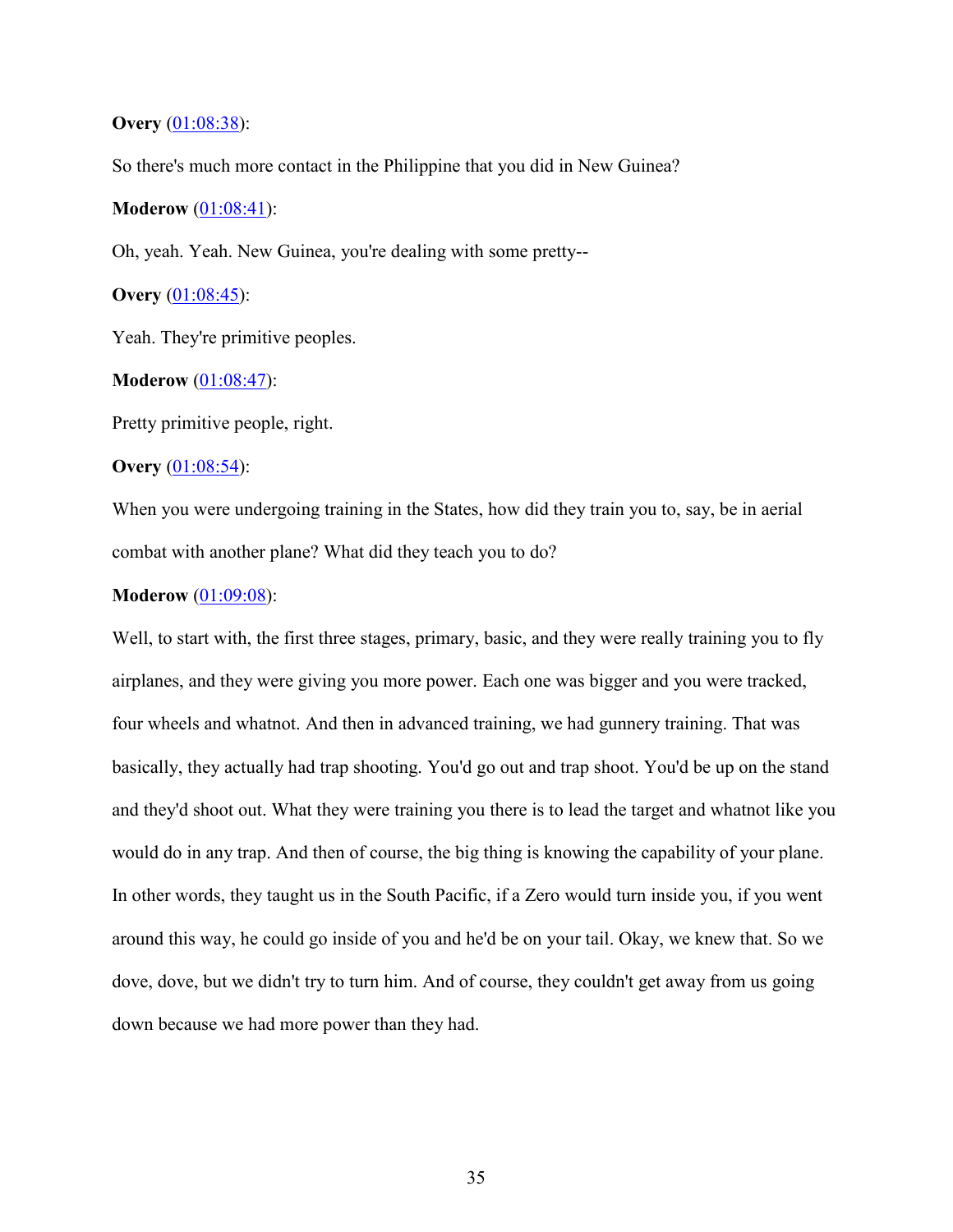## **Overy** [\(01:10:11\)](https://www.rev.com/transcript-editor/Edit?token=UJmqbY3sluFpEsI6MsxkpwgF88oKwqo6Qtw50xzB7h_jDAqUS1Dwmwd6dKgJpKfJFaDnlVuARSyP7I3pDoBYgSDWqpg&loadFrom=DocumentDeeplink&ts=4211.52):

You probably had a starter aircraft too.

# **Moderow** [\(01:10:13\)](https://www.rev.com/transcript-editor/Edit?token=lUJM_fRqQdpVMB445fs1e-3tQo8HuFtMAMLhMTN5CdnM7xi-7kGtvt3eivZfkP5tJLK-8KjF1wYW2CxgK7IR_MMe4RQ&loadFrom=DocumentDeeplink&ts=4213.4):

Right. And see, theirs was not armor plating and all of that. They had very little, if any. And the latter part of the war, their Georges, their George plane, which just come out the end of the war, looked like a P47. There was a radial engine. I mean, if you'd seen the two fly by, you're like, "Gee, that's a little 47." It looked so close. The Zero was a very-- In fact, if you ever looked at the Zero, they streamlined that where two pieces of metal come together, they counter socket, it was smooth. Ours, they just riveted one over the other and whatnot. Just like their cars today, they were well built, but it didn't have the power and they didn't put the value evidently on life that we did. But I know ours, the armor plating in the front and the back was there, and it would take a 50 caliber. I don't know about a 20 millimeter, but it would take a 50 caliber. And of course, ours had self-sealing tanks that didn't always seal them, but they had things like that. And of course, in our case with the 47, we had 850s and they had six, at the most sometimes four.

# **Overy** [\(01:11:40\)](https://www.rev.com/transcript-editor/Edit?token=emdRMF75ko47neHmCfOTmh80xTBY1ruroZnfK5b9WxWrD3gK42jyz4GXRMMDXwIsfW7f6y58yeraMCMoW6G0mo0JQPk&loadFrom=DocumentDeeplink&ts=4300.74):

The 51 had a cannon too, didn't it? No?

#### **Moderow** [\(01:11:43\)](https://www.rev.com/transcript-editor/Edit?token=ti66e9XPvhiDGzBtnEuWumU_bHArNYm3D1r-drSAahigjkuWQI8htfycTW6HWzPIMCtgx7voOSzzTdzBCLNtiu8BT_E&loadFrom=DocumentDeeplink&ts=4303.78):

38s had cannons.

#### **Overy** [\(01:11:44\)](https://www.rev.com/transcript-editor/Edit?token=ArwDVGb9fAq8GQiWvUb_7xCgOBVg5rrwe8zrCbhEuU4zIluFcVDlol8iA8kHYat8zlgufZ_sVpIUEuWvt-MSNJS94R8&loadFrom=DocumentDeeplink&ts=4304.89):

38s had cannons.

#### **Moderow**  $(01:11:46)$ :

The 51 had 650s, and like I say, it was a good plane. We devised some things, I know, when we were running into a lot of ground, we were doing ground support, and we weren't doing enough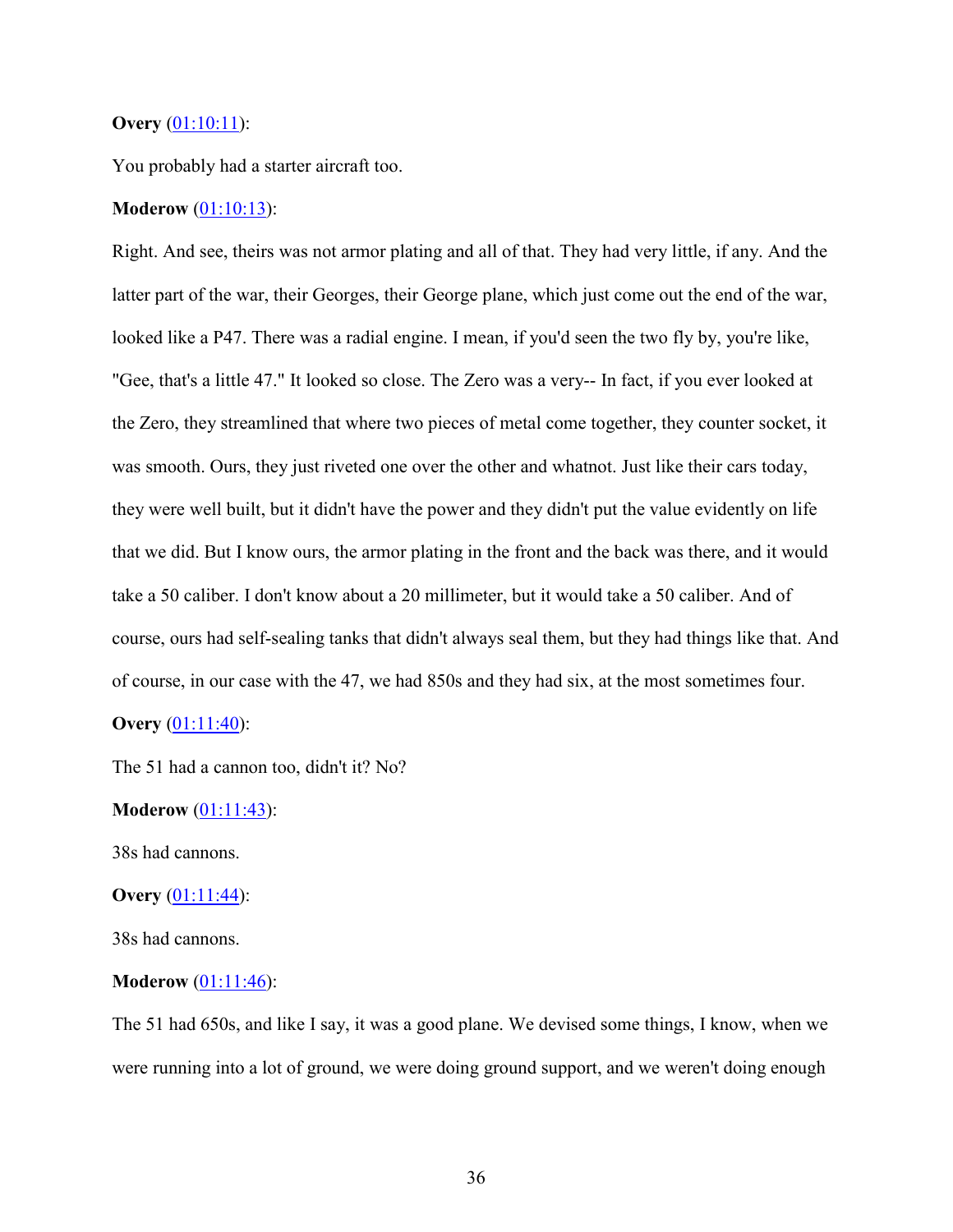with just a bomb. And so our armament chief, which was unique, and it was written up in our history, they had cluster bombs. He hung them, he made a rack. They hung about that far from the ground. If the tire went out, it'd been dragging, and they were hanging. We used those in a couple cases in the Philippines where they were holed up, they had an advantageous spot and our Army couldn't go forward, and they told us their problem and the armament chief-- He's quite a guy. It was really tricky though. I mean, takeoff, you better be smooth, because if you slap it against the-- Because they were right outside of the wheels and the struts. But we used those a few times, but normally, it was just bombs, but this was a special occasion. Now, when we were at-- There was an island right in the middle of the entrance to Manila Bay. Caballo Island, that's the name of it. And the Japs were holed up there, and there was no way that they tried, they were amphibious, and they were sitting-- A ship had come in and they had rolled out this gun, then pull it back in again. But anyway, our job was to knock that out. It took us about a week, if you imagine a little island. And finally, we put a short fuse. In other words, you can set different fuses on bombs. Five seconds, 10 or whatever. We'd go in, and you didn't dive this way because we had to go over, so it was a lotto. We'd guess. You'd come so close at a certain speed and drop it, and we'd try to get the trajectory to go into this cave. We did get it, finally. And I shouldn't say this, but one time, I went too low and the bottom of my plane was all blown out.

### **Overy** [\(01:13:56\)](https://www.rev.com/transcript-editor/Edit?token=cHVA5imLlP3IqI1Gru1QbZXsF_wrpWtmD2ePAgB1g7y3Y9qvy9LwmNZmAYBYmMxp-HTWWEuD5XndCWH8AYdHpx-91mY&loadFrom=DocumentDeeplink&ts=4436.39):

The bottom of your plane was what?

## **Moderow** [\(01:13:58\)](https://www.rev.com/transcript-editor/Edit?token=GHYqHKAWm_jV2OOk3Llfqa9_pOYVabdnZTT-UtTifAP711O_Olv2muitu4Z9lYWgxJCZZt54TAjRwaLOYEuf7M-q8Oo&loadFrom=DocumentDeeplink&ts=4438.36):

All holes, all the way, the bottom of my plane. Everything was fine, but they had to a lot of repair jobs, some more patches.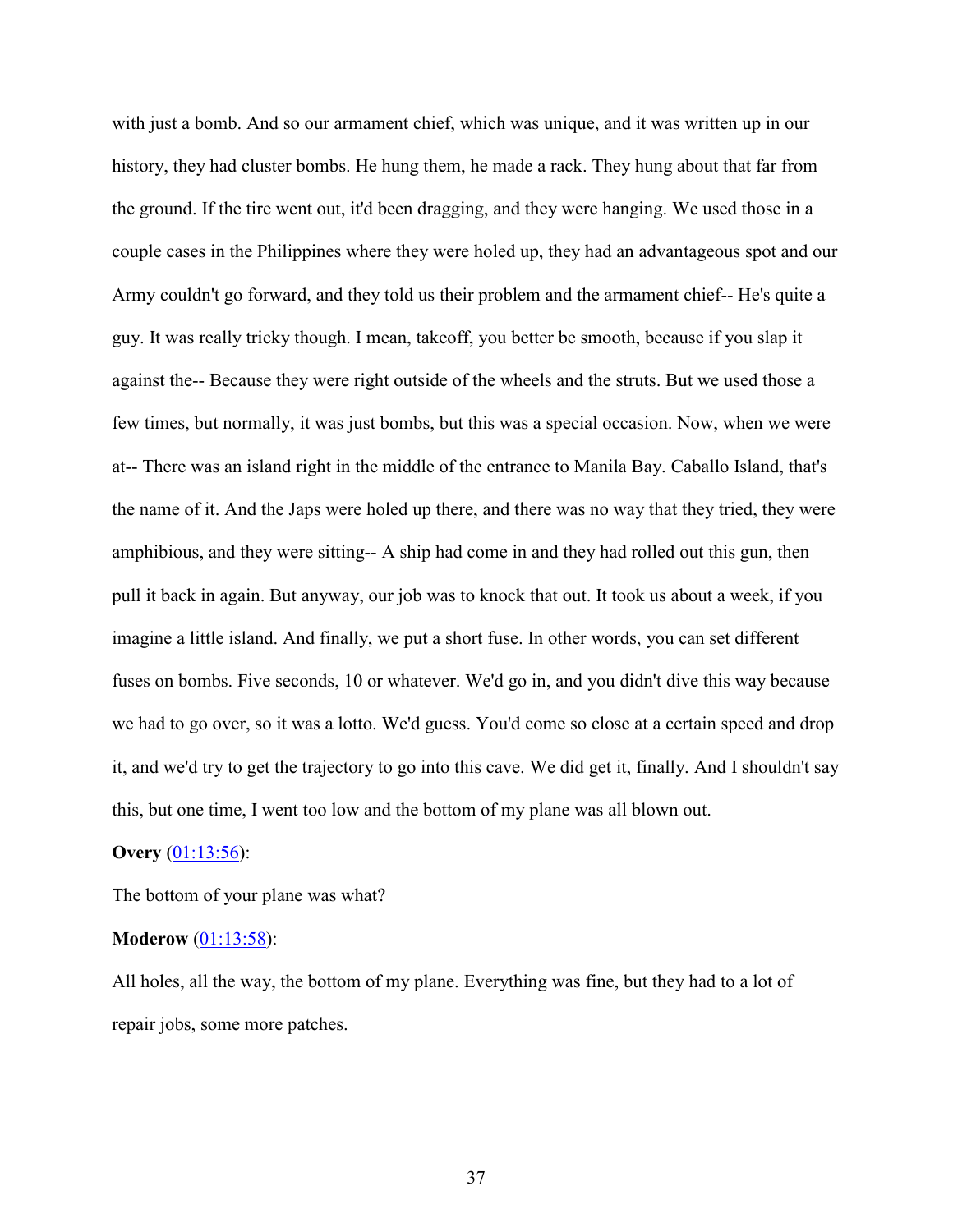## **Overy** [\(01:14:04\)](https://www.rev.com/transcript-editor/Edit?token=WfGVUzgxRU5kADQnc9IUzz-Ll8z6Gr3Pwm9XUYjekZjdzuj24zZqWkzZ3EM_VBIUc7kbAZcBD9EBnRVFJM8pGAu904o&loadFrom=DocumentDeeplink&ts=4444.33):

Bullet holes?

**Moderow** [\(01:14:05\)](https://www.rev.com/transcript-editor/Edit?token=Y3Vr7kaBYY9ihqjEeJMgvlaMB5mnRMiGr799fWS1fxuKp9g96QGzhfNX_sq--w_17D4bCvXFqblH3bPoGRyAnjQN2I8&loadFrom=DocumentDeeplink&ts=4445.29):

Well, no, from concussion. The bomb.

**Overy** [\(01:14:08\)](https://www.rev.com/transcript-editor/Edit?token=eV88qVDjQXvoSqsqOFeyeg0n3KfIPALupKjlQgbn6d1h9XJ7ooy_rcspta89AY4T3bxB-DPptIkTb-dBwY24PLh0GV4&loadFrom=DocumentDeeplink&ts=4448.91):

I see.

### **Moderow** [\(01:14:08\)](https://www.rev.com/transcript-editor/Edit?token=WzdowClaPVFZKoB4KyvgdtjRgQ8h9LiuqGk8BW2mZkOZWq3nm-3Ou0rC8y9k_NSGRe0swfBae6lurFnRF2jUHOssWu4&loadFrom=DocumentDeeplink&ts=4448.97):

They had a short fuse bomb and I thought it was longer, see. I got into [crosstalk 01:14:14]

# **Overy** [\(01:14:13\)](https://www.rev.com/transcript-editor/Edit?token=lAeLoFWHbusw5apIZITzVsLAF5ZasQOQBKFDhVtKRk_KfumYRCUuBRxarTLXeI6KPChqzwOD7LTICKygEiusT8dHcEA&loadFrom=DocumentDeeplink&ts=4453.61):

You just about blew yourself up.

## **Moderow** [\(01:14:14\)](https://www.rev.com/transcript-editor/Edit?token=DaTY9_lJ9n_Rdgv1pkFNwTZ5UV_OdpO0G3CMlwtAN342tnNb4rTyFz0uEpEqiYXfQ6M2R1EuT-VHlJs1jPlzHWALr2c&loadFrom=DocumentDeeplink&ts=4454.62):

That's about it. There's so many things that everyone can talk about. I know at our reunion, one day we were all talking about something and they were making heroes out of themselves, like we all do, and I said, "Gosh, I must be a hero too because I was there." But there were a lot of funny things happened. Like we joined in the Japs that time. This is unheard of, but that's the funny things that happened.

### **Overy** [\(01:14:46\)](https://www.rev.com/transcript-editor/Edit?token=VpMdqUa4GlH4gFbzd3sNu4jq3UFaAdcD_xyReq-TpyVn_Q8JSf9hCTobNIlPn657BfcqRh5g2jhIjJblGICY-fYMuoc&loadFrom=DocumentDeeplink&ts=4486.41):

Were you scared much at the time? When you were in the plane.

# **Moderow** [\(01:14:48\)](https://www.rev.com/transcript-editor/Edit?token=MvE8kN8dXcTMP88gfCAF2H45hWpNY33ki_7EpS7frpqrFvHztsTjm7mQepYtS7YQ5UbUZQNklAHo_QFg9i-yvj1sipc&loadFrom=DocumentDeeplink&ts=4488.6):

Well, I'm not going to sea. Air, I think [inaudible 01:14:53] I mentioned, when we joined them and they started twelve of them after us, I was thinking a little then, like when his wing tank didn't empty. I think things like that, mechanically things, were more on your mind than-- See, being ground support, and we were on-- The war was moving backwards. So, we didn't see as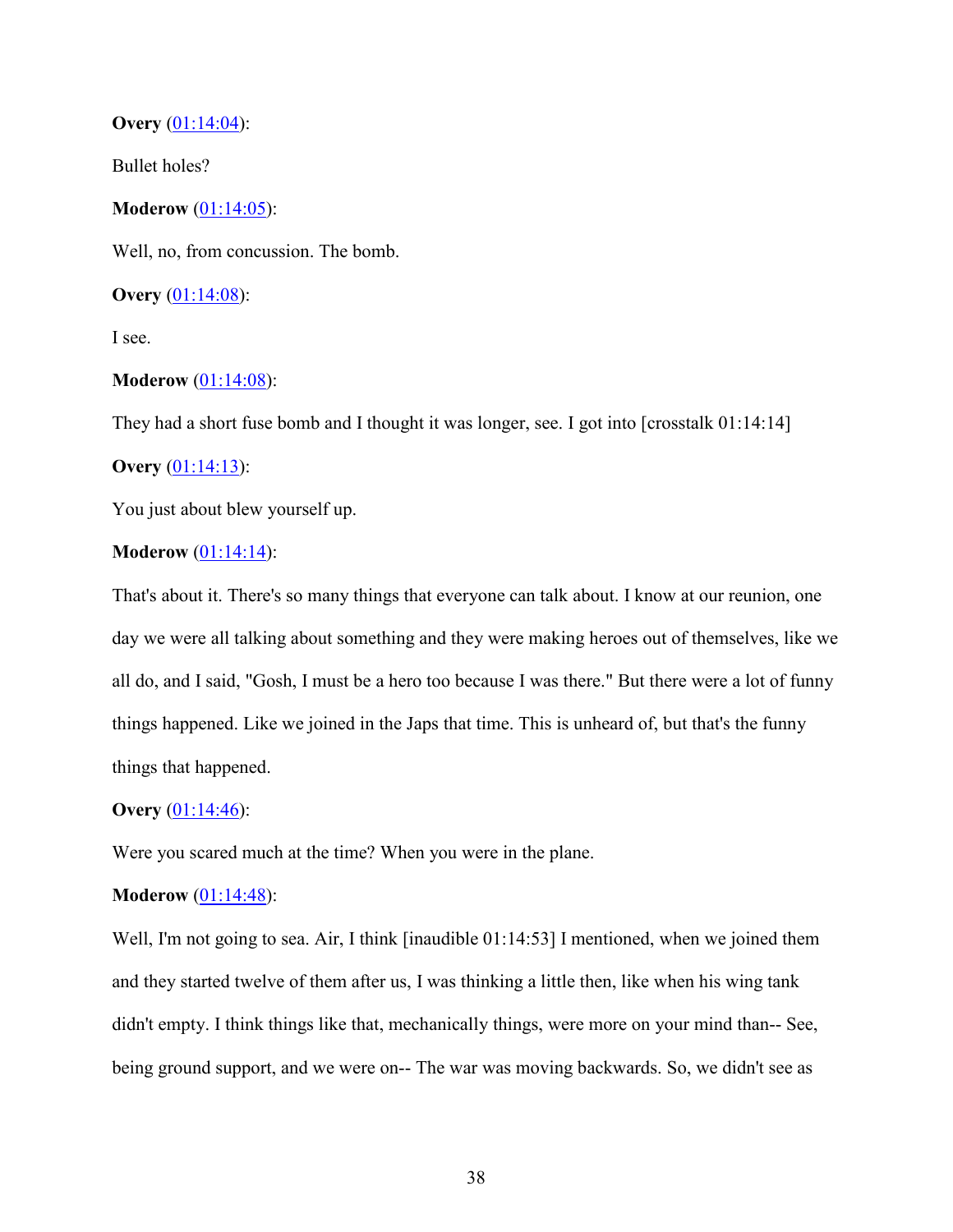many aerial planes as our flight leaders who were down in New Guinea and they were downtrodden then. Now, they were the downtrodden, see. So we didn't see that many. I would say the maximum, in the air, if I saw 80 nip planes in the air, I'd say that'd be the maximum, because I already had 12 in that one group. But you'd see one or two reconnaissance planes or that type of thing. But no. The Navy seen more because they moved in behind OT. Some of the bombers seen a lot of them because they had more range than we had, so they were putting a desperate stand against the bombers, we couldn't even help them because we couldn't get to them.

### **Overy** [\(01:16:14\)](https://www.rev.com/transcript-editor/Edit?token=amBYluYZ6X0pp3lkXBzeQtnSuH3aqhL6lfMKXriGUY6wNocdVue8PafrWBthWZOeCJMBMPIgc7N6quxFMKXtfumdpno&loadFrom=DocumentDeeplink&ts=4574.71):

At least in your experience, did you ever see men that you had killed on the ground? When you see the movies, you see the strafers coming down, you see everybody running. Did you see anything like that?

#### **Moderow** [\(01:16:25\)](https://www.rev.com/transcript-editor/Edit?token=W6IQSnRRVZSJlBxbAuxttEx9JGkOx6N8qhJ7wugDP0HizpIWPZhlpEgeRDJn0-NwaBAnIvVw-Z2YxgBNLwrDJvVzyek&loadFrom=DocumentDeeplink&ts=4585.68):

Let me put it this way, yes, when you strafe and you're coming down pretty fast, you can see people running and taking off, but you're going at maybe 300 miles an hour. I'm sure I did, but I can't say I did. You understand what I'm saying? But they were there. I know one time, this was in Luzon. The Japanese Army came down and the word was that there was a lot of civilians and they all were dressed in white, so we'd know them. Well, they had changed places with them, and they were coming down. Then finally, word got back and of course, that didn't take long to overcome it, but they weren't all dumb. You know what I mean? They were good. But I never seen any Japanese in-- Well, I shouldn't say that. When we were going into the Philippines, remember, I said, I didn't fly in? I rode there. So we went to an island east. We didn't follow the same route, and we layover one night, and we were in a chow line there. This is a repo depot. In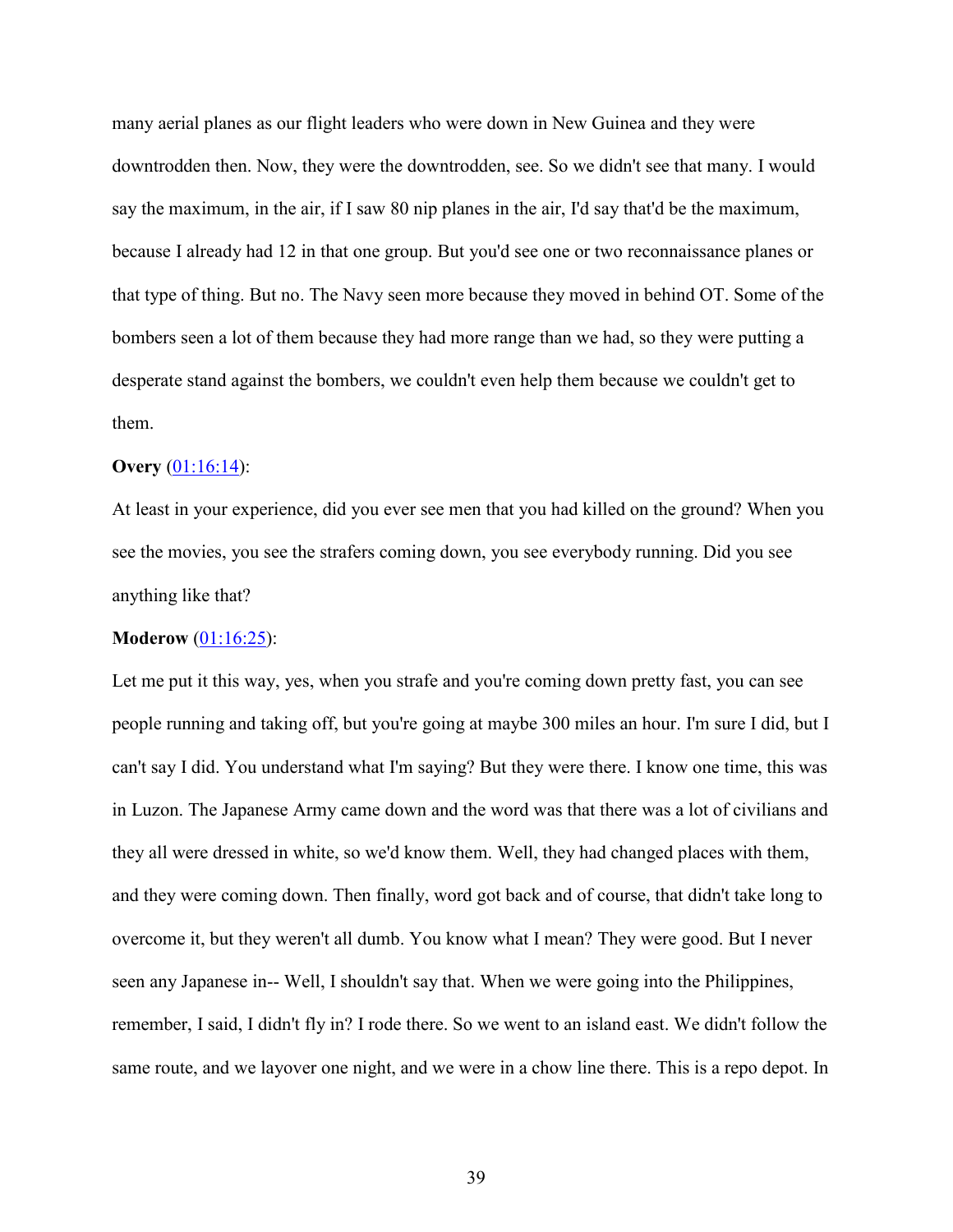other words, we were just transferring people. And we were lined up, and here comes a Jap with a [inaudible 01:17:52]. He came right in line. Of course, they captured him then, but now that he was-- Now, these are the funny things that happened. He wasn't trying to kill anybody, just needed food. Like I say, we were right behind the frontlines. I was never shot at on the ground. You know what I mean? Other than strafing.

# **Overy** [\(01:18:21\)](https://www.rev.com/transcript-editor/Edit?token=TEzoSfoertgawlkP0T4plMVsrgpQNzdv_48mKKSWgECScSDI4Sp4P7Z2cS9TcH3DMTpszPVlRjT1kQJN-krcqzpZxwc&loadFrom=DocumentDeeplink&ts=4701.21):

What feeling did you have about Japanese when you were in that region?

#### **Moderow** [\(01:18:25\)](https://www.rev.com/transcript-editor/Edit?token=NBlCM3QJGF2P0DmSXABdJ6nrTxO7wp-mr5GOpBZYafsuyislz0Nvn6-5-zMvKKVBbKhc332JQP1fp8vgIVenDb26uEM&loadFrom=DocumentDeeplink&ts=4705.46):

Well, they had us brainwashed just like anyone else that they were terrible, and they did a lot of terrible things, but our boys were not all holy either. But they did things to the families that normally our, when I say our boys, from what I understand and hear and read, that mostly they were after women more than anything, where they were after families to subdue them. They would kill this person to make dad do this. That type of thing. Submission I guess is the word. And so we heard a lot of that. I seen a lot of it. I know there's one general [inaudible 01:19:10] he mentioned, he said, "Well, they came to our house and took my daughter and they had us stay there and I screamed when I found her the next day down the road." But things like that.

#### **Overy** [\(01:19:27\)](https://www.rev.com/transcript-editor/Edit?token=YEF0UhTHhvttXyLKMFyTnxlmQ6cBJXUdQiNugucTup1GeBEFRObN5wFTisaKFopjzGbgs5Ss_teKfKQdIhnjiCLIXzE&loadFrom=DocumentDeeplink&ts=4767.02):

But you don't think you fought out of hatred for the Japanese? Did you have that?

#### **Moderow** [\(01:19:31\)](https://www.rev.com/transcript-editor/Edit?token=7BrMLzqZeCk10E_7OmhTaX34hL4V5-jSggQN6LibiCqm0C4K9XbYDKFB6mis_ihrZKotSSiSficZNaMFUakmguYKYCg&loadFrom=DocumentDeeplink&ts=4771.86):

In our case, it was more like machines were fighting machines. But one thing I did read, there is a Samari. There's a soft cover book written by a Japanese ace.

#### **Overy** [\(01:19:44\)](https://www.rev.com/transcript-editor/Edit?token=aozEHzHvoCUKOojSQkEtTZRGwAMAnPSwMjB4xmyDFMttcQMyUTO0P8LpiqXL4ZMZc_V5GOoAO5H_BDtXZPGw-krU0BE&loadFrom=DocumentDeeplink&ts=4784.15):

Yeah, I read that. Samurai.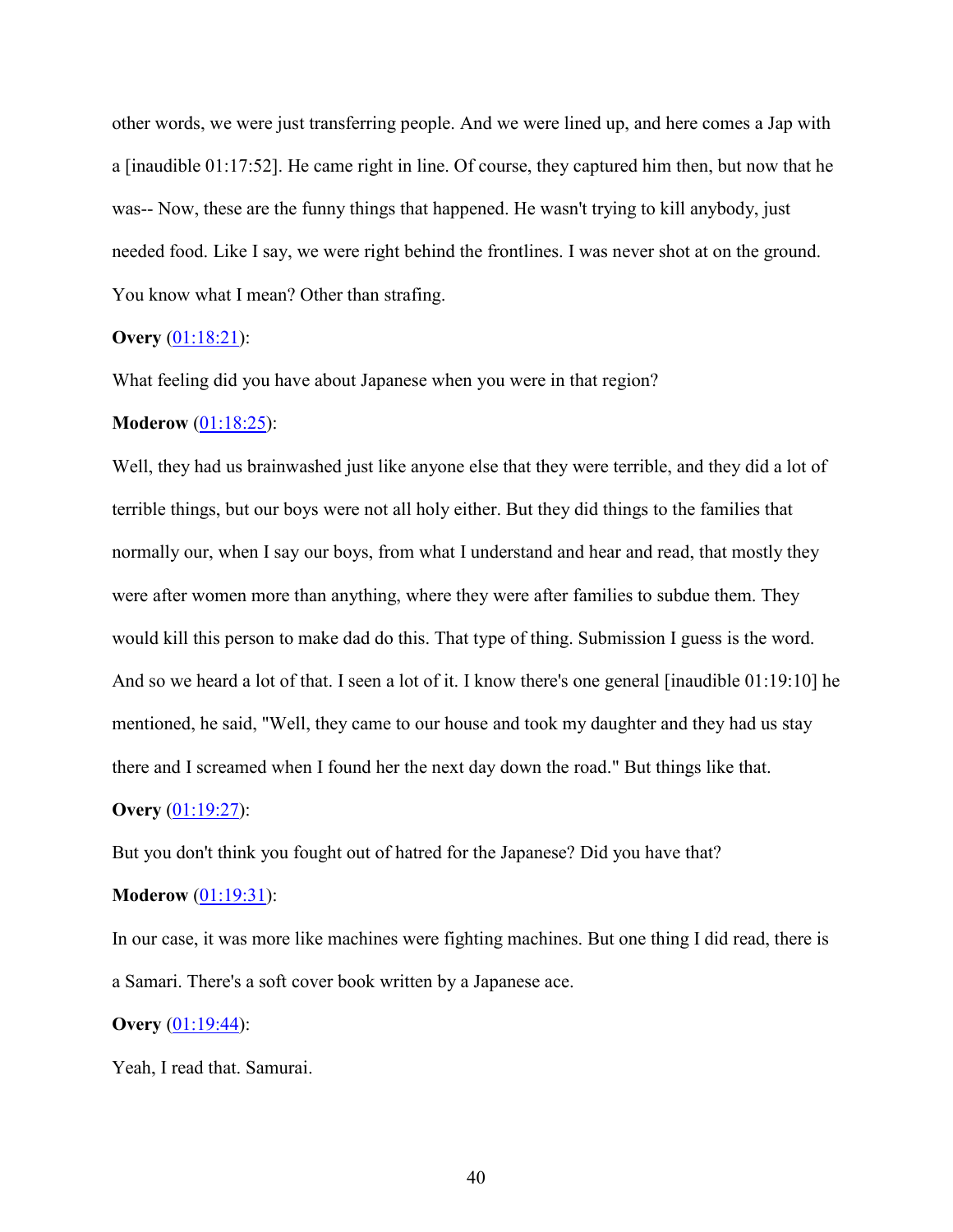# **Moderow** [\(01:19:45\)](https://www.rev.com/transcript-editor/Edit?token=dbocSv3OHWvM-aN4Sf5TG9kWp9xOusvOk7TAvnL7sJD_4Eq1BCfAjt5NnlpB2C0rX5R4gMc1urEDr9CRU21YYXpGtbQ&loadFrom=DocumentDeeplink&ts=4785.08):

Oh, Samurai?

# **Overy** [\(01:19:45\)](https://www.rev.com/transcript-editor/Edit?token=oKDLz9Wxu90h9WiNYjxHwzzuG31uBlnfJZ4oH7cD-w9LXwuMulIAPblaKzeRQaiWZHXho-4h0ybLT2-AoFgWFo09cXE&loadFrom=DocumentDeeplink&ts=4785.78):

Yeah, yeah.

# **Moderow** [\(01:19:47\)](https://www.rev.com/transcript-editor/Edit?token=bCKwoCJOjISKcfXDnShyfsR6F3zQEFPgsQvHjGVV6wWk77tznXrSxNciZ0bteuuaLcskdau3bC6SpiDqVGFAAJb9nxI&loadFrom=DocumentDeeplink&ts=4787.3):

They were flying off of some of the same places as I did, and that was terrific. Now, there's a different outlook on it. I'm glad I read it.

## **Overy** [\(01:19:59\)](https://www.rev.com/transcript-editor/Edit?token=4ObcGE07-rxzjujwU6byZNIrCcMbCXSU1kyO0SXFRM__iiAzoY7uL-CJnLUECmEX5w-w5wktjwe9S84SNcVrmWrBLxM&loadFrom=DocumentDeeplink&ts=4799.41):

I thought it was interesting, that book when he made his estimates of American planes. Wasn't that fascinating?

## **Moderow** [\(01:20:06\)](https://www.rev.com/transcript-editor/Edit?token=beWSPE2QaasfLUCvchv5XscxFi30-VeFEHK5dloJeO6jEqvJVw9WcZ8FVWdAlnaLTbtvVIICrowTAhm8yuOmYsa3fEM&loadFrom=DocumentDeeplink&ts=4806.79):

And they were trained or they were in a sense like we were, only I think even more so. Because they'd disgrace the family if they didn't make it. We didn't have that type of thing. But that was a real-- I still got it. I gave a lot of my little books away that I read about this. Did you read the Files of [inaudible 01:20:31]

### **Overy** [\(01:20:30\)](https://www.rev.com/transcript-editor/Edit?token=e5hSzp2Fqlw4DUzVro-ipFl8DNh8SKhcwFiOUNcUijQ6SywdCLvNniP0p_oho1n_7G-8ujoq3_t9ovyh1DCkUA1Ijnw&loadFrom=DocumentDeeplink&ts=4830.9):

No.

# **Moderow** [\(01:20:30\)](https://www.rev.com/transcript-editor/Edit?token=rDleppNwWZReeM1jpF-DtXQSEipqQBXpqFZTlgJ2qk4F-24k6YYAzB47YcWF4wU6AFz0IL4tRXsR28NSO1M3uCjgBns&loadFrom=DocumentDeeplink&ts=4830.92):

That's the one about [inaudible 01:20:32]. It isn't that interesting, but it's a little about the Air Force and they lost about nine out of 10 were lost to weather. I know when we thought about flying up there, we didn't want to go that way, because in a fighter plane you got a ball, a needle and a compass. You didn't have radar and all that. But that was a good book, and I still have it. I enjoyed it. I've read it twice, I'm going to read it again I think, just to--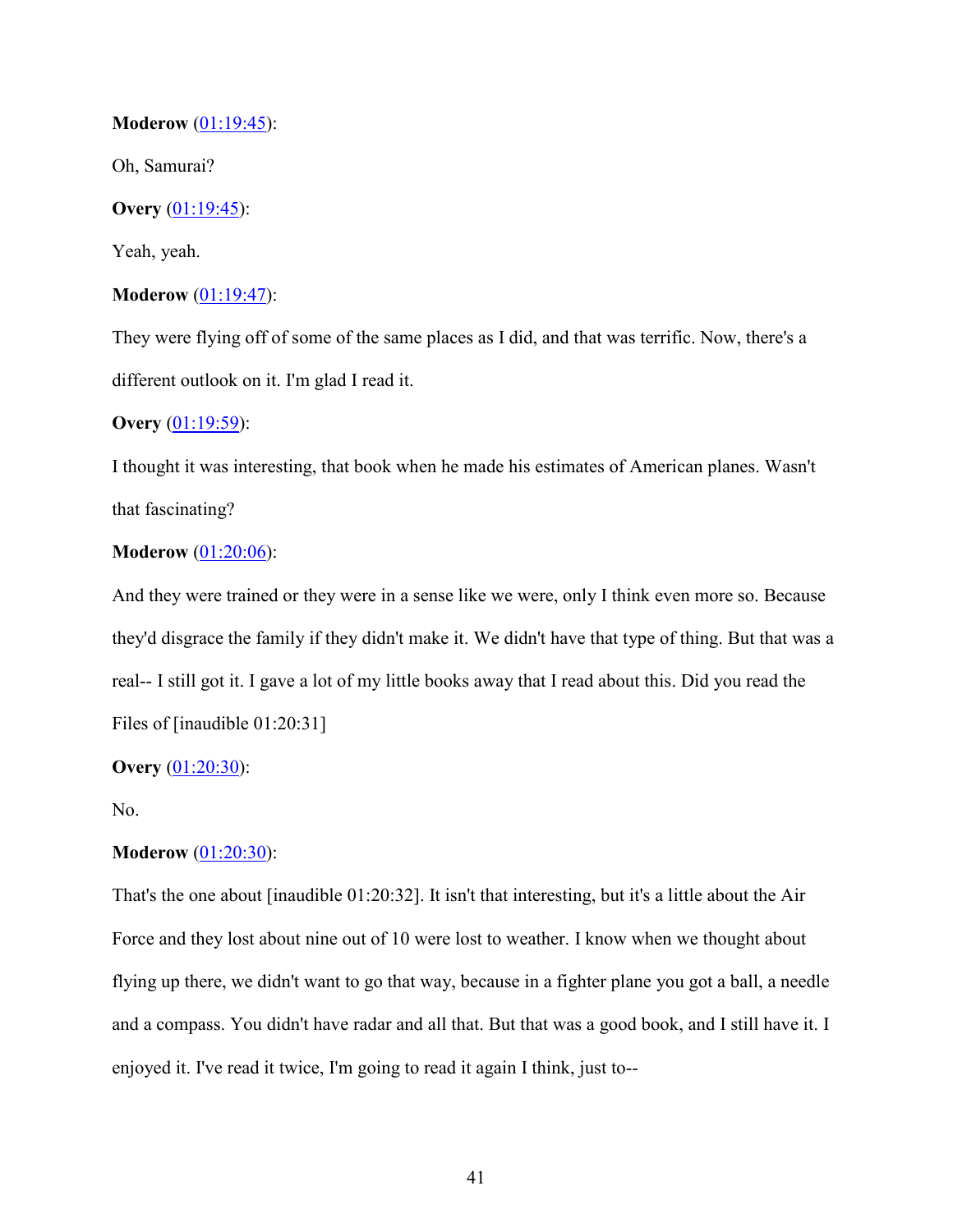# **Overy** [\(01:21:03\)](https://www.rev.com/transcript-editor/Edit?token=7uo-ulRheshoqb4WWv_0X-G0GKkgrzWDzVFm7m698-WNt3MrOdhf_GUfqEV97Ab8M7Tu72GwDjgeupfCT0I81GAaHBA&loadFrom=DocumentDeeplink&ts=4863.17):

What was there about your military service as you think back that made you be angry? Were you ever angry?

# **Moderow** [\(01:21:10\)](https://www.rev.com/transcript-editor/Edit?token=AosNuWquZgNBqyuhURlfH-RjkfrEeDLh_X_YjykR5-SyyO-5VYXcL0EyrDzVU41N6qFaYxDajQitYc2aL2O1aMMRNkc&loadFrom=DocumentDeeplink&ts=4870.31):

Well, I guess I was the most angry when I heard my mother passed away. In fact, the day that it happened, my CO said, "Well, you better not fly." I said, "No, I'm going to fly." It was all gone now. But I burned out six guns that day. You see, you should take bursts, because then it gets hot, and if you get it too hot-- And he didn't write me up or anything. He said, "Don't worry about it." You know what I mean? I was just so mad but I had to be there. Other than that-- No. You weren't angry, but loss of a buddy, if you call it anger or unhappiness, I don't know what the right word is, but you can't say you were mad about it. [crosstalk 01:22:06]

# **Overy** [\(01:21:10\)](https://www.rev.com/transcript-editor/Edit?token=PjyLnprBrbSg0GVSVvIWMF1_1N7UekJoR593WQIiGX8cwQverCQcDqcdJP8pX2KhaLRwBVBJiBuTzEQ1zCwJcpMJRpc&loadFrom=DocumentDeeplink&ts=4870.31):

Sad.

### **Moderow** [\(01:22:06\)](https://www.rev.com/transcript-editor/Edit?token=SBXCx43gMfeuVmE8JhFnujldvigRGnp26ehV_iLp7tNkFKrBBneIO94tQD1T_V0Emi2rGxUm7Xzq-T59kBDgejXsif8&loadFrom=DocumentDeeplink&ts=4926.34):

Sad.

## **Overy** [\(01:22:06\)](https://www.rev.com/transcript-editor/Edit?token=1A3YiB2e3qimC4b6wpQxIBzuFJBP8ibmafWzQI8tbhdlYw-4JcLDTSqqCyEwKa50zvk5g9L-I2LsdrJNQfVHYSrmPCs&loadFrom=DocumentDeeplink&ts=4926.9):

Terribly sad.

# **Moderow** [\(01:22:08\)](https://www.rev.com/transcript-editor/Edit?token=nZLkGyHHKw6IH7CqpZpz9APpikXxDe51zUip9aCkuf-bTR8VN05Unc6gVzSs-uPH0iu1UqP9nzCXALXiwegtO-ytrc0&loadFrom=DocumentDeeplink&ts=4928.16):

That's the word. I know just before we left for Sydney, another fellow was going with us. There was four of us went in a group, and he took off and he didn't have his helmet, and he should have a helmet and a gas mask on. Not gas mask, your [inaudible 01:22:28]. He didn't, and there was fire in the cockpit, and he inhaled the flame and burned his lungs, and, of course, he didn't make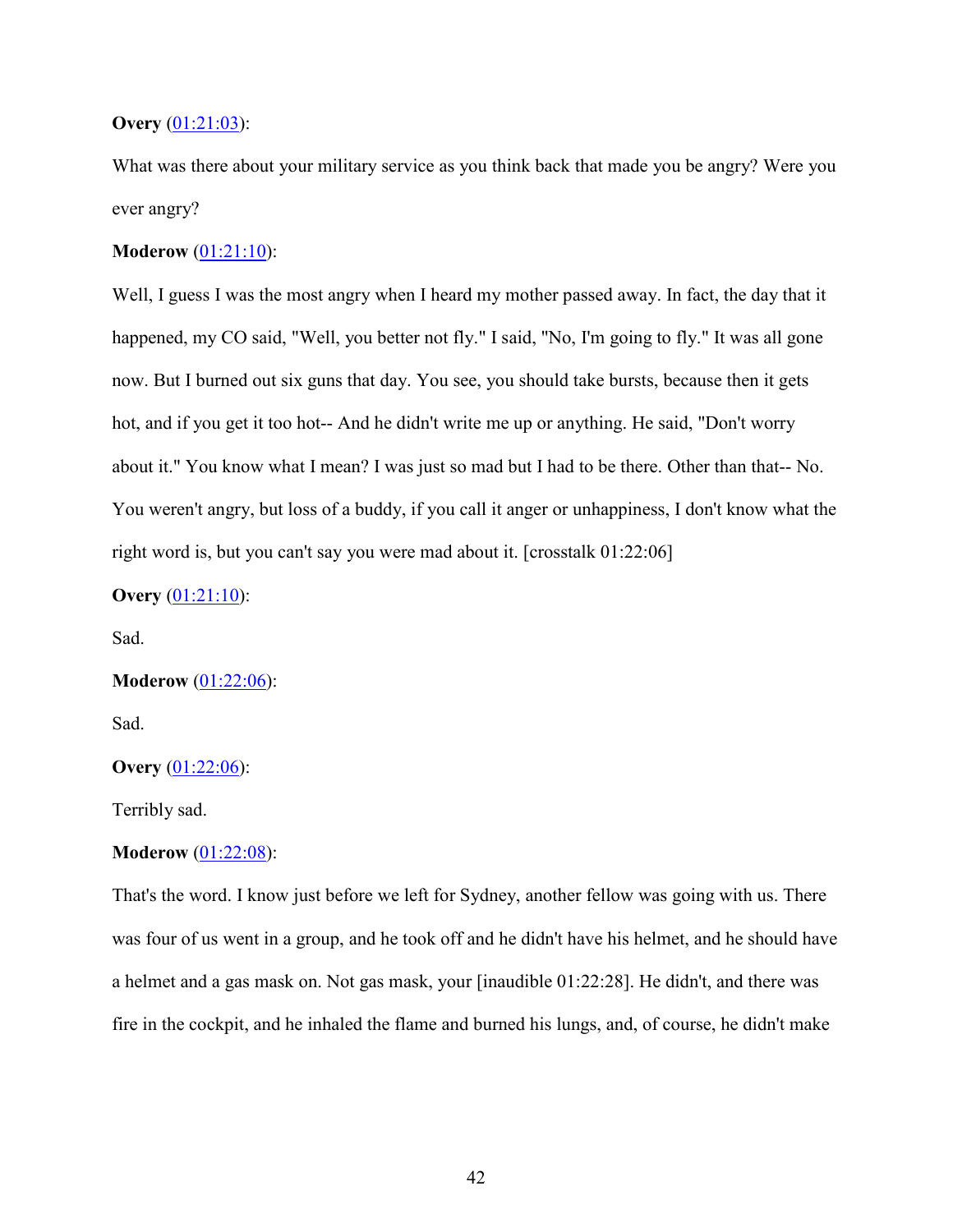it. Things like that, but that wasn't enemy. That was mechanical or human failure, whatever you call it.

# **Overy** [\(01:22:51\)](https://www.rev.com/transcript-editor/Edit?token=qjdKzZVe9OZUUzQyNhcbIlKUDW1yJ2zmlrji_A9neFUZ0DQcx7Me3H-CePS-cyx2gz1BOuOK6v0xQ0NQU-sodg-VtH0&loadFrom=DocumentDeeplink&ts=4971.45):

What do you remember most about your-- Is there anything you particularly remember the most about your military service?

# **Moderow** [\(01:22:59\)](https://www.rev.com/transcript-editor/Edit?token=Vkvcboi39NvEDYRznNWTIV2duZfYUB_NeRsEzbgAKtY0IGN82RoozqYpxAxxDlYjl3NBS9dFE9TPB9_Lf5FFQJOkEf8&loadFrom=DocumentDeeplink&ts=4979.45):

Well, I suppose the high points are [inaudible  $01:23:01$ ] and a few things like that. Those were the high points. I have no peak, as you may call it. Though the good things stand out in your mind, day out in flying, that's just a routine thing.

**Overy** [\(01:23:18\)](https://www.rev.com/transcript-editor/Edit?token=_KCz7w_vTLKV1uRul-pa1j6cm0W59DJPG24HpNvdlhiu5SNu23IWNjwFxXGyhRzpOS89DrKwbwV_8MKgqoz8NBF66l4&loadFrom=DocumentDeeplink&ts=4998.03):

Did it cease to be exhilarating to fly?

**Moderow** [\(01:23:18\)](https://www.rev.com/transcript-editor/Edit?token=f7l9cLfd4BE339j7XzzlxpvAhwgiftgC5Cjk0cOtgJnMVk4LokddRozPqMwnBkAYfxcnd_KBAfehod9CzHh3F_bJm-c&loadFrom=DocumentDeeplink&ts=4998.39):

No.

## **Overy** [\(01:23:18\)](https://www.rev.com/transcript-editor/Edit?token=hK2FNwDbIM8xdhqB0RPJd2f4IJz0lBVQNaNU6W32UUMN9FAzXykemnKwOplOPDAFsENvh3pAm2hToAK0DvIQlJNo9IA&loadFrom=DocumentDeeplink&ts=4998.43):

It was always fun?

## **Moderow** [\(01:23:20\)](https://www.rev.com/transcript-editor/Edit?token=fcHGgiKPkiR9Dxwwi3Dm-Mc-c7TThjz-_0-sX6Gb_rlYsAT3yXEgfxGCWB128_2r8xArHaC4MXyQdRuiJRniJGNh40w&loadFrom=DocumentDeeplink&ts=5000.84):

Always fun. In fact, when I came back from the service, I went back to college, university in North Dakota, and I had myself all set up to do crop dusting. It'd be fun. Whipping it around and whatnot. My wife now and girlfriend then, she said, "If you want to do that, just forget it." And I forgot it.

# **Overy** [\(01:23:44\)](https://www.rev.com/transcript-editor/Edit?token=TSkvvlQym2sPDiT4L-xHMLT8lKjOmFwkNxVYZPhJ4CrzA89i9urOphT-sE2-Z70DEA4DginUhWpequYtgWz1UvXp7E0&loadFrom=DocumentDeeplink&ts=5024.87):

Of course, crop dusting would be just about what you'd been doing for a couple of years, right?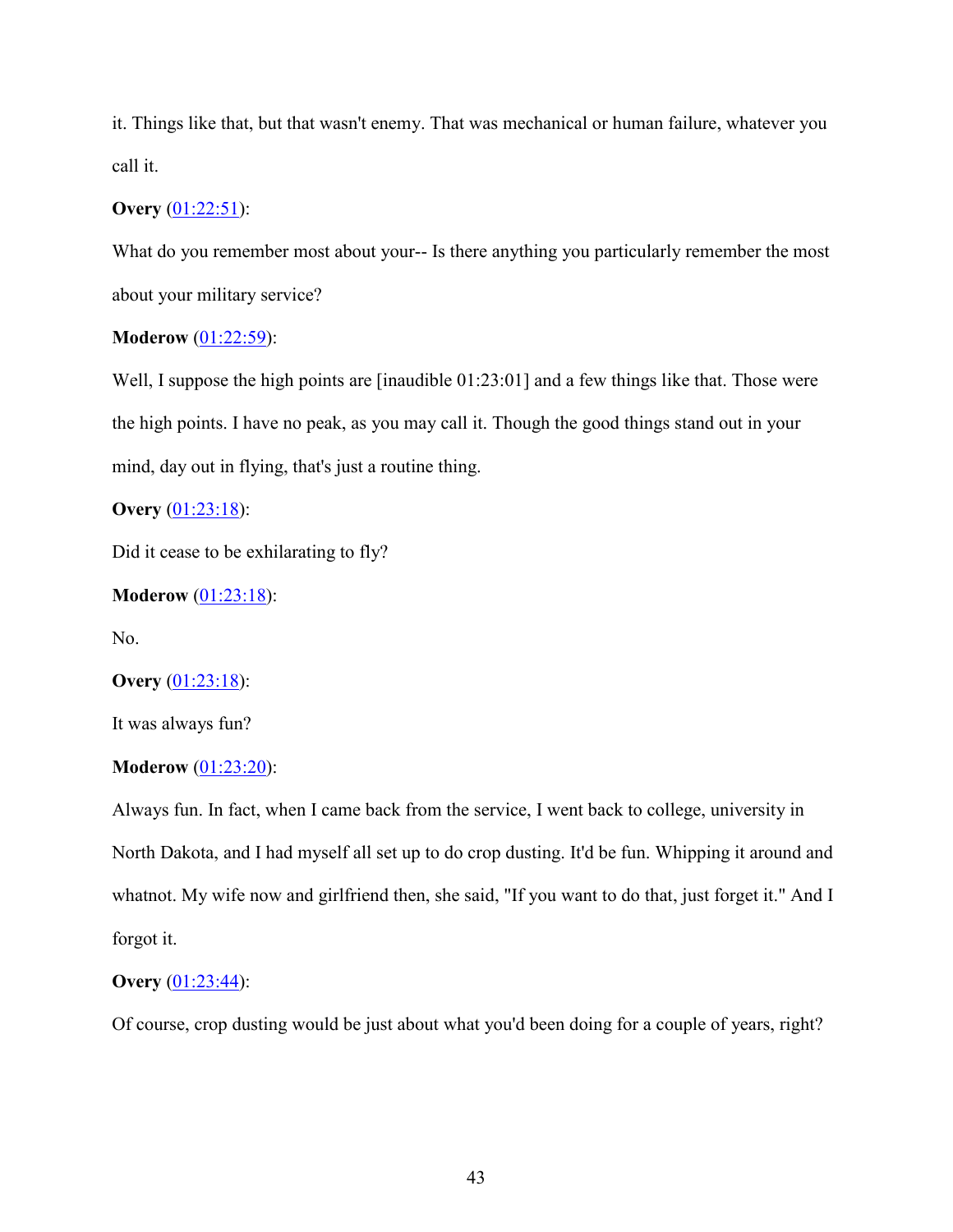### **Moderow** [\(01:23:49\)](https://www.rev.com/transcript-editor/Edit?token=RrlsBJ_8ujF8qC1ie0Vlkx3TvoZDgSXttesVfTh8Gjj5w0gZ-lmSyU3xy2b-ToKlWwvN4pgxViGv-zsfV9CdkLq7QE4&loadFrom=DocumentDeeplink&ts=5029.11):

Yeah. That's about the only thing with most cases back in those years, the crop dusters were war relics and most cases it wasn't pilot error, they just malfunctioned or something. So it may be a good thing. Like I say, it seemed like a bad dream when you think back at it. And yet like you say, it's the one thing I wanted to do, and I did it. I wanted to be a fighter pilot, I was. In fact, when I was flying 47s, I sent a picture of a 51 back to my folks and I said, "This is my ideal. This is the [inaudible 01:24:32]." But I eventually got to fly that too. Of course, I liked the 47 better now after flying.

### **Overy** [\(01:24:39\)](https://www.rev.com/transcript-editor/Edit?token=XOowDmIABM0ZHhqxdkBjKa8fNUXWAgyL2I_-eGbQfUuMjwqgW0yFHamDwdqALD4KEFBDf7nz77B9oUgsw4ErCcCOzuI&loadFrom=DocumentDeeplink&ts=5079.43):

Most of the things that I read, some of the things that I've read talked about the 51s, that they're the best thing and everything down the pike.

#### **Moderow** [\(01:24:46\)](https://www.rev.com/transcript-editor/Edit?token=pwXjkNFlQurABPCvhwfdQtmSBsWMtKh2ZMde5ukbIEa2DAnB0h0tK-W5QDrYxqHn0VQOa1UDkILUSt3tPsRc6Wejmao&loadFrom=DocumentDeeplink&ts=5086.17):

Yep.

#### **Overy** [\(01:24:47\)](https://www.rev.com/transcript-editor/Edit?token=8PZNQRwKckoPrFXvAn1X3Di1UigjA-KwFKk373cdYMP25efG50QnxK94b0OBRxWKlsBPg9p7RgQ9OyO0Xpn1oy3qNbA&loadFrom=DocumentDeeplink&ts=5087.56):

But I guess 47 pilots don't quite agree, do they?

## **Moderow** [\(01:24:50\)](https://www.rev.com/transcript-editor/Edit?token=dY7HeendkF8SCXT3CiqKpJqARu_GjZShnvQ4ZLH0zzAAMv9CE3uZlprRsFAOpWxCYVBQVmOjhGXhCWH3Mid6AjbKTf8&loadFrom=DocumentDeeplink&ts=5090.39):

That's right. Like I say, I had the opportunity of seeing both. Many people flew one or the other and didn't have the opportunity to see it. I know this, but I asked at a reunion, down at Wright-Patterson. They had a F16 pilot fly in from Luke Air Base and gave us a talk and told us about-- And you can't believe these new planes. I don't know if he told us more than he should, but what they can do and what they can't do, and you're really a computer expert, is what you are. And he said, "But let me say this. The one thing I wish I could do is fly a 51 once." They would just love to get into the 51 and fly it, and of course, all of us fellows there had done that. He left about